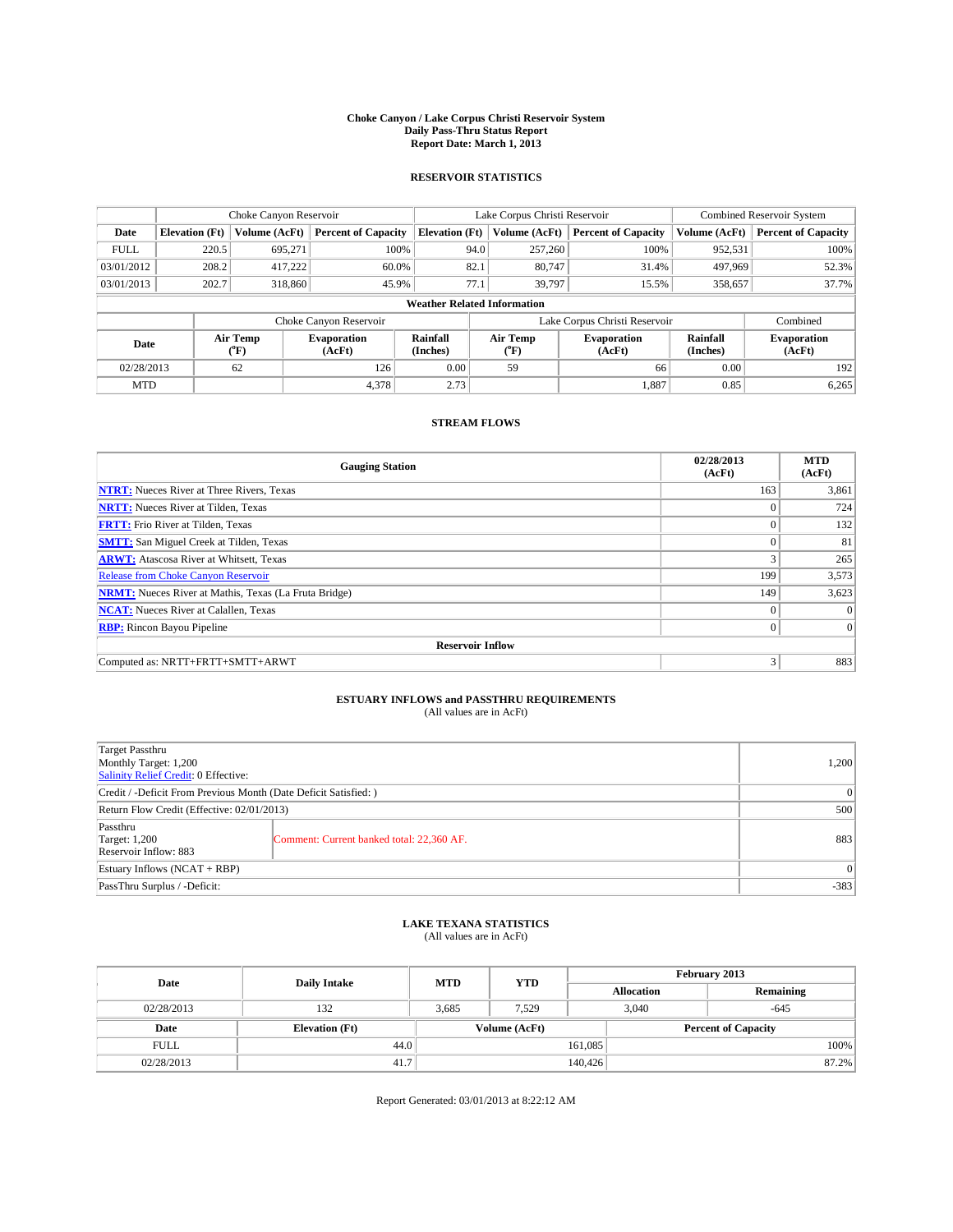#### **Choke Canyon / Lake Corpus Christi Reservoir System Daily Pass-Thru Status Report Report Date: March 2, 2013**

### **RESERVOIR STATISTICS**

|             |                       | Choke Canyon Reservoir |                              |                                    | Lake Corpus Christi Reservoir | <b>Combined Reservoir System</b> |                      |                              |
|-------------|-----------------------|------------------------|------------------------------|------------------------------------|-------------------------------|----------------------------------|----------------------|------------------------------|
| Date        | <b>Elevation</b> (Ft) | Volume (AcFt)          | <b>Percent of Capacity</b>   | <b>Elevation (Ft)</b>              | Volume (AcFt)                 | <b>Percent of Capacity</b>       | Volume (AcFt)        | <b>Percent of Capacity</b>   |
| <b>FULL</b> | 220.5                 | 695,271                | 100%                         | 94.0                               | 257,260                       | 100%                             | 952,531              | 100%                         |
| 03/02/2012  | 208.2                 | 416,837                | 60.0%                        | 82.1                               | 80,543                        | 31.3%                            | 497,380              | 52.2%                        |
| 03/02/2013  | 202.6                 | 317,842                | 45.7%                        |                                    | 77.0<br>39.734                | 15.4%                            | 357,576              | 37.5%                        |
|             |                       |                        |                              | <b>Weather Related Information</b> |                               |                                  |                      |                              |
|             |                       |                        | Choke Canyon Reservoir       |                                    | Lake Corpus Christi Reservoir |                                  | Combined             |                              |
| Date        |                       | Air Temp<br>(°F)       | <b>Evaporation</b><br>(AcFt) | Rainfall<br>(Inches)               | Air Temp<br>("F)              | <b>Evaporation</b><br>(AcFt)     | Rainfall<br>(Inches) | <b>Evaporation</b><br>(AcFt) |
| 03/01/2013  |                       | 72                     | 203                          | 0.00                               | 74                            | 95                               | 0.00                 | 298                          |
| <b>MTD</b>  |                       |                        | 203                          | 0.00                               |                               | 95                               | 0.00                 | 298                          |

### **STREAM FLOWS**

| <b>Gauging Station</b>                                       | 03/01/2013<br>(AcFt) | <b>MTD</b><br>(AcFt) |
|--------------------------------------------------------------|----------------------|----------------------|
| <b>NTRT:</b> Nueces River at Three Rivers, Texas             | 167                  | 167                  |
| <b>NRTT:</b> Nueces River at Tilden, Texas                   | $\theta$             | $\theta$             |
| <b>FRTT:</b> Frio River at Tilden, Texas                     |                      | $\overline{0}$       |
| <b>SMTT:</b> San Miguel Creek at Tilden, Texas               | $\theta$             | $\overline{0}$       |
| <b>ARWT:</b> Atascosa River at Whitsett, Texas               |                      | 3                    |
| <b>Release from Choke Canyon Reservoir</b>                   | 199                  | 199                  |
| <b>NRMT:</b> Nueces River at Mathis, Texas (La Fruta Bridge) | 165                  | 165                  |
| <b>NCAT:</b> Nueces River at Calallen, Texas                 | $\theta$             | $\overline{0}$       |
| <b>RBP:</b> Rincon Bayou Pipeline                            | $\theta$             | $\Omega$             |
| <b>Reservoir Inflow</b>                                      |                      |                      |
| Computed as: NRTT+FRTT+SMTT+ARWT                             | 3                    |                      |

# **ESTUARY INFLOWS and PASSTHRU REQUIREMENTS**<br>(All values are in AcFt)

| <b>Target Passthru</b><br>Monthly Target: 1,200<br>Salinity Relief Credit: 0 Effective: |                                           |   |  |  |
|-----------------------------------------------------------------------------------------|-------------------------------------------|---|--|--|
| Credit / -Deficit From Previous Month (Date Deficit Satisfied: )                        |                                           |   |  |  |
| Return Flow Credit (Effective: 03/01/2013)                                              |                                           |   |  |  |
| Passthru<br><b>Target: 1,200</b><br>Reservoir Inflow: 3                                 | Comment: Current banked total: 22,743 AF. | 3 |  |  |
| Estuary Inflows (NCAT + RBP)                                                            |                                           |   |  |  |
| PassThru Surplus / -Deficit:                                                            |                                           |   |  |  |

## **LAKE TEXANA STATISTICS** (All values are in AcFt)

| Date        |                       | <b>MTD</b> | <b>YTD</b>    | <b>March 2013</b> |                |                            |  |
|-------------|-----------------------|------------|---------------|-------------------|----------------|----------------------------|--|
|             | <b>Daily Intake</b>   |            |               | <b>Allocation</b> |                | Remaining                  |  |
| 03/01/2013  | 132                   | 132        | 7.661         |                   | 3,050<br>2.918 |                            |  |
| Date        | <b>Elevation</b> (Ft) |            | Volume (AcFt) |                   |                | <b>Percent of Capacity</b> |  |
| <b>FULL</b> | 44.0                  |            |               | 161,085           |                | 100%                       |  |
| 03/01/2013  | 41.7                  |            |               | 140,426           |                | 87.2%                      |  |

Report Generated: 03/02/2013 at 9:07:36 AM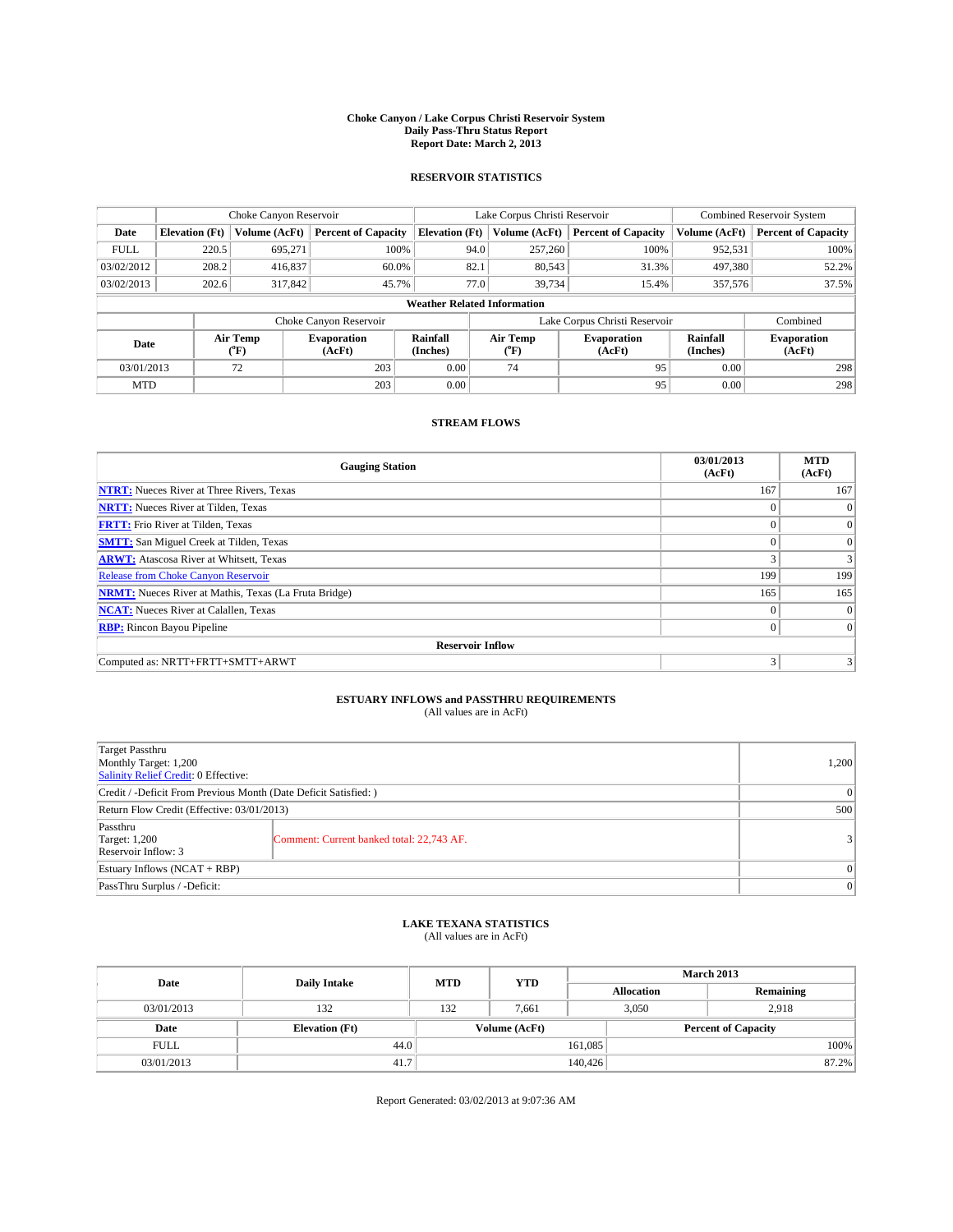#### **Choke Canyon / Lake Corpus Christi Reservoir System Daily Pass-Thru Status Report Report Date: March 3, 2013**

### **RESERVOIR STATISTICS**

|             |                                    | Choke Canyon Reservoir |                              |                       | Lake Corpus Christi Reservoir | <b>Combined Reservoir System</b> |                      |                              |  |
|-------------|------------------------------------|------------------------|------------------------------|-----------------------|-------------------------------|----------------------------------|----------------------|------------------------------|--|
| Date        | <b>Elevation</b> (Ft)              | Volume (AcFt)          | <b>Percent of Capacity</b>   | <b>Elevation (Ft)</b> | Volume (AcFt)                 | <b>Percent of Capacity</b>       | Volume (AcFt)        | <b>Percent of Capacity</b>   |  |
| <b>FULL</b> | 220.5                              | 695,271                | 100%                         | 94.0                  | 257,260                       | 100%                             | 952,531              | 100%                         |  |
| 03/03/2012  | 208.1                              | 415,873                | 59.8%                        | 82.1                  | 80,239                        | 31.2%                            | 496,112              | 52.1%                        |  |
| 03/03/2013  | 202.6                              | 317,507                | 45.7%                        | 77.0                  | 39,608                        | 15.4%                            | 357,115              | 37.5%                        |  |
|             | <b>Weather Related Information</b> |                        |                              |                       |                               |                                  |                      |                              |  |
|             |                                    |                        | Choke Canyon Reservoir       |                       | Lake Corpus Christi Reservoir |                                  | Combined             |                              |  |
| Date        |                                    | Air Temp<br>(°F)       | <b>Evaporation</b><br>(AcFt) | Rainfall<br>(Inches)  | Air Temp<br>$(^{0}F)$         | <b>Evaporation</b><br>(AcFt)     | Rainfall<br>(Inches) | <b>Evaporation</b><br>(AcFt) |  |
| 03/02/2013  |                                    | 68                     | 223                          | 0.00                  | 65                            | 103                              | 0.00                 | 326                          |  |
| <b>MTD</b>  |                                    |                        | 426                          | 0.00                  |                               | 198                              | 0.00                 | 624                          |  |

### **STREAM FLOWS**

| <b>Gauging Station</b>                                       | 03/02/2013<br>(AcFt) | <b>MTD</b><br>(AcFt) |
|--------------------------------------------------------------|----------------------|----------------------|
| <b>NTRT:</b> Nueces River at Three Rivers, Texas             | 167                  | 333                  |
| <b>NRTT:</b> Nueces River at Tilden, Texas                   | $\theta$             | $\Omega$             |
| <b>FRTT:</b> Frio River at Tilden, Texas                     |                      | $\overline{0}$       |
| <b>SMTT:</b> San Miguel Creek at Tilden, Texas               | $\theta$             | $\overline{0}$       |
| <b>ARWT:</b> Atascosa River at Whitsett, Texas               |                      |                      |
| <b>Release from Choke Canyon Reservoir</b>                   | 199                  | 397                  |
| <b>NRMT:</b> Nueces River at Mathis, Texas (La Fruta Bridge) | 177                  | 341                  |
| <b>NCAT:</b> Nueces River at Calallen, Texas                 | $\theta$             | $\overline{0}$       |
| <b>RBP:</b> Rincon Bayou Pipeline                            | $\theta$             | $\Omega$             |
| <b>Reservoir Inflow</b>                                      |                      |                      |
| Computed as: NRTT+FRTT+SMTT+ARWT                             | 4                    |                      |

# **ESTUARY INFLOWS and PASSTHRU REQUIREMENTS**<br>(All values are in AcFt)

| <b>Target Passthru</b><br>Monthly Target: 1,200<br>Salinity Relief Credit: 0 Effective: |                                           |    |  |  |
|-----------------------------------------------------------------------------------------|-------------------------------------------|----|--|--|
| Credit / -Deficit From Previous Month (Date Deficit Satisfied: )                        |                                           |    |  |  |
| Return Flow Credit (Effective: 03/01/2013)                                              |                                           |    |  |  |
| Passthru<br><b>Target: 1,200</b><br>Reservoir Inflow: 7                                 | Comment: Current banked total: 22,743 AF. | 71 |  |  |
| Estuary Inflows (NCAT + RBP)                                                            |                                           |    |  |  |
| PassThru Surplus / -Deficit:                                                            |                                           |    |  |  |

## **LAKE TEXANA STATISTICS** (All values are in AcFt)

| Date        | <b>Daily Intake</b>   | <b>MTD</b> | <b>YTD</b>    | <b>March 2013</b> |                            |           |       |
|-------------|-----------------------|------------|---------------|-------------------|----------------------------|-----------|-------|
|             |                       |            |               | <b>Allocation</b> |                            | Remaining |       |
| 03/02/2013  | 132                   | 263        | 7,793         |                   | 3,050<br>2,787             |           |       |
| Date        | <b>Elevation</b> (Ft) |            | Volume (AcFt) |                   | <b>Percent of Capacity</b> |           |       |
| <b>FULL</b> | 44.0                  |            |               | 161,085           |                            |           | 100%  |
| 03/02/2013  | 41.6                  |            |               | 139,562           |                            |           | 86.6% |

Report Generated: 03/03/2013 at 8:54:52 AM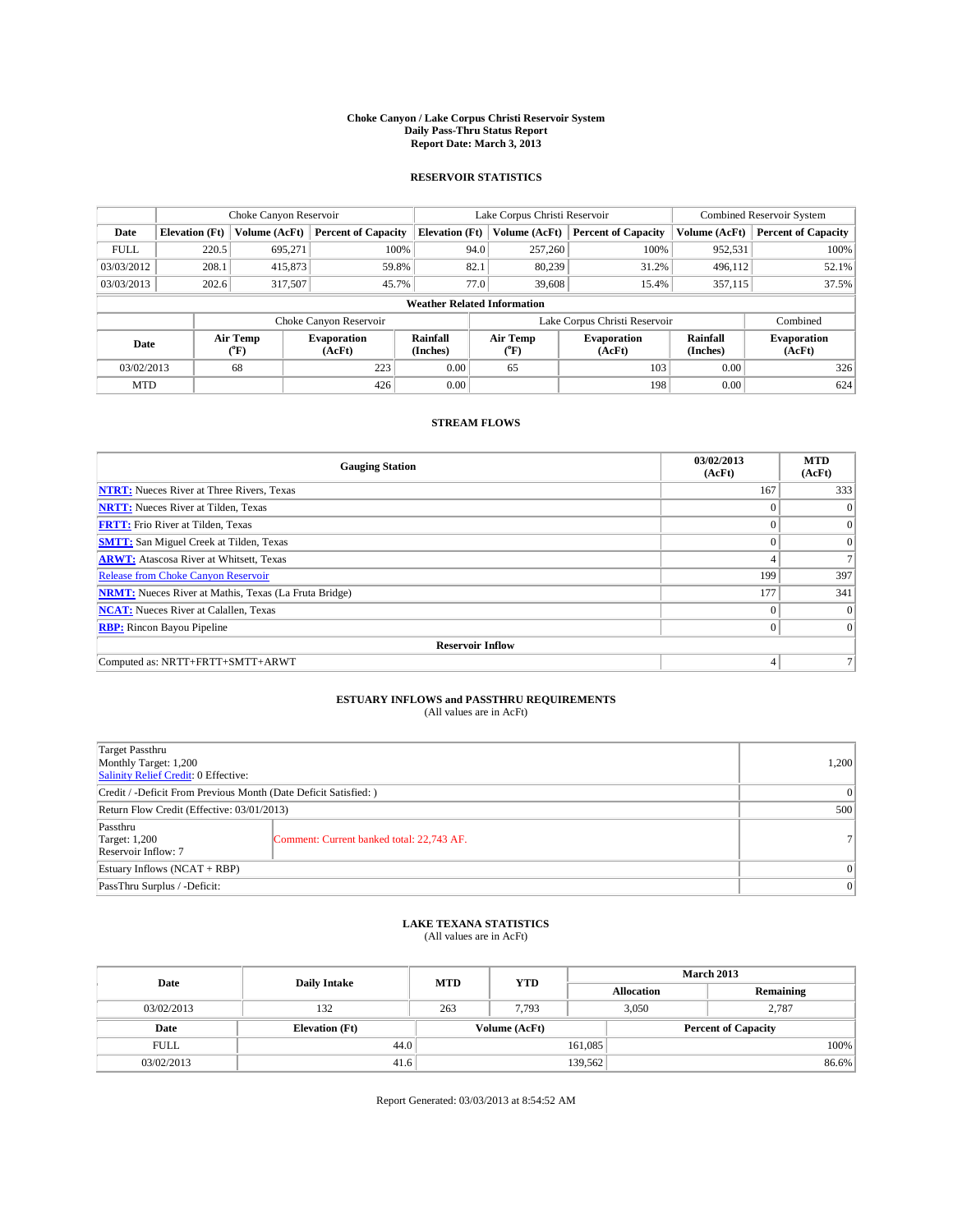#### **Choke Canyon / Lake Corpus Christi Reservoir System Daily Pass-Thru Status Report Report Date: March 4, 2013**

### **RESERVOIR STATISTICS**

|                          |                                    | Choke Canyon Reservoir       |                            |                       | Lake Corpus Christi Reservoir | <b>Combined Reservoir System</b> |                              |                            |  |
|--------------------------|------------------------------------|------------------------------|----------------------------|-----------------------|-------------------------------|----------------------------------|------------------------------|----------------------------|--|
| Date                     | <b>Elevation</b> (Ft)              | Volume (AcFt)                | <b>Percent of Capacity</b> | <b>Elevation (Ft)</b> | Volume (AcFt)                 | <b>Percent of Capacity</b>       | Volume (AcFt)                | <b>Percent of Capacity</b> |  |
| <b>FULL</b>              | 220.5                              | 695,271                      | 100%                       | 94.0                  | 257,260                       | 100%                             | 952,531                      | 100%                       |  |
| 03/04/2012               | 208.1                              | 414.908                      | 59.7%                      | 82.1                  | 80,340                        | 31.2%                            | 495,248                      | 52.0%                      |  |
| 03/04/2013               | 202.7                              | 318,345                      | 45.8%                      | 76.9                  | 39.107                        | 15.2%                            | 357,452                      | 37.5%                      |  |
|                          | <b>Weather Related Information</b> |                              |                            |                       |                               |                                  |                              |                            |  |
|                          |                                    |                              | Choke Canyon Reservoir     |                       |                               | Lake Corpus Christi Reservoir    |                              | Combined                   |  |
| Air Temp<br>Date<br>(°F) |                                    | <b>Evaporation</b><br>(AcFt) | Rainfall<br>(Inches)       | Air Temp<br>$(^{0}F)$ | <b>Evaporation</b><br>(AcFt)  | Rainfall<br>(Inches)             | <b>Evaporation</b><br>(AcFt) |                            |  |
| 03/03/2013               |                                    | 80                           | 281                        | 0.00                  | 78                            | 120                              | 0.00                         | 401                        |  |
| <b>MTD</b>               |                                    |                              | 707                        | 0.00                  |                               | 318                              | 0.00                         | 1,025                      |  |

### **STREAM FLOWS**

| <b>Gauging Station</b>                                       | 03/03/2013<br>(AcFt) | <b>MTD</b><br>(AcFt) |  |  |  |  |
|--------------------------------------------------------------|----------------------|----------------------|--|--|--|--|
| <b>NTRT:</b> Nueces River at Three Rivers, Texas             | 167                  | 500                  |  |  |  |  |
| <b>NRTT:</b> Nueces River at Tilden, Texas                   |                      | $\mathbf{0}$         |  |  |  |  |
| <b>FRTT:</b> Frio River at Tilden, Texas                     |                      | $\overline{0}$       |  |  |  |  |
| <b>SMTT:</b> San Miguel Creek at Tilden, Texas               | $\Omega$             | $\overline{0}$       |  |  |  |  |
| <b>ARWT:</b> Atascosa River at Whitsett, Texas               |                      | 10                   |  |  |  |  |
| <b>Release from Choke Canyon Reservoir</b>                   | 199                  | 596                  |  |  |  |  |
| <b>NRMT:</b> Nueces River at Mathis, Texas (La Fruta Bridge) | 173                  | 514                  |  |  |  |  |
| <b>NCAT:</b> Nueces River at Calallen, Texas                 | $\Omega$             | $\overline{0}$       |  |  |  |  |
| <b>RBP:</b> Rincon Bayou Pipeline                            | $\theta$             | $\Omega$             |  |  |  |  |
| <b>Reservoir Inflow</b>                                      |                      |                      |  |  |  |  |
| Computed as: NRTT+FRTT+SMTT+ARWT                             | 3                    | 11                   |  |  |  |  |

# **ESTUARY INFLOWS and PASSTHRU REQUIREMENTS**<br>(All values are in AcFt)

| Target Passthru<br>Monthly Target: 1,200<br>Salinity Relief Credit: 0 Effective: |                                           |    |  |  |
|----------------------------------------------------------------------------------|-------------------------------------------|----|--|--|
| Credit / -Deficit From Previous Month (Date Deficit Satisfied: )                 |                                           |    |  |  |
| Return Flow Credit (Effective: 03/01/2013)                                       |                                           |    |  |  |
| Passthru<br><b>Target: 1,200</b><br>Reservoir Inflow: 11                         | Comment: Current banked total: 22,743 AF. | 11 |  |  |
| Estuary Inflows (NCAT + RBP)                                                     |                                           |    |  |  |
| PassThru Surplus / -Deficit:                                                     | 0                                         |    |  |  |

## **LAKE TEXANA STATISTICS** (All values are in AcFt)

| Date        |                       | <b>MTD</b> | <b>YTD</b>    | <b>March 2013</b> |                            |           |  |
|-------------|-----------------------|------------|---------------|-------------------|----------------------------|-----------|--|
|             | <b>Daily Intake</b>   |            |               | <b>Allocation</b> |                            | Remaining |  |
| 03/03/2013  | 131                   | 395        | 7.924         |                   | 3,050<br>2,655             |           |  |
| Date        | <b>Elevation</b> (Ft) |            | Volume (AcFt) |                   | <b>Percent of Capacity</b> |           |  |
| <b>FULL</b> | 44.0                  |            |               | 161,085           |                            | 100%      |  |
| 03/03/2013  | 41.6                  |            |               | 139,562           |                            | 86.6%     |  |

Report Generated: 03/04/2013 at 8:06:52 AM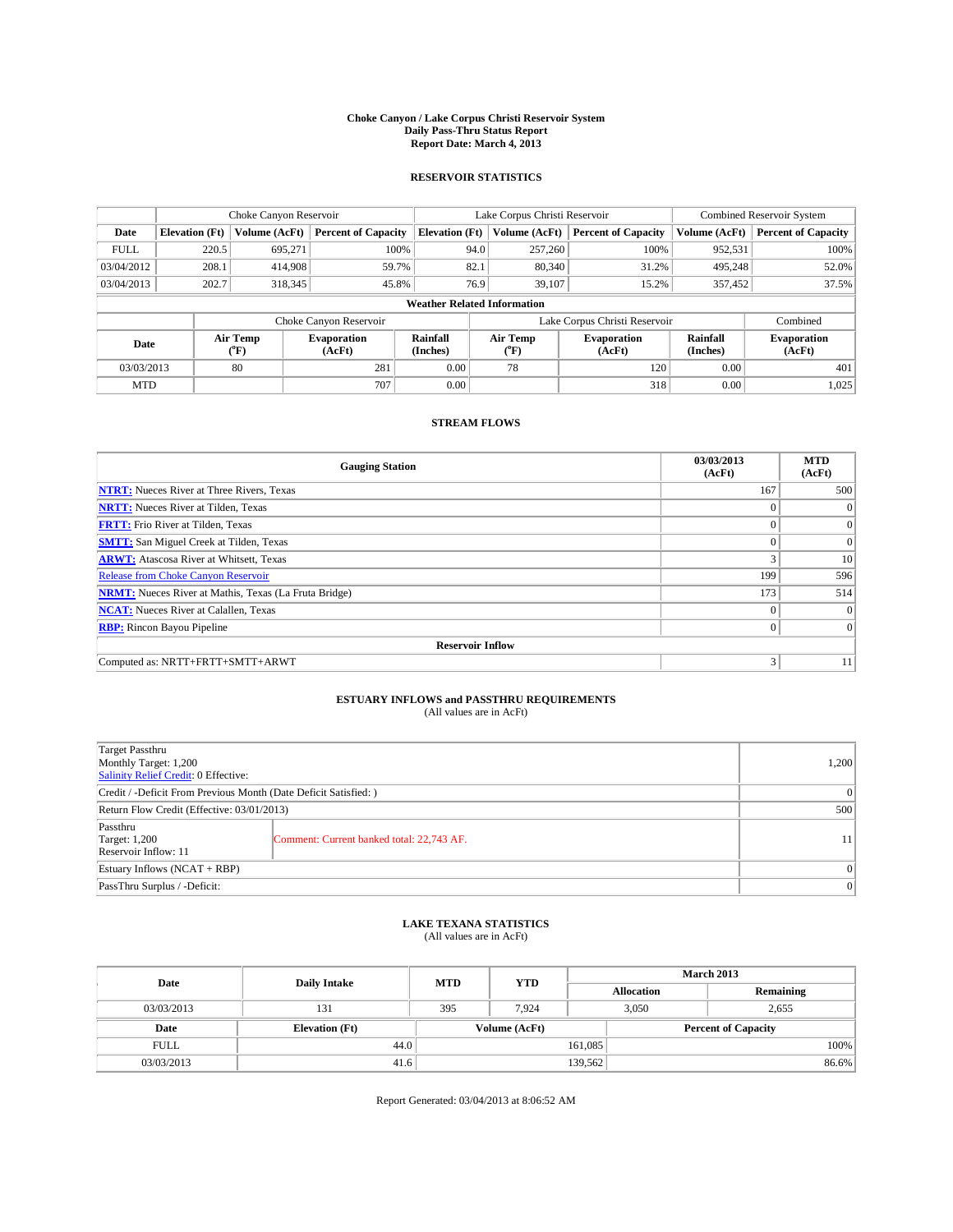#### **Choke Canyon / Lake Corpus Christi Reservoir System Daily Pass-Thru Status Report Report Date: March 5, 2013**

### **RESERVOIR STATISTICS**

|                                                                                  |                                    | Choke Canyon Reservoir |                              |                              | Lake Corpus Christi Reservoir | Combined Reservoir System     |               |                            |  |
|----------------------------------------------------------------------------------|------------------------------------|------------------------|------------------------------|------------------------------|-------------------------------|-------------------------------|---------------|----------------------------|--|
| Date                                                                             | <b>Elevation</b> (Ft)              | Volume (AcFt)          | <b>Percent of Capacity</b>   | <b>Elevation (Ft)</b>        | Volume (AcFt)                 | <b>Percent of Capacity</b>    | Volume (AcFt) | <b>Percent of Capacity</b> |  |
| <b>FULL</b>                                                                      | 220.5                              | 695,271                | 100%                         | 94.0                         | 257,260                       | 100%                          | 952,531       | 100%                       |  |
| 03/05/2012                                                                       | 208.1                              | 416,066                | 59.8%                        | 82.0                         | 79,834                        | 31.0%                         | 495,900       | 52.1%                      |  |
| 03/05/2013                                                                       | 202.6                              | 317,172                | 45.6%                        | 77.0                         | 39.294                        | 15.3%                         | 356,466       | 37.4%                      |  |
|                                                                                  | <b>Weather Related Information</b> |                        |                              |                              |                               |                               |               |                            |  |
|                                                                                  |                                    |                        | Choke Canyon Reservoir       |                              |                               | Lake Corpus Christi Reservoir |               | Combined                   |  |
| Air Temp<br>Rainfall<br><b>Evaporation</b><br>Date<br>(AcFt)<br>(Inches)<br>(°F) |                                    |                        | Air Temp<br>$\rm ^{(^o}\!F)$ | <b>Evaporation</b><br>(AcFt) | Rainfall<br>(Inches)          | <b>Evaporation</b><br>(AcFt)  |               |                            |  |
| 03/04/2013                                                                       |                                    | 92                     | 290                          | 0.00                         | 92                            | 120                           | 0.00          | 410                        |  |
| <b>MTD</b>                                                                       |                                    |                        | 997                          | 0.00                         |                               | 438                           | 0.00          | 1,435                      |  |

### **STREAM FLOWS**

| <b>Gauging Station</b>                                       | 03/04/2013<br>(AcFt) | <b>MTD</b><br>(AcFt) |  |  |  |  |
|--------------------------------------------------------------|----------------------|----------------------|--|--|--|--|
| <b>NTRT:</b> Nueces River at Three Rivers, Texas             | 183                  | 683                  |  |  |  |  |
| <b>NRTT:</b> Nueces River at Tilden, Texas                   | $\theta$             | $\Omega$             |  |  |  |  |
| <b>FRTT:</b> Frio River at Tilden, Texas                     |                      | $\overline{0}$       |  |  |  |  |
| <b>SMTT:</b> San Miguel Creek at Tilden, Texas               | $\theta$             | $\overline{0}$       |  |  |  |  |
| <b>ARWT:</b> Atascosa River at Whitsett, Texas               | 3                    | 14                   |  |  |  |  |
| <b>Release from Choke Canyon Reservoir</b>                   | 298                  | 893                  |  |  |  |  |
| <b>NRMT:</b> Nueces River at Mathis, Texas (La Fruta Bridge) | 171                  | 685                  |  |  |  |  |
| <b>NCAT:</b> Nueces River at Calallen, Texas                 | $\Omega$             | $\overline{0}$       |  |  |  |  |
| <b>RBP:</b> Rincon Bayou Pipeline                            | $\Omega$             | $\Omega$             |  |  |  |  |
| <b>Reservoir Inflow</b>                                      |                      |                      |  |  |  |  |
| Computed as: NRTT+FRTT+SMTT+ARWT                             | 3                    | 14                   |  |  |  |  |

# **ESTUARY INFLOWS and PASSTHRU REQUIREMENTS**<br>(All values are in AcFt)

| Target Passthru<br>Monthly Target: 1,200<br>Salinity Relief Credit: 0 Effective: |                                           |    |  |  |
|----------------------------------------------------------------------------------|-------------------------------------------|----|--|--|
| Credit / -Deficit From Previous Month (Date Deficit Satisfied: )                 |                                           |    |  |  |
| Return Flow Credit (Effective: 03/01/2013)                                       |                                           |    |  |  |
| Passthru<br><b>Target: 1,200</b><br>Reservoir Inflow: 14                         | Comment: Current banked total: 22,743 AF. | 14 |  |  |
| Estuary Inflows (NCAT + RBP)                                                     |                                           |    |  |  |
| PassThru Surplus / -Deficit:                                                     | 0                                         |    |  |  |

## **LAKE TEXANA STATISTICS** (All values are in AcFt)

| Date        |                       | <b>MTD</b> | <b>YTD</b>    | <b>March 2013</b> |                            |           |  |
|-------------|-----------------------|------------|---------------|-------------------|----------------------------|-----------|--|
|             | <b>Daily Intake</b>   |            |               | <b>Allocation</b> |                            | Remaining |  |
| 03/04/2013  | 131                   | 526        | 8.055         |                   | 3,050<br>2,524             |           |  |
| Date        | <b>Elevation</b> (Ft) |            | Volume (AcFt) |                   | <b>Percent of Capacity</b> |           |  |
| <b>FULL</b> | 44.0                  |            |               | 161,085           |                            | 100%      |  |
| 03/04/2013  | 41.5                  |            |               | 138,700           |                            | 86.1%     |  |

Report Generated: 03/05/2013 at 8:32:03 AM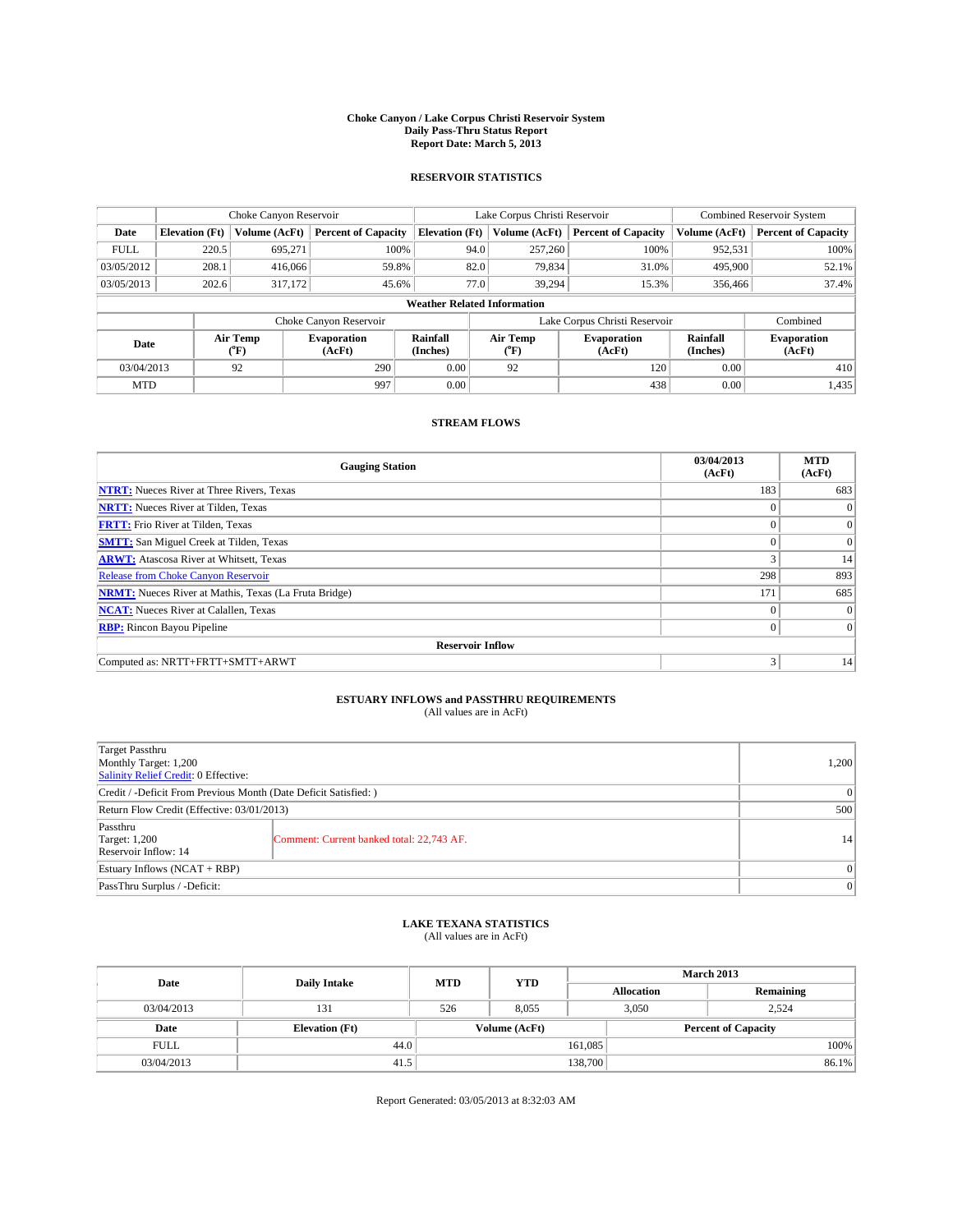#### **Choke Canyon / Lake Corpus Christi Reservoir System Daily Pass-Thru Status Report Report Date: March 6, 2013**

### **RESERVOIR STATISTICS**

|             | Choke Canyon Reservoir             |                  |                            |                       | Lake Corpus Christi Reservoir                    | <b>Combined Reservoir System</b> |                      |                              |  |
|-------------|------------------------------------|------------------|----------------------------|-----------------------|--------------------------------------------------|----------------------------------|----------------------|------------------------------|--|
| Date        | <b>Elevation</b> (Ft)              | Volume (AcFt)    | <b>Percent of Capacity</b> | <b>Elevation</b> (Ft) | Volume (AcFt)                                    | <b>Percent of Capacity</b>       | Volume (AcFt)        | Percent of Capacity          |  |
| <b>FULL</b> | 220.5                              | 695,271          | 100%                       | 94.0                  | 257,260                                          | 100%                             | 952,531              | 100%                         |  |
| 03/06/2012  | 208.0                              | 414,137          | 59.6%                      | 82.0                  | 78,928                                           | 30.7%                            | 493,065              | 51.8%                        |  |
| 03/06/2013  | 202.5                              | 316.180          | 45.5%                      | 77.0                  | 39.294                                           | 15.3%                            | 355,474              | 37.3%                        |  |
|             | <b>Weather Related Information</b> |                  |                            |                       |                                                  |                                  |                      |                              |  |
|             |                                    |                  | Choke Canyon Reservoir     |                       |                                                  | Lake Corpus Christi Reservoir    |                      | Combined                     |  |
| Date        |                                    | Air Temp<br>(°F) | Evaporation<br>(AcFt)      | Rainfall<br>(Inches)  | Air Temp<br><b>Evaporation</b><br>(AcFt)<br>("F) |                                  | Rainfall<br>(Inches) | <b>Evaporation</b><br>(AcFt) |  |
| 03/05/2013  |                                    | 69               | 280                        | 0.00                  | 68                                               | 146                              | 0.00                 | 426                          |  |
| <b>MTD</b>  |                                    |                  | 1,277                      | 0.00                  |                                                  | 584                              | 0.00                 | 1.861                        |  |

### **STREAM FLOWS**

| <b>Gauging Station</b>                                       | 03/05/2013<br>(AcFt) | <b>MTD</b><br>(AcFt) |  |  |  |  |
|--------------------------------------------------------------|----------------------|----------------------|--|--|--|--|
| <b>NTRT:</b> Nueces River at Three Rivers, Texas             | 343                  | 1,026                |  |  |  |  |
| <b>NRTT:</b> Nueces River at Tilden, Texas                   |                      | $\Omega$             |  |  |  |  |
| <b>FRTT:</b> Frio River at Tilden, Texas                     |                      | $\overline{0}$       |  |  |  |  |
| <b>SMTT:</b> San Miguel Creek at Tilden, Texas               | $\Omega$             | $\Omega$             |  |  |  |  |
| <b>ARWT:</b> Atascosa River at Whitsett, Texas               | 3                    | 17                   |  |  |  |  |
| <b>Release from Choke Canyon Reservoir</b>                   | 397                  | 1,290                |  |  |  |  |
| <b>NRMT:</b> Nueces River at Mathis, Texas (La Fruta Bridge) | 169                  | 854                  |  |  |  |  |
| <b>NCAT:</b> Nueces River at Calallen, Texas                 | $\Omega$             | $\overline{0}$       |  |  |  |  |
| <b>RBP:</b> Rincon Bayou Pipeline                            | $\Omega$             | $\Omega$             |  |  |  |  |
| <b>Reservoir Inflow</b>                                      |                      |                      |  |  |  |  |
| Computed as: NRTT+FRTT+SMTT+ARWT                             | 3                    | 17                   |  |  |  |  |

# **ESTUARY INFLOWS and PASSTHRU REQUIREMENTS**<br>(All values are in AcFt)

| Target Passthru<br>Monthly Target: 1,200<br>Salinity Relief Credit: 0 Effective: |                                           |                 |  |  |
|----------------------------------------------------------------------------------|-------------------------------------------|-----------------|--|--|
| Credit / -Deficit From Previous Month (Date Deficit Satisfied: )                 |                                           |                 |  |  |
| Return Flow Credit (Effective: 03/01/2013)                                       |                                           |                 |  |  |
| Passthru<br><b>Target: 1,200</b><br>Reservoir Inflow: 17                         | Comment: Current banked total: 22,743 AF. | 17 <sup>1</sup> |  |  |
| Estuary Inflows (NCAT + RBP)                                                     |                                           |                 |  |  |
| PassThru Surplus / -Deficit:                                                     |                                           |                 |  |  |

## **LAKE TEXANA STATISTICS** (All values are in AcFt)

| Date        |                       | <b>MTD</b> | <b>YTD</b>    | <b>March 2013</b> |                            |           |  |
|-------------|-----------------------|------------|---------------|-------------------|----------------------------|-----------|--|
|             | <b>Daily Intake</b>   |            |               |                   | <b>Allocation</b>          | Remaining |  |
| 03/05/2013  | 131                   | 657        | 8.187         |                   | 3,050<br>2,393             |           |  |
| Date        | <b>Elevation</b> (Ft) |            | Volume (AcFt) |                   | <b>Percent of Capacity</b> |           |  |
| <b>FULL</b> | 44.0                  |            |               | 161,085           |                            | 100%      |  |
| 03/05/2013  | 41.5                  |            |               | 138,700           |                            | 86.1%     |  |

Report Generated: 03/06/2013 at 2:06:13 PM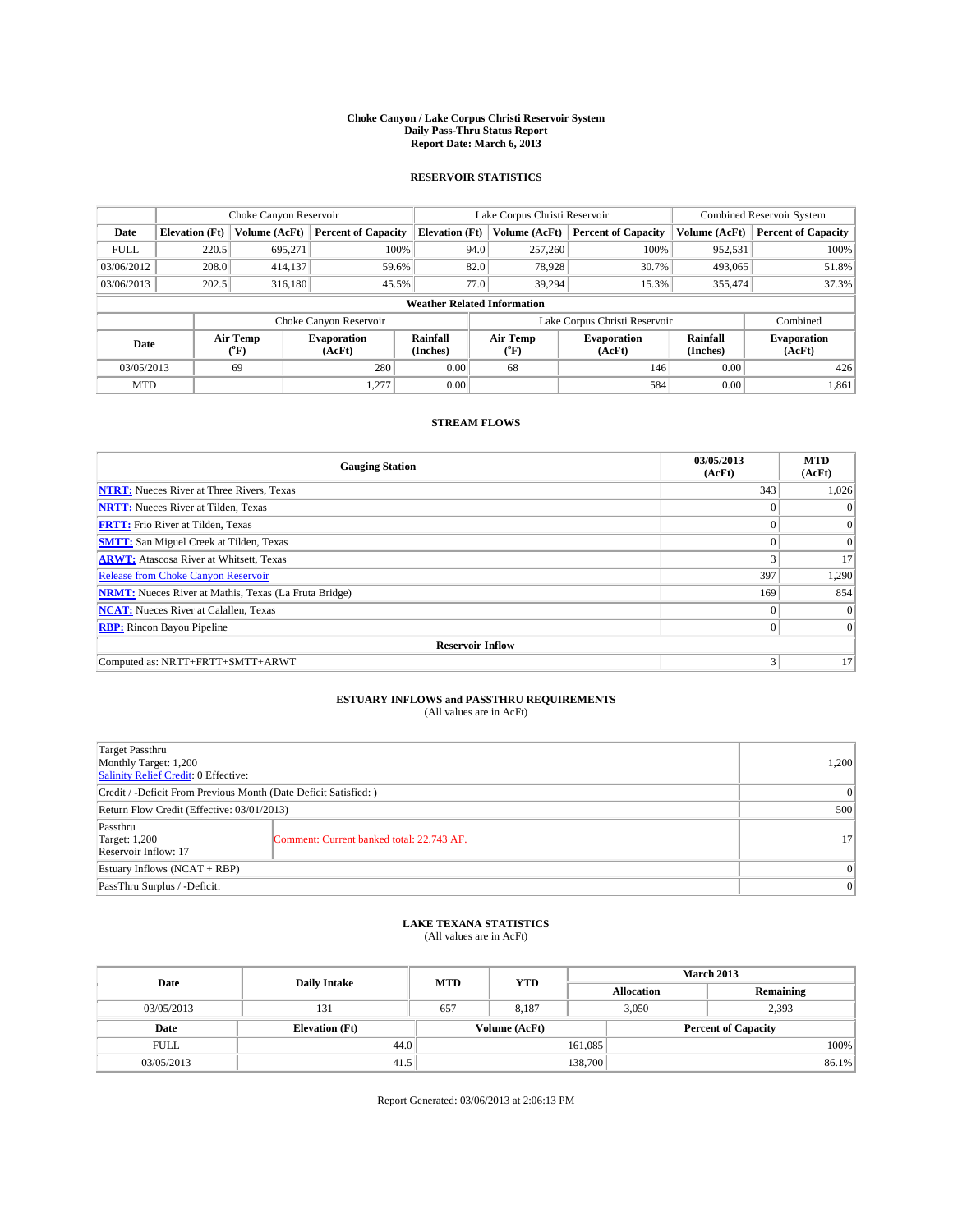#### **Choke Canyon / Lake Corpus Christi Reservoir System Daily Pass-Thru Status Report Report Date: March 7, 2013**

### **RESERVOIR STATISTICS**

|             |                       | Choke Canyon Reservoir |                            |                                    | Lake Corpus Christi Reservoir               | <b>Combined Reservoir System</b> |                      |                              |
|-------------|-----------------------|------------------------|----------------------------|------------------------------------|---------------------------------------------|----------------------------------|----------------------|------------------------------|
| Date        | <b>Elevation</b> (Ft) | Volume (AcFt)          | <b>Percent of Capacity</b> | <b>Elevation</b> (Ft)              | Volume (AcFt)<br><b>Percent of Capacity</b> |                                  | Volume (AcFt)        | Percent of Capacity          |
| <b>FULL</b> | 220.5                 | 695,271                | 100%                       | 94.0                               | 257,260                                     | 100%                             | 952,531              | 100%                         |
| 03/07/2012  | 208.0                 | 413,173                | 59.4%                      | 81.8                               | 77,732                                      | 30.2%                            | 490,905              | 51.5%                        |
| 03/07/2013  | 202.6                 | 316.511                | 45.5%                      |                                    | 77.0<br>39.232                              | 15.2%                            | 355,743              | 37.3%                        |
|             |                       |                        |                            | <b>Weather Related Information</b> |                                             |                                  |                      |                              |
|             |                       |                        | Choke Canyon Reservoir     |                                    | Lake Corpus Christi Reservoir               |                                  | Combined             |                              |
| Date        |                       | Air Temp<br>(°F)       | Evaporation<br>(AcFt)      | Rainfall<br>(Inches)               | Air Temp<br>("F)                            | <b>Evaporation</b><br>(AcFt)     | Rainfall<br>(Inches) | <b>Evaporation</b><br>(AcFt) |
| 03/06/2013  |                       | 65                     | 174                        | 0.00                               | 67                                          | 73                               | 0.00                 | 247                          |
| <b>MTD</b>  |                       |                        | 1,451                      | 0.00                               |                                             | 657                              | 0.00                 | 2.108                        |

### **STREAM FLOWS**

| <b>Gauging Station</b>                                       | 03/06/2013<br>(AcFt) | <b>MTD</b><br>(AcFt) |  |  |  |  |  |
|--------------------------------------------------------------|----------------------|----------------------|--|--|--|--|--|
| <b>NTRT:</b> Nueces River at Three Rivers, Texas             | 355                  | 1,382                |  |  |  |  |  |
| <b>NRTT:</b> Nueces River at Tilden, Texas                   |                      | $\theta$             |  |  |  |  |  |
| <b>FRTT:</b> Frio River at Tilden, Texas                     |                      | $\overline{0}$       |  |  |  |  |  |
| <b>SMTT:</b> San Miguel Creek at Tilden, Texas               | $\theta$             | $\overline{0}$       |  |  |  |  |  |
| <b>ARWT:</b> Atascosa River at Whitsett, Texas               | 3                    | 20                   |  |  |  |  |  |
| <b>Release from Choke Canyon Reservoir</b>                   | 397                  | 1,687                |  |  |  |  |  |
| <b>NRMT:</b> Nueces River at Mathis, Texas (La Fruta Bridge) | 169                  | 1,022                |  |  |  |  |  |
| <b>NCAT:</b> Nueces River at Calallen, Texas                 | $\theta$             | $\Omega$             |  |  |  |  |  |
| <b>RBP:</b> Rincon Bayou Pipeline                            | $\Omega$             | $\Omega$             |  |  |  |  |  |
| <b>Reservoir Inflow</b>                                      |                      |                      |  |  |  |  |  |
| Computed as: NRTT+FRTT+SMTT+ARWT                             | 3                    | 21                   |  |  |  |  |  |

# **ESTUARY INFLOWS and PASSTHRU REQUIREMENTS**<br>(All values are in AcFt)

| Target Passthru<br>Monthly Target: 1,200<br>Salinity Relief Credit: 0 Effective: |                                           |    |  |  |
|----------------------------------------------------------------------------------|-------------------------------------------|----|--|--|
| Credit / -Deficit From Previous Month (Date Deficit Satisfied: )                 |                                           |    |  |  |
| Return Flow Credit (Effective: 03/01/2013)                                       |                                           |    |  |  |
| Passthru<br><b>Target: 1,200</b><br>Reservoir Inflow: 21                         | Comment: Current banked total: 22,743 AF. | 21 |  |  |
| Estuary Inflows (NCAT + RBP)                                                     |                                           |    |  |  |
| PassThru Surplus / -Deficit:                                                     | 0                                         |    |  |  |

## **LAKE TEXANA STATISTICS** (All values are in AcFt)

| Date        |                       | <b>MTD</b> | <b>YTD</b>    | <b>March 2013</b> |                            |           |  |
|-------------|-----------------------|------------|---------------|-------------------|----------------------------|-----------|--|
|             | <b>Daily Intake</b>   |            |               | <b>Allocation</b> |                            | Remaining |  |
| 03/06/2013  | 130                   | 787        | 8.317         |                   | 3,050<br>2,263             |           |  |
| Date        | <b>Elevation</b> (Ft) |            | Volume (AcFt) |                   | <b>Percent of Capacity</b> |           |  |
| <b>FULL</b> | 44.0                  |            |               | 161,085           |                            | 100%      |  |
| 03/06/2013  | 41.5                  |            |               | 138,700           |                            | 86.1%     |  |

Report Generated: 03/07/2013 at 8:15:10 AM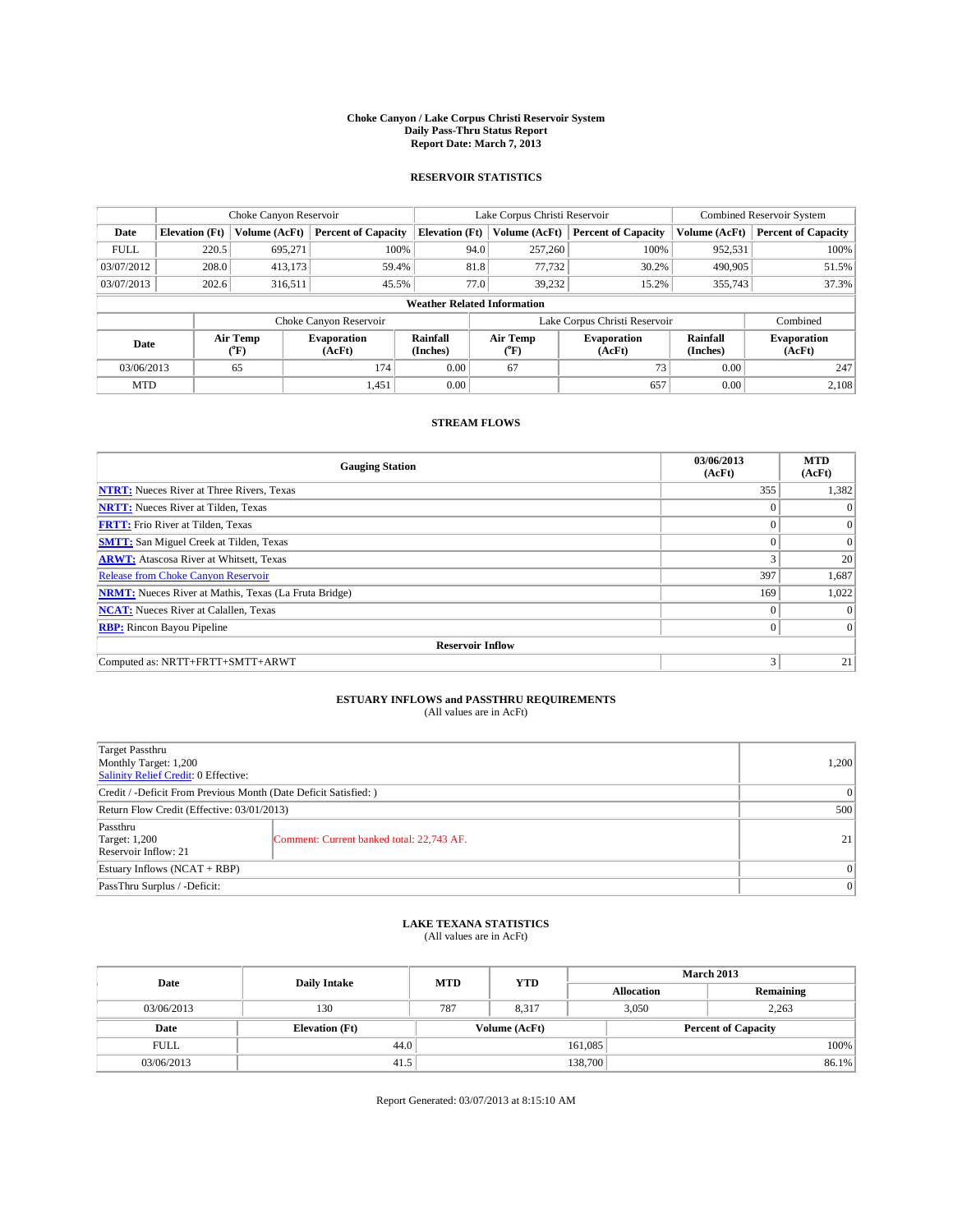#### **Choke Canyon / Lake Corpus Christi Reservoir System Daily Pass-Thru Status Report Report Date: March 8, 2013**

### **RESERVOIR STATISTICS**

|             |                       | Choke Canyon Reservoir |                              |                                    | Lake Corpus Christi Reservoir | <b>Combined Reservoir System</b> |                      |                              |
|-------------|-----------------------|------------------------|------------------------------|------------------------------------|-------------------------------|----------------------------------|----------------------|------------------------------|
| Date        | <b>Elevation</b> (Ft) | Volume (AcFt)          | <b>Percent of Capacity</b>   | <b>Elevation (Ft)</b>              | Volume (AcFt)                 | <b>Percent of Capacity</b>       | Volume (AcFt)        | <b>Percent of Capacity</b>   |
| <b>FULL</b> | 220.5                 | 695,271                | 100%                         | 94.0                               | 257,260                       | 100%                             | 952,531              | 100%                         |
| 03/08/2012  | 208.0                 | 413,751                | 59.5%                        | 81.8                               | 77,534                        | 30.1%                            | 491,285              | 51.6%                        |
| 03/08/2013  | 202.5                 | 315.684                | 45.4%                        | 77.0                               | 39.232                        | 15.2%                            | 354,916              | 37.3%                        |
|             |                       |                        |                              | <b>Weather Related Information</b> |                               |                                  |                      |                              |
|             |                       |                        | Choke Canyon Reservoir       |                                    | Lake Corpus Christi Reservoir |                                  | Combined             |                              |
| Date        |                       | Air Temp<br>(°F)       | <b>Evaporation</b><br>(AcFt) | Rainfall<br>(Inches)               | Air Temp<br>(°F)              | <b>Evaporation</b><br>(AcFt)     | Rainfall<br>(Inches) | <b>Evaporation</b><br>(AcFt) |
| 03/07/2013  |                       | 75                     | 145                          | 0.00                               | 75                            | 69                               | 0.00                 | 214                          |
| <b>MTD</b>  |                       |                        | 1.596                        | 0.00                               |                               | 726                              | 0.00                 | 2,322                        |

### **STREAM FLOWS**

| <b>Gauging Station</b>                                       | 03/07/2013<br>(AcFt) | <b>MTD</b><br>(AcFt) |  |  |  |  |  |
|--------------------------------------------------------------|----------------------|----------------------|--|--|--|--|--|
| <b>NTRT:</b> Nueces River at Three Rivers, Texas             | 355                  | 1,737                |  |  |  |  |  |
| <b>NRTT:</b> Nueces River at Tilden, Texas                   |                      | $\theta$             |  |  |  |  |  |
| <b>FRTT:</b> Frio River at Tilden, Texas                     |                      | $\overline{0}$       |  |  |  |  |  |
| <b>SMTT:</b> San Miguel Creek at Tilden, Texas               | $\theta$             | $\overline{0}$       |  |  |  |  |  |
| <b>ARWT:</b> Atascosa River at Whitsett, Texas               | 3                    | 24                   |  |  |  |  |  |
| <b>Release from Choke Canyon Reservoir</b>                   | 397                  | 2,084                |  |  |  |  |  |
| <b>NRMT:</b> Nueces River at Mathis, Texas (La Fruta Bridge) | 165                  | 1,187                |  |  |  |  |  |
| <b>NCAT:</b> Nueces River at Calallen, Texas                 | $\theta$             | $\Omega$             |  |  |  |  |  |
| <b>RBP:</b> Rincon Bayou Pipeline                            | $\Omega$             | $\vert$ 0            |  |  |  |  |  |
| <b>Reservoir Inflow</b>                                      |                      |                      |  |  |  |  |  |
| Computed as: NRTT+FRTT+SMTT+ARWT                             | 3                    | 24                   |  |  |  |  |  |

# **ESTUARY INFLOWS and PASSTHRU REQUIREMENTS**<br>(All values are in AcFt)

| Target Passthru<br>Monthly Target: 1,200<br>Salinity Relief Credit: 0 Effective: |                                           |                 |  |  |
|----------------------------------------------------------------------------------|-------------------------------------------|-----------------|--|--|
| Credit / -Deficit From Previous Month (Date Deficit Satisfied: )                 |                                           |                 |  |  |
| Return Flow Credit (Effective: 03/01/2013)                                       |                                           |                 |  |  |
| Passthru<br><b>Target: 1,200</b><br>Reservoir Inflow: 24                         | Comment: Current banked total: 22,743 AF. | 24 <sup>1</sup> |  |  |
| Estuary Inflows (NCAT + RBP)                                                     |                                           |                 |  |  |
| PassThru Surplus / -Deficit:                                                     |                                           |                 |  |  |

## **LAKE TEXANA STATISTICS** (All values are in AcFt)

| Date        |                       | <b>MTD</b> | <b>YTD</b>    | <b>March 2013</b> |                            |           |  |
|-------------|-----------------------|------------|---------------|-------------------|----------------------------|-----------|--|
|             | <b>Daily Intake</b>   |            |               | <b>Allocation</b> |                            | Remaining |  |
| 03/07/2013  | 131                   | 918        | 8.448         |                   | 3,050<br>2,132             |           |  |
| Date        | <b>Elevation</b> (Ft) |            | Volume (AcFt) |                   | <b>Percent of Capacity</b> |           |  |
| <b>FULL</b> | 44.0                  |            |               | 161,085           |                            | 100%      |  |
| 03/07/2013  | 41.5                  |            |               | 138,700           |                            | 86.1%     |  |

Report Generated: 03/08/2013 at 8:04:22 AM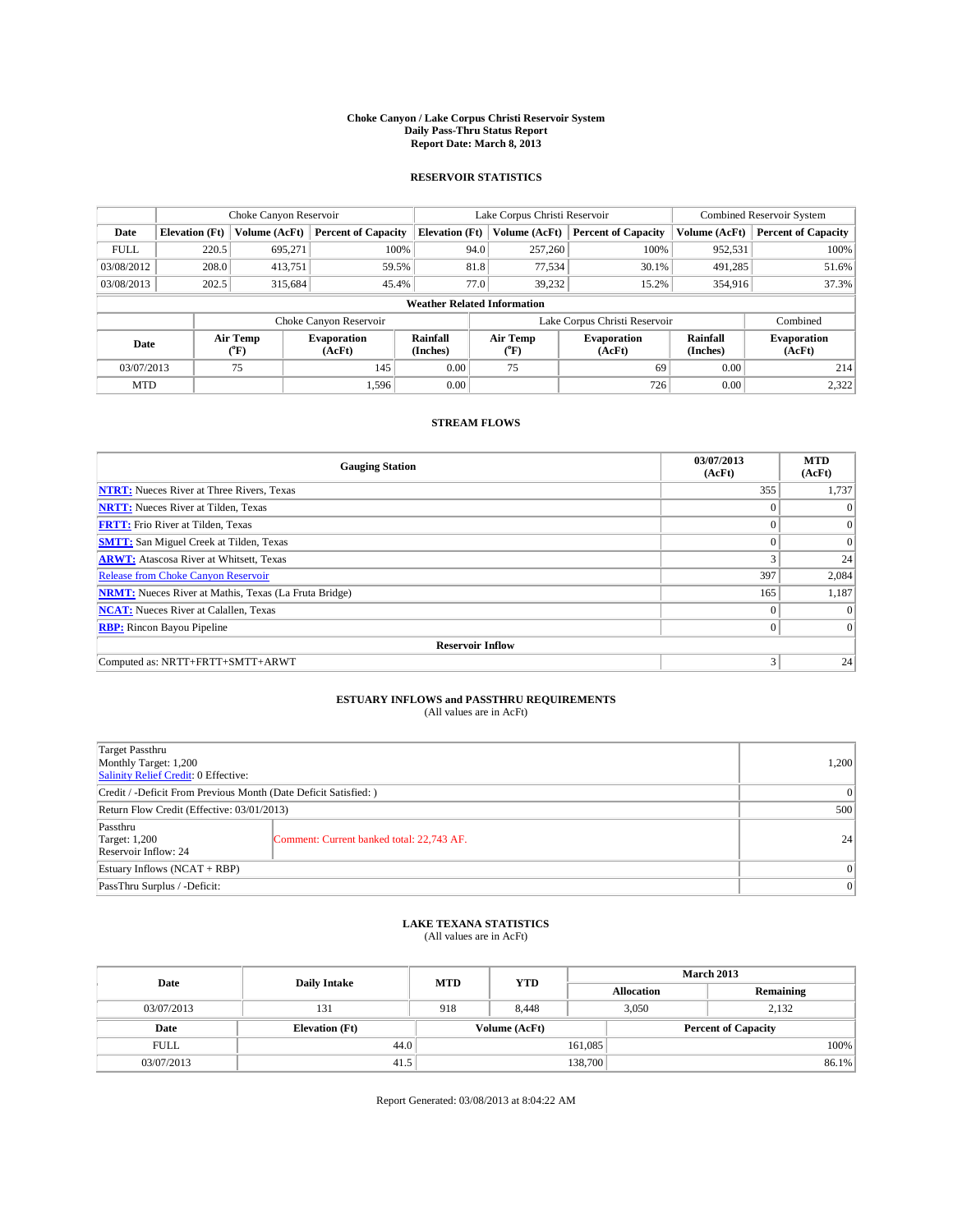#### **Choke Canyon / Lake Corpus Christi Reservoir System Daily Pass-Thru Status Report Report Date: March 9, 2013**

### **RESERVOIR STATISTICS**

|             |                       | Choke Canyon Reservoir |                            |                                    | Lake Corpus Christi Reservoir | <b>Combined Reservoir System</b> |                      |                              |
|-------------|-----------------------|------------------------|----------------------------|------------------------------------|-------------------------------|----------------------------------|----------------------|------------------------------|
| Date        | <b>Elevation</b> (Ft) | Volume (AcFt)          | <b>Percent of Capacity</b> | <b>Elevation</b> (Ft)              | Volume (AcFt)                 | <b>Percent of Capacity</b>       | Volume (AcFt)        | Percent of Capacity          |
| <b>FULL</b> | 220.5                 | 695,271                | 100%                       | 94.0                               | 257,260                       | 100%                             | 952,531              | 100%                         |
| 03/09/2012  | 208.0                 | 413,558                | 59.5%                      | 81.8                               | 77,435                        | 30.1%                            | 490,993              | 51.5%                        |
| 03/09/2013  | 202.4                 | 314,031                | 45.2%                      | 76.9                               | 38,920                        | 15.1%                            | 352,951              | $37.1\%$                     |
|             |                       |                        |                            | <b>Weather Related Information</b> |                               |                                  |                      |                              |
|             |                       |                        | Choke Canyon Reservoir     |                                    | Lake Corpus Christi Reservoir |                                  | Combined             |                              |
| Date        |                       | Air Temp<br>(°F)       | Evaporation<br>(AcFt)      | Rainfall<br>(Inches)               | Air Temp<br>("F)              | <b>Evaporation</b><br>(AcFt)     | Rainfall<br>(Inches) | <b>Evaporation</b><br>(AcFt) |
| 03/08/2013  |                       | 96<br>73               |                            | 0.00                               | 77                            | 62                               | 0.00                 | 158                          |
| <b>MTD</b>  |                       |                        | 1.692                      | 0.00                               |                               | 788                              | 0.00                 | 2.480                        |

### **STREAM FLOWS**

| <b>Gauging Station</b>                                       | 03/08/2013<br>(AcFt) | <b>MTD</b><br>(AcFt) |  |  |  |  |  |
|--------------------------------------------------------------|----------------------|----------------------|--|--|--|--|--|
| <b>NTRT:</b> Nueces River at Three Rivers, Texas             | 363                  | 2,100                |  |  |  |  |  |
| <b>NRTT:</b> Nueces River at Tilden, Texas                   | $\theta$             | $\theta$             |  |  |  |  |  |
| <b>FRTT:</b> Frio River at Tilden, Texas                     |                      |                      |  |  |  |  |  |
| <b>SMTT:</b> San Miguel Creek at Tilden, Texas               | $\theta$             | $\Omega$             |  |  |  |  |  |
| <b>ARWT:</b> Atascosa River at Whitsett, Texas               | 4                    | 27                   |  |  |  |  |  |
| <b>Release from Choke Canyon Reservoir</b>                   | 421                  | 2,505                |  |  |  |  |  |
| <b>NRMT:</b> Nueces River at Mathis, Texas (La Fruta Bridge) | 157                  | 1,344                |  |  |  |  |  |
| <b>NCAT:</b> Nueces River at Calallen, Texas                 | $\Omega$             | $\Omega$             |  |  |  |  |  |
| <b>RBP:</b> Rincon Bayou Pipeline                            | $\Omega$             | $\Omega$             |  |  |  |  |  |
| <b>Reservoir Inflow</b>                                      |                      |                      |  |  |  |  |  |
| Computed as: NRTT+FRTT+SMTT+ARWT                             | 4                    | 28                   |  |  |  |  |  |

# **ESTUARY INFLOWS and PASSTHRU REQUIREMENTS**<br>(All values are in AcFt)

| Target Passthru<br>Monthly Target: 1,200<br>Salinity Relief Credit: 0 Effective: | 1,200                                     |    |  |  |
|----------------------------------------------------------------------------------|-------------------------------------------|----|--|--|
| Credit / -Deficit From Previous Month (Date Deficit Satisfied: )                 |                                           |    |  |  |
| Return Flow Credit (Effective: 03/01/2013)                                       | 500                                       |    |  |  |
| Passthru<br><b>Target: 1,200</b><br>Reservoir Inflow: 28                         | Comment: Current banked total: 22,743 AF. | 28 |  |  |
| Estuary Inflows (NCAT + RBP)                                                     |                                           |    |  |  |
| PassThru Surplus / -Deficit:                                                     | 0                                         |    |  |  |

## **LAKE TEXANA STATISTICS** (All values are in AcFt)

| Date        |                       | <b>MTD</b> | <b>YTD</b>    | <b>March 2013</b> |                            |           |  |
|-------------|-----------------------|------------|---------------|-------------------|----------------------------|-----------|--|
|             | <b>Daily Intake</b>   |            |               |                   | <b>Allocation</b>          | Remaining |  |
| 03/08/2013  | 131                   | 1.050      | 8,579         |                   | 3,050<br>2,000             |           |  |
| Date        | <b>Elevation</b> (Ft) |            | Volume (AcFt) |                   | <b>Percent of Capacity</b> |           |  |
| <b>FULL</b> | 44.0                  |            |               | 161,085           |                            | 100%      |  |
| 03/08/2013  | 41.4                  |            |               | 137,841           |                            | 85.6%     |  |

Report Generated: 03/09/2013 at 9:02:22 AM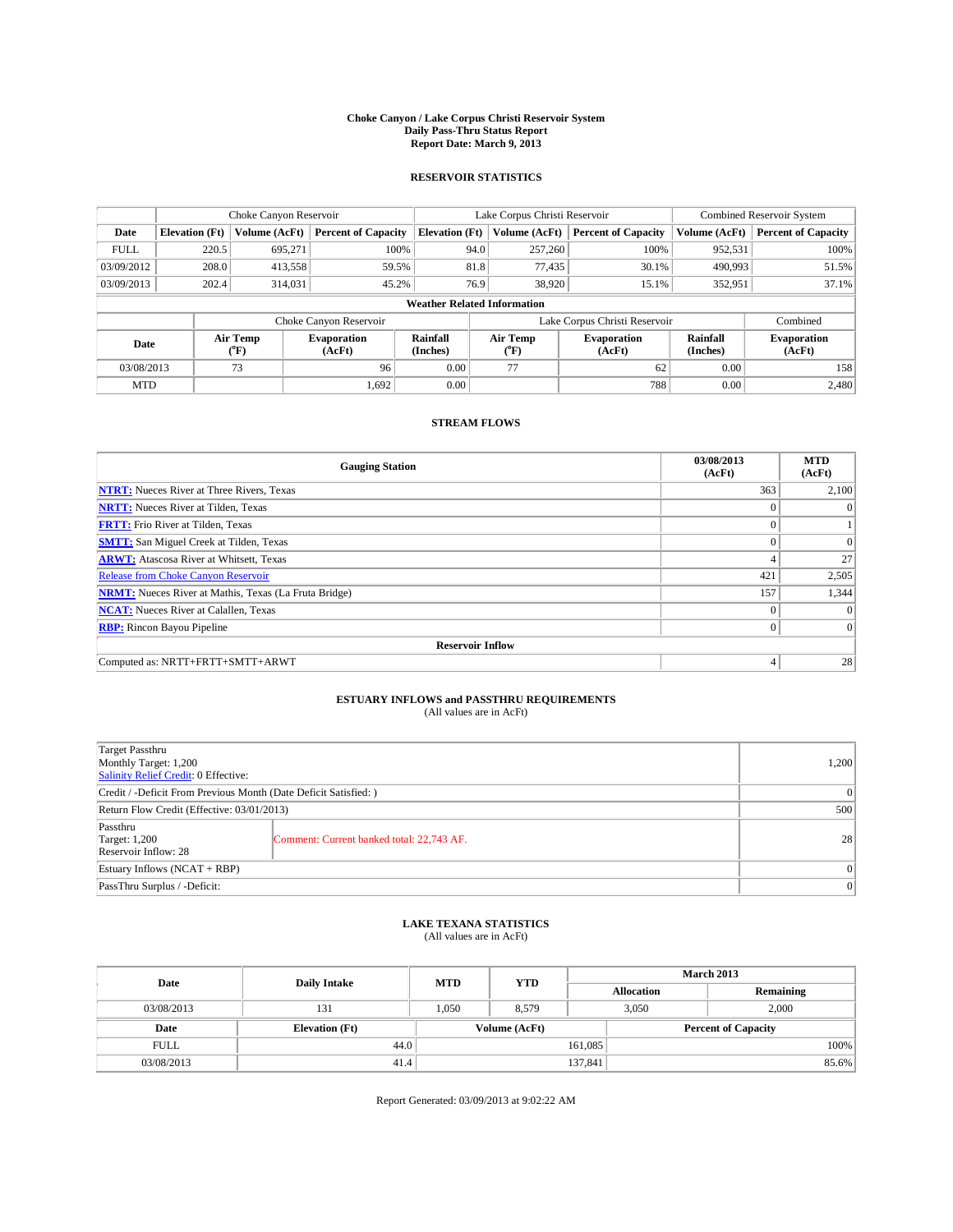#### **Choke Canyon / Lake Corpus Christi Reservoir System Daily Pass-Thru Status Report Report Date: March 10, 2013**

### **RESERVOIR STATISTICS**

|             | Choke Canyon Reservoir             |                  | Lake Corpus Christi Reservoir |                       |                  |               | <b>Combined Reservoir System</b> |                      |                              |
|-------------|------------------------------------|------------------|-------------------------------|-----------------------|------------------|---------------|----------------------------------|----------------------|------------------------------|
| Date        | <b>Elevation</b> (Ft)              | Volume (AcFt)    | <b>Percent of Capacity</b>    | <b>Elevation (Ft)</b> |                  | Volume (AcFt) | <b>Percent of Capacity</b>       | Volume (AcFt)        | <b>Percent of Capacity</b>   |
| <b>FULL</b> | 220.5                              | 695,271          | 100%                          |                       | 94.0             | 257,260       | 100%                             | 952,531              | 100%                         |
| 03/10/2012  | 208.0                              | 413,558          | 59.5%                         |                       | 81.8             | 77,732        | 30.2%                            | 491,290              | 51.6%                        |
| 03/10/2013  | 202.4                              | 313,535          | 45.1%                         |                       | 77.0             | 39,608        | 15.4%                            | 353,143              | 37.1%                        |
|             | <b>Weather Related Information</b> |                  |                               |                       |                  |               |                                  |                      |                              |
|             |                                    |                  | Choke Canyon Reservoir        |                       |                  |               | Lake Corpus Christi Reservoir    |                      | Combined                     |
| Date        |                                    | Air Temp<br>(°F) | <b>Evaporation</b><br>(AcFt)  | Rainfall<br>(Inches)  | Air Temp<br>("F) |               | <b>Evaporation</b><br>(AcFt)     | Rainfall<br>(Inches) | <b>Evaporation</b><br>(AcFt) |
| 03/09/2013  |                                    | 82               | 202                           | 0.02                  | 79               |               | 110                              | 0.05                 | 312                          |
| <b>MTD</b>  |                                    |                  | 1.894                         | 0.02                  |                  |               | 898                              | 0.05                 | 2.792                        |

### **STREAM FLOWS**

| <b>Gauging Station</b>                                       | 03/09/2013<br>(AcFt) | <b>MTD</b><br>(AcFt) |  |  |  |  |
|--------------------------------------------------------------|----------------------|----------------------|--|--|--|--|
| <b>NTRT:</b> Nueces River at Three Rivers, Texas             | 429                  | 2,529                |  |  |  |  |
| <b>NRTT:</b> Nueces River at Tilden, Texas                   |                      | $\theta$             |  |  |  |  |
| <b>FRTT:</b> Frio River at Tilden, Texas                     |                      |                      |  |  |  |  |
| <b>SMTT:</b> San Miguel Creek at Tilden, Texas               | $\theta$             | $\Omega$             |  |  |  |  |
| <b>ARWT:</b> Atascosa River at Whitsett, Texas               | 4                    | 31                   |  |  |  |  |
| <b>Release from Choke Canyon Reservoir</b>                   | 447                  | 2,952                |  |  |  |  |
| <b>NRMT:</b> Nueces River at Mathis, Texas (La Fruta Bridge) | 149                  | 1,493                |  |  |  |  |
| <b>NCAT:</b> Nueces River at Calallen, Texas                 | $\theta$             | $\Omega$             |  |  |  |  |
| <b>RBP:</b> Rincon Bayou Pipeline                            | $\Omega$             | $\vert$ 0            |  |  |  |  |
| <b>Reservoir Inflow</b>                                      |                      |                      |  |  |  |  |
| Computed as: NRTT+FRTT+SMTT+ARWT                             | 4                    | 31                   |  |  |  |  |

# **ESTUARY INFLOWS and PASSTHRU REQUIREMENTS**<br>(All values are in AcFt)

| Target Passthru<br>Monthly Target: 1,200<br>Salinity Relief Credit: 0 Effective: |                                           |    |  |  |
|----------------------------------------------------------------------------------|-------------------------------------------|----|--|--|
| Credit / -Deficit From Previous Month (Date Deficit Satisfied: )                 |                                           |    |  |  |
| Return Flow Credit (Effective: 03/01/2013)                                       |                                           |    |  |  |
| Passthru<br><b>Target: 1,200</b><br>Reservoir Inflow: 31                         | Comment: Current banked total: 22,743 AF. | 31 |  |  |
| Estuary Inflows (NCAT + RBP)                                                     |                                           |    |  |  |
| PassThru Surplus / -Deficit:                                                     |                                           |    |  |  |

## **LAKE TEXANA STATISTICS** (All values are in AcFt)

| Date        |                       | <b>MTD</b> | <b>YTD</b>    | <b>March 2013</b> |                            |           |  |
|-------------|-----------------------|------------|---------------|-------------------|----------------------------|-----------|--|
|             | <b>Daily Intake</b>   |            |               | <b>Allocation</b> |                            | Remaining |  |
| 03/09/2013  | 131                   | 1.181      | 8.710         |                   | 3,050                      | 1,869     |  |
| Date        | <b>Elevation</b> (Ft) |            | Volume (AcFt) |                   | <b>Percent of Capacity</b> |           |  |
| <b>FULL</b> | 44.0                  |            |               | 161,085           |                            | 100%      |  |
| 03/09/2013  | 41.4                  |            |               | 137,841           |                            | 85.6%     |  |

Report Generated: 03/10/2013 at 8:19:59 AM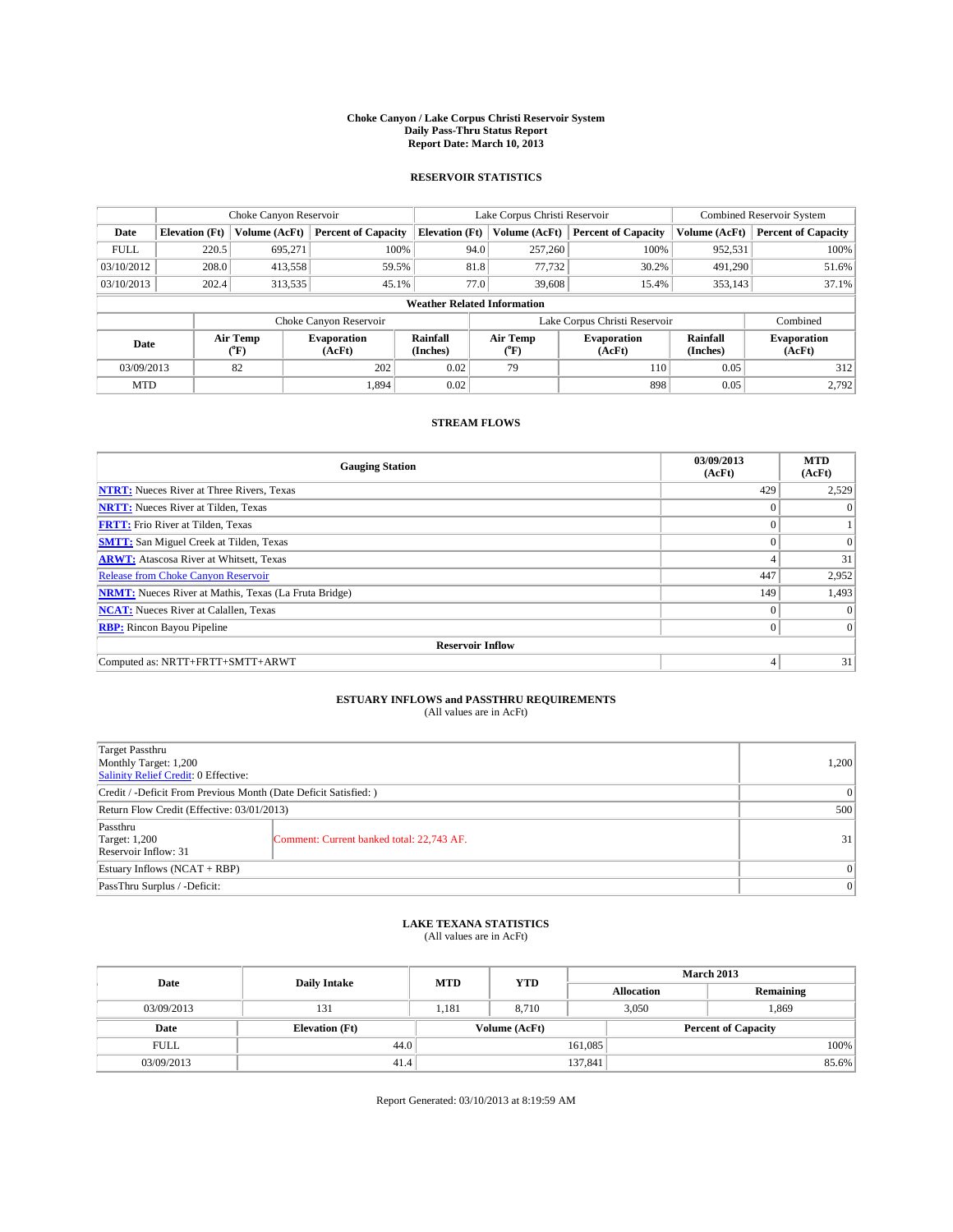#### **Choke Canyon / Lake Corpus Christi Reservoir System Daily Pass-Thru Status Report Report Date: March 11, 2013**

### **RESERVOIR STATISTICS**

|             |                                    | Choke Canyon Reservoir |                              |                       | Lake Corpus Christi Reservoir | <b>Combined Reservoir System</b> |                      |                              |  |
|-------------|------------------------------------|------------------------|------------------------------|-----------------------|-------------------------------|----------------------------------|----------------------|------------------------------|--|
| Date        | <b>Elevation</b> (Ft)              | Volume (AcFt)          | <b>Percent of Capacity</b>   | <b>Elevation (Ft)</b> | Volume (AcFt)                 | <b>Percent of Capacity</b>       | Volume (AcFt)        | <b>Percent of Capacity</b>   |  |
| <b>FULL</b> | 220.5                              | 695,271                | 100%                         | 94.0                  | 257,260                       | 100%                             | 952,531              | 100%                         |  |
| 03/11/2012  | 208.0                              | 413,944                | 59.5%                        | 81.8                  | 77,435                        | 30.1%                            | 491,379              | 51.6%                        |  |
| 03/11/2013  | 202.3                              | 312,874                | 45.0%                        | 77.0                  | 39,545                        | 15.4%                            | 352,419              | 37.0%                        |  |
|             | <b>Weather Related Information</b> |                        |                              |                       |                               |                                  |                      |                              |  |
|             |                                    |                        | Choke Canyon Reservoir       |                       |                               | Lake Corpus Christi Reservoir    |                      | Combined                     |  |
| Date        |                                    | Air Temp<br>(°F)       | <b>Evaporation</b><br>(AcFt) | Rainfall<br>(Inches)  | Air Temp<br>("F)              | <b>Evaporation</b><br>(AcFt)     | Rainfall<br>(Inches) | <b>Evaporation</b><br>(AcFt) |  |
| 03/10/2013  |                                    | 74                     | 403                          | 0.00                  | 75                            | 88                               | 0.00                 | 491                          |  |
| <b>MTD</b>  |                                    |                        | 2,297                        | 0.02                  |                               | 986                              | 0.05                 | 3,283                        |  |

### **STREAM FLOWS**

| <b>Gauging Station</b>                                       | 03/10/2013<br>(AcFt) | <b>MTD</b><br>(AcFt) |  |  |  |  |
|--------------------------------------------------------------|----------------------|----------------------|--|--|--|--|
| <b>NTRT:</b> Nueces River at Three Rivers, Texas             | 427                  | 2,956                |  |  |  |  |
| <b>NRTT:</b> Nueces River at Tilden, Texas                   | $\theta$             | $\theta$             |  |  |  |  |
| <b>FRTT:</b> Frio River at Tilden, Texas                     |                      |                      |  |  |  |  |
| <b>SMTT:</b> San Miguel Creek at Tilden, Texas               | $\theta$             | $\overline{0}$       |  |  |  |  |
| <b>ARWT:</b> Atascosa River at Whitsett, Texas               | 4                    | 35                   |  |  |  |  |
| <b>Release from Choke Canyon Reservoir</b>                   | 447                  | 3,398                |  |  |  |  |
| <b>NRMT:</b> Nueces River at Mathis, Texas (La Fruta Bridge) | 161                  | 1,654                |  |  |  |  |
| <b>NCAT:</b> Nueces River at Calallen, Texas                 | $\theta$             | $\Omega$             |  |  |  |  |
| <b>RBP:</b> Rincon Bayou Pipeline                            | $\Omega$             | $\Omega$             |  |  |  |  |
| <b>Reservoir Inflow</b>                                      |                      |                      |  |  |  |  |
| Computed as: NRTT+FRTT+SMTT+ARWT                             | 4                    | 35                   |  |  |  |  |

# **ESTUARY INFLOWS and PASSTHRU REQUIREMENTS**<br>(All values are in AcFt)

| Target Passthru<br>Monthly Target: 1,200<br>Salinity Relief Credit: 0 Effective: |                                           |    |  |  |
|----------------------------------------------------------------------------------|-------------------------------------------|----|--|--|
| Credit / -Deficit From Previous Month (Date Deficit Satisfied: )                 |                                           |    |  |  |
| Return Flow Credit (Effective: 03/01/2013)                                       |                                           |    |  |  |
| Passthru<br><b>Target: 1,200</b><br>Reservoir Inflow: 35                         | Comment: Current banked total: 22,743 AF. | 35 |  |  |
| Estuary Inflows (NCAT + RBP)                                                     |                                           |    |  |  |
| PassThru Surplus / -Deficit:                                                     | 0                                         |    |  |  |

## **LAKE TEXANA STATISTICS** (All values are in AcFt)

| Date        |                       | <b>MTD</b> | <b>YTD</b>    | <b>March 2013</b> |                            |           |  |
|-------------|-----------------------|------------|---------------|-------------------|----------------------------|-----------|--|
|             | <b>Daily Intake</b>   |            |               | <b>Allocation</b> |                            | Remaining |  |
| 03/10/2013  | 131                   | 1.312      | 8.842         |                   | 3,050                      | 1,738     |  |
| Date        | <b>Elevation</b> (Ft) |            | Volume (AcFt) |                   | <b>Percent of Capacity</b> |           |  |
| <b>FULL</b> | 44.0                  |            |               | 161,085           |                            | 100%      |  |
| 03/10/2013  | 41.4                  |            |               | 137,841           |                            | 85.6%     |  |

Report Generated: 03/11/2013 at 8:12:39 AM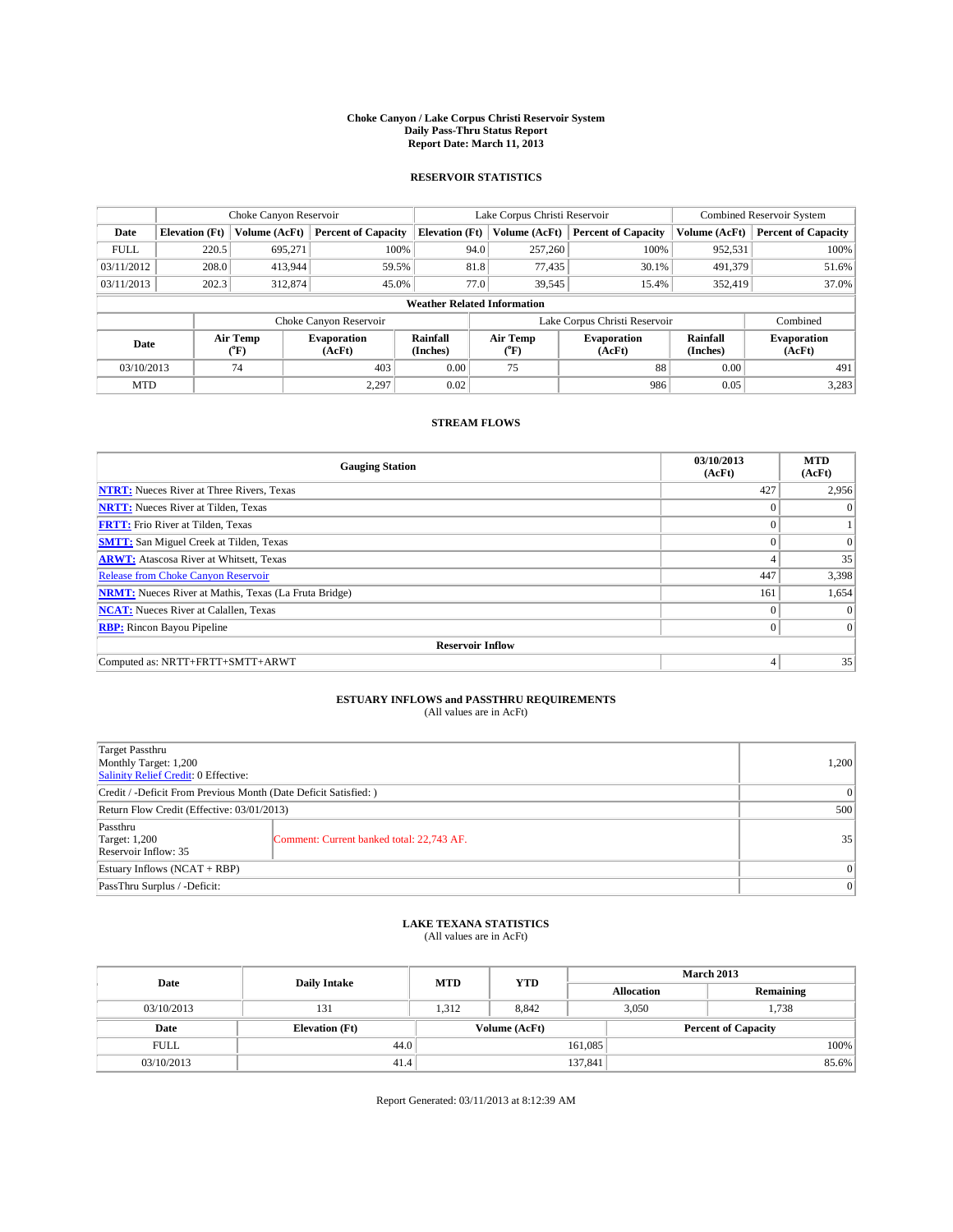#### **Choke Canyon / Lake Corpus Christi Reservoir System Daily Pass-Thru Status Report Report Date: March 12, 2013**

### **RESERVOIR STATISTICS**

|                                                          |                                    | Choke Canyon Reservoir |                            |                              | Lake Corpus Christi Reservoir | <b>Combined Reservoir System</b> |               |                            |  |
|----------------------------------------------------------|------------------------------------|------------------------|----------------------------|------------------------------|-------------------------------|----------------------------------|---------------|----------------------------|--|
| Date                                                     | <b>Elevation</b> (Ft)              | Volume (AcFt)          | <b>Percent of Capacity</b> | <b>Elevation (Ft)</b>        | Volume (AcFt)                 | <b>Percent of Capacity</b>       | Volume (AcFt) | <b>Percent of Capacity</b> |  |
| <b>FULL</b>                                              | 220.5                              | 695,271                | 100%                       | 94.0                         | 257,260                       | 100%                             | 952,531       | 100%                       |  |
| 03/12/2012                                               | 208.1                              | 415,101                | 59.7%                      | 81.9                         | 78,030                        | 30.3%                            | 493,131       | 51.8%                      |  |
| 03/12/2013                                               | 202.4                              | 313,866                | 45.1%                      | 77.0                         | 39,608                        | 15.4%                            | 353,474       | 37.1%                      |  |
|                                                          | <b>Weather Related Information</b> |                        |                            |                              |                               |                                  |               |                            |  |
|                                                          |                                    |                        | Choke Canyon Reservoir     |                              |                               | Lake Corpus Christi Reservoir    |               | Combined                   |  |
| Air Temp<br><b>Evaporation</b><br>Date<br>(°F)<br>(AcFt) |                                    | Rainfall<br>(Inches)   | Air Temp<br>$(^{0}F)$      | <b>Evaporation</b><br>(AcFt) | Rainfall<br>(Inches)          | <b>Evaporation</b><br>(AcFt)     |               |                            |  |
| 03/11/2013                                               |                                    | 71                     | 231                        | 0.00                         | 75<br>121                     |                                  | 0.00          | 352                        |  |
| <b>MTD</b>                                               |                                    |                        | 2,528                      | 0.02                         |                               | 1,107                            | 0.05          | 3,635                      |  |

### **STREAM FLOWS**

| <b>Gauging Station</b>                                       | 03/11/2013<br>(AcFt) | <b>MTD</b><br>(AcFt) |  |  |  |  |
|--------------------------------------------------------------|----------------------|----------------------|--|--|--|--|
| <b>NTRT:</b> Nueces River at Three Rivers, Texas             | 431                  | 3,386                |  |  |  |  |
| <b>NRTT:</b> Nueces River at Tilden, Texas                   | $\theta$             | $\theta$             |  |  |  |  |
| <b>FRTT:</b> Frio River at Tilden, Texas                     |                      |                      |  |  |  |  |
| <b>SMTT:</b> San Miguel Creek at Tilden, Texas               | $\theta$             | $\overline{0}$       |  |  |  |  |
| <b>ARWT:</b> Atascosa River at Whitsett, Texas               | 4                    | 38                   |  |  |  |  |
| <b>Release from Choke Canyon Reservoir</b>                   | 447                  | 3,845                |  |  |  |  |
| <b>NRMT:</b> Nueces River at Mathis, Texas (La Fruta Bridge) | 157                  | 1,810                |  |  |  |  |
| <b>NCAT:</b> Nueces River at Calallen, Texas                 | $\Omega$             | $\Omega$             |  |  |  |  |
| <b>RBP:</b> Rincon Bayou Pipeline                            | $\Omega$             | $\Omega$             |  |  |  |  |
| <b>Reservoir Inflow</b>                                      |                      |                      |  |  |  |  |
| Computed as: NRTT+FRTT+SMTT+ARWT                             | 4                    | 39                   |  |  |  |  |

# **ESTUARY INFLOWS and PASSTHRU REQUIREMENTS**<br>(All values are in AcFt)

| Target Passthru<br>Monthly Target: 1,200<br>Salinity Relief Credit: 0 Effective: |                                           |    |  |  |
|----------------------------------------------------------------------------------|-------------------------------------------|----|--|--|
| Credit / -Deficit From Previous Month (Date Deficit Satisfied: )                 |                                           |    |  |  |
| Return Flow Credit (Effective: 03/01/2013)                                       |                                           |    |  |  |
| Passthru<br><b>Target: 1,200</b><br>Reservoir Inflow: 39                         | Comment: Current banked total: 22,743 AF. | 39 |  |  |
| Estuary Inflows (NCAT + RBP)                                                     |                                           |    |  |  |
| PassThru Surplus / -Deficit:                                                     | 0                                         |    |  |  |

## **LAKE TEXANA STATISTICS** (All values are in AcFt)

| Date        |                       | <b>MTD</b> | <b>YTD</b>    | <b>March 2013</b> |                   |                            |  |  |
|-------------|-----------------------|------------|---------------|-------------------|-------------------|----------------------------|--|--|
|             | <b>Daily Intake</b>   |            |               |                   | <b>Allocation</b> | Remaining                  |  |  |
| 03/11/2013  | 131                   | 1.443      | 8,973         |                   | 3,050<br>1.607    |                            |  |  |
| Date        | <b>Elevation</b> (Ft) |            | Volume (AcFt) |                   |                   | <b>Percent of Capacity</b> |  |  |
| <b>FULL</b> | 44.0                  |            |               | 161,085           |                   | 100%                       |  |  |
| 03/11/2013  | 41.3                  |            |               | 136,986           |                   | 85.0%                      |  |  |

Report Generated: 03/12/2013 at 8:09:43 AM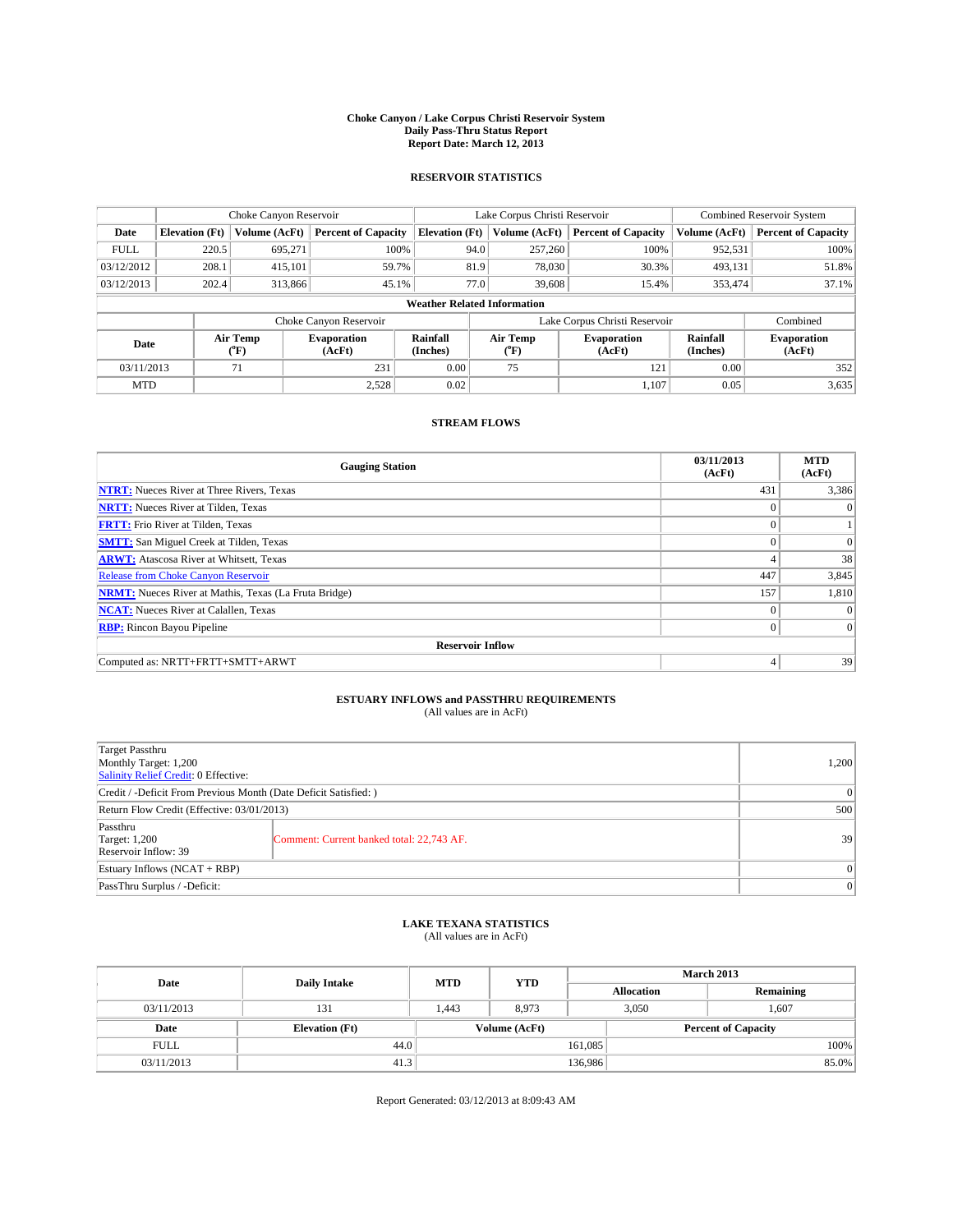#### **Choke Canyon / Lake Corpus Christi Reservoir System Daily Pass-Thru Status Report Report Date: March 13, 2013**

### **RESERVOIR STATISTICS**

|             |                                    | Choke Canyon Reservoir |                              |                       | Lake Corpus Christi Reservoir | Combined Reservoir System  |                      |                              |  |
|-------------|------------------------------------|------------------------|------------------------------|-----------------------|-------------------------------|----------------------------|----------------------|------------------------------|--|
| Date        | <b>Elevation</b> (Ft)              | Volume (AcFt)          | <b>Percent of Capacity</b>   | <b>Elevation (Ft)</b> | Volume (AcFt)                 | <b>Percent of Capacity</b> | Volume (AcFt)        | <b>Percent of Capacity</b>   |  |
| <b>FULL</b> | 220.5                              | 695.271                | 100%                         | 94.0                  | 257,260                       | 100%                       | 952,531              | 100%                         |  |
| 03/13/2012  | 208.0                              | 414,137                | 59.6%                        | 81.8                  | 77,831                        | 30.3%                      | 491,968              | 51.6%                        |  |
| 03/13/2013  | 202.3                              | 312,050                | 44.9%                        | 77.0                  | 39,734                        | 15.4%                      | 351,784              | 36.9%                        |  |
|             | <b>Weather Related Information</b> |                        |                              |                       |                               |                            |                      |                              |  |
|             |                                    |                        | Choke Canyon Reservoir       |                       | Lake Corpus Christi Reservoir |                            |                      |                              |  |
| Date        |                                    | Air Temp<br>(°F)       | <b>Evaporation</b><br>(AcFt) | Rainfall<br>(Inches)  | Air Temp<br>$(^{0}F)$         | Evaporation<br>(AcFt)      | Rainfall<br>(Inches) | <b>Evaporation</b><br>(AcFt) |  |
| 03/12/2013  |                                    | 82                     | 288                          | 0.00                  | 81                            | 114                        | 0.00                 | 402                          |  |
| <b>MTD</b>  |                                    |                        | 2.816                        | 0.02                  |                               | 1,221                      | 0.05                 | 4,037                        |  |

### **STREAM FLOWS**

| <b>Gauging Station</b>                                       | 03/12/2013<br>(AcFt) | <b>MTD</b><br>(AcFt) |  |  |  |  |  |
|--------------------------------------------------------------|----------------------|----------------------|--|--|--|--|--|
| <b>NTRT:</b> Nueces River at Three Rivers, Texas             | 437                  | 3,823                |  |  |  |  |  |
| <b>NRTT:</b> Nueces River at Tilden, Texas                   | $\theta$             | $\theta$             |  |  |  |  |  |
| <b>FRTT:</b> Frio River at Tilden, Texas                     |                      |                      |  |  |  |  |  |
| <b>SMTT:</b> San Miguel Creek at Tilden, Texas               | $\theta$             | $\overline{0}$       |  |  |  |  |  |
| <b>ARWT:</b> Atascosa River at Whitsett, Texas               | 4                    | 42                   |  |  |  |  |  |
| <b>Release from Choke Canyon Reservoir</b>                   | 447                  | 4,292                |  |  |  |  |  |
| <b>NRMT:</b> Nueces River at Mathis, Texas (La Fruta Bridge) | 151                  | 1,961                |  |  |  |  |  |
| <b>NCAT:</b> Nueces River at Calallen, Texas                 | $\Omega$             | $\Omega$             |  |  |  |  |  |
| <b>RBP:</b> Rincon Bayou Pipeline                            | $\Omega$             | $\Omega$             |  |  |  |  |  |
| <b>Reservoir Inflow</b>                                      |                      |                      |  |  |  |  |  |
| Computed as: NRTT+FRTT+SMTT+ARWT                             | 4                    | 42                   |  |  |  |  |  |

# **ESTUARY INFLOWS and PASSTHRU REQUIREMENTS**<br>(All values are in AcFt)

| Target Passthru<br>Monthly Target: 1,200<br>Salinity Relief Credit: 0 Effective: |                                           |    |  |  |
|----------------------------------------------------------------------------------|-------------------------------------------|----|--|--|
| Credit / -Deficit From Previous Month (Date Deficit Satisfied: )                 |                                           |    |  |  |
| Return Flow Credit (Effective: 03/01/2013)                                       |                                           |    |  |  |
| Passthru<br><b>Target: 1,200</b><br>Reservoir Inflow: 42                         | Comment: Current banked total: 22,743 AF. | 42 |  |  |
| Estuary Inflows (NCAT + RBP)                                                     |                                           |    |  |  |
| PassThru Surplus / -Deficit:                                                     |                                           |    |  |  |

## **LAKE TEXANA STATISTICS** (All values are in AcFt)

| Date        |                       | <b>MTD</b>    | <b>YTD</b> | <b>March 2013</b> |                            |           |  |
|-------------|-----------------------|---------------|------------|-------------------|----------------------------|-----------|--|
|             | <b>Daily Intake</b>   |               |            | <b>Allocation</b> |                            | Remaining |  |
| 03/12/2013  | 131                   | 1.574         | 9.104      |                   | 3,050<br>1,476             |           |  |
| Date        | <b>Elevation</b> (Ft) | Volume (AcFt) |            |                   | <b>Percent of Capacity</b> |           |  |
| <b>FULL</b> | 44.0                  |               |            | 161,085           |                            | 100%      |  |
| 03/12/2013  | 41.3                  |               |            | 136,986           |                            | 85.0%     |  |

Report Generated: 03/13/2013 at 8:03:56 AM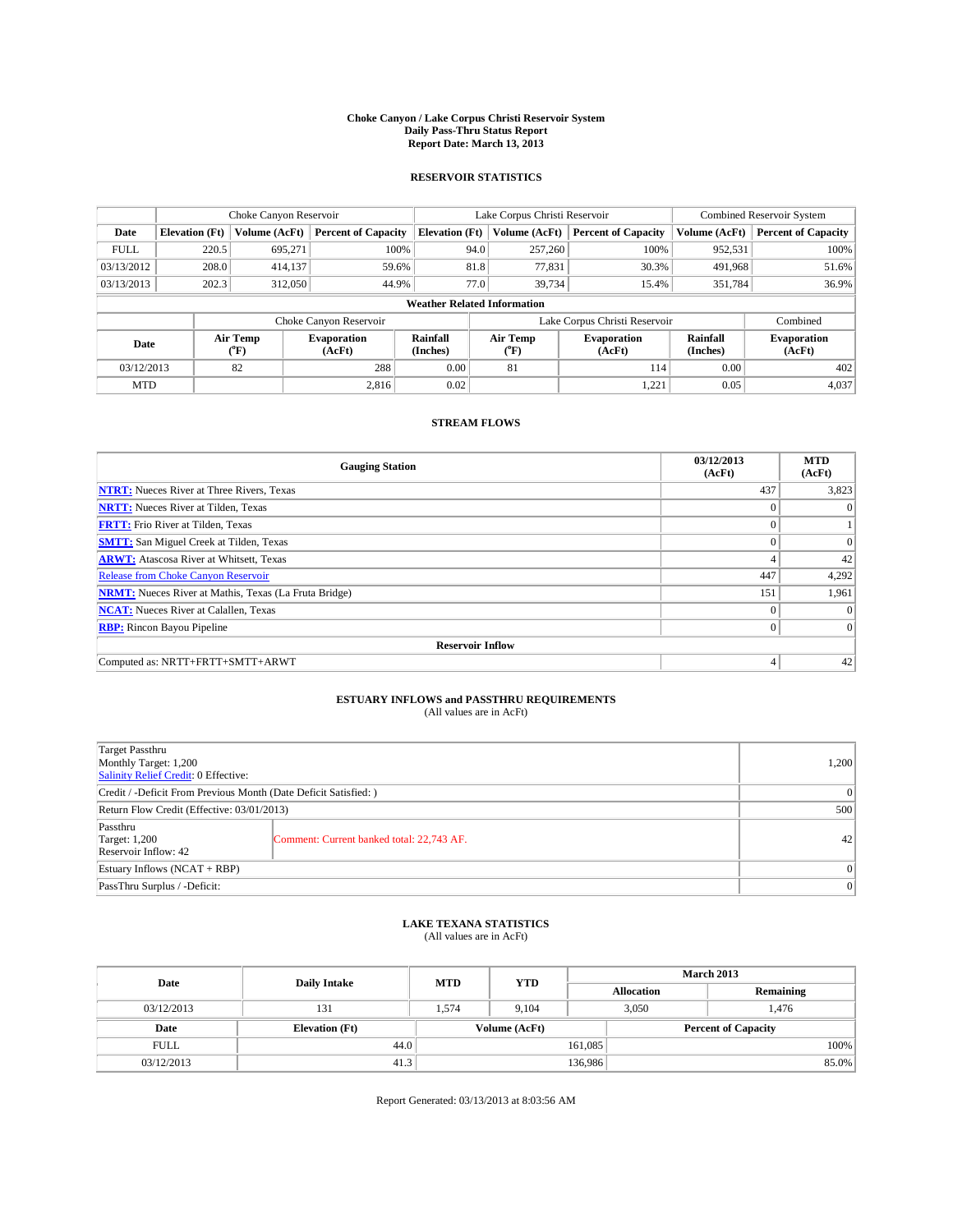#### **Choke Canyon / Lake Corpus Christi Reservoir System Daily Pass-Thru Status Report Report Date: March 14, 2013**

### **RESERVOIR STATISTICS**

|             |                                    | Choke Canyon Reservoir |                              |                       | Lake Corpus Christi Reservoir |                              |       |                      | <b>Combined Reservoir System</b> |  |  |
|-------------|------------------------------------|------------------------|------------------------------|-----------------------|-------------------------------|------------------------------|-------|----------------------|----------------------------------|--|--|
| Date        | <b>Elevation</b> (Ft)              | Volume (AcFt)          | <b>Percent of Capacity</b>   | <b>Elevation (Ft)</b> | Volume (AcFt)                 | <b>Percent of Capacity</b>   |       | Volume (AcFt)        | Percent of Capacity              |  |  |
| <b>FULL</b> | 220.5                              | 695,271                | 100%                         |                       | 94.0<br>257,260               |                              | 100%  | 952,531              | 100%                             |  |  |
| 03/14/2012  | 208.0                              | 413,173                | 59.4%                        |                       | 81.8<br>77,238                |                              | 30.0% | 490,411              | 51.5%                            |  |  |
| 03/14/2013  | 202.3                              | 312,544                | 45.0%                        | 77.1                  | 39,860                        |                              | 15.5% | 352,404              | 37.0%                            |  |  |
|             | <b>Weather Related Information</b> |                        |                              |                       |                               |                              |       |                      |                                  |  |  |
|             |                                    |                        | Choke Canyon Reservoir       |                       | Lake Corpus Christi Reservoir |                              |       |                      | Combined                         |  |  |
| Date        |                                    | Air Temp<br>$(^{0}F)$  | <b>Evaporation</b><br>(AcFt) | Rainfall<br>(Inches)  | Air Temp<br>("F)              | <b>Evaporation</b><br>(AcFt) |       | Rainfall<br>(Inches) | <b>Evaporation</b><br>(AcFt)     |  |  |
| 03/13/2013  |                                    | 78                     | 259                          | 0.00                  | 77                            |                              |       | 0.00                 | 369                              |  |  |
| <b>MTD</b>  |                                    |                        | 3.075                        | 0.02                  |                               |                              | 1,331 | 0.05                 | 4.406                            |  |  |

### **STREAM FLOWS**

| <b>Gauging Station</b>                                       | 03/13/2013<br>(AcFt) | <b>MTD</b><br>(AcFt) |  |  |  |  |  |  |
|--------------------------------------------------------------|----------------------|----------------------|--|--|--|--|--|--|
| <b>NTRT:</b> Nueces River at Three Rivers, Texas             | 437                  | 4,260                |  |  |  |  |  |  |
| <b>NRTT:</b> Nueces River at Tilden, Texas                   |                      | $\Omega$             |  |  |  |  |  |  |
| <b>FRTT:</b> Frio River at Tilden, Texas                     | $\theta$             |                      |  |  |  |  |  |  |
| <b>SMTT:</b> San Miguel Creek at Tilden, Texas               | $\theta$             | $\Omega$             |  |  |  |  |  |  |
| <b>ARWT:</b> Atascosa River at Whitsett, Texas               | 4                    | 45                   |  |  |  |  |  |  |
| <b>Release from Choke Canyon Reservoir</b>                   | 447                  | 4,738                |  |  |  |  |  |  |
| <b>NRMT:</b> Nueces River at Mathis, Texas (La Fruta Bridge) | 151                  | 2,112                |  |  |  |  |  |  |
| <b>NCAT:</b> Nueces River at Calallen, Texas                 | $\Omega$             | $\Omega$             |  |  |  |  |  |  |
| <b>RBP:</b> Rincon Bayou Pipeline                            | $\mathbf{0}$         | $\Omega$             |  |  |  |  |  |  |
| <b>Reservoir Inflow</b>                                      |                      |                      |  |  |  |  |  |  |
| Computed as: NRTT+FRTT+SMTT+ARWT                             | 4                    | 46                   |  |  |  |  |  |  |

# **ESTUARY INFLOWS and PASSTHRU REQUIREMENTS**<br>(All values are in AcFt)

| <b>Target Passthru</b><br>Monthly Target: 1,200<br>Salinity Relief Credit: 0 Effective: |                                           |    |  |  |
|-----------------------------------------------------------------------------------------|-------------------------------------------|----|--|--|
| Credit / -Deficit From Previous Month (Date Deficit Satisfied: )                        |                                           |    |  |  |
| Return Flow Credit (Effective: 03/01/2013)                                              |                                           |    |  |  |
| Passthru<br><b>Target: 1,200</b><br>Reservoir Inflow: 46                                | Comment: Current banked total: 22,743 AF. | 46 |  |  |
| Estuary Inflows (NCAT + RBP)                                                            |                                           |    |  |  |
| PassThru Surplus / -Deficit:                                                            |                                           |    |  |  |

## **LAKE TEXANA STATISTICS** (All values are in AcFt)

| Date        |                       | <b>MTD</b> | <b>YTD</b>    | <b>March 2013</b> |                            |           |  |
|-------------|-----------------------|------------|---------------|-------------------|----------------------------|-----------|--|
|             | <b>Daily Intake</b>   |            |               | <b>Allocation</b> |                            | Remaining |  |
| 03/13/2013  | 131                   | 1.706      | 9.235         |                   | 3,050<br>1,344             |           |  |
| Date        | <b>Elevation</b> (Ft) |            | Volume (AcFt) |                   | <b>Percent of Capacity</b> |           |  |
| <b>FULL</b> | 44.0                  |            |               | 161,085           |                            | 100%      |  |
| 03/13/2013  | 41.3                  |            |               | 136,986           |                            | 85.0%     |  |

Report Generated: 03/14/2013 at 8:17:40 AM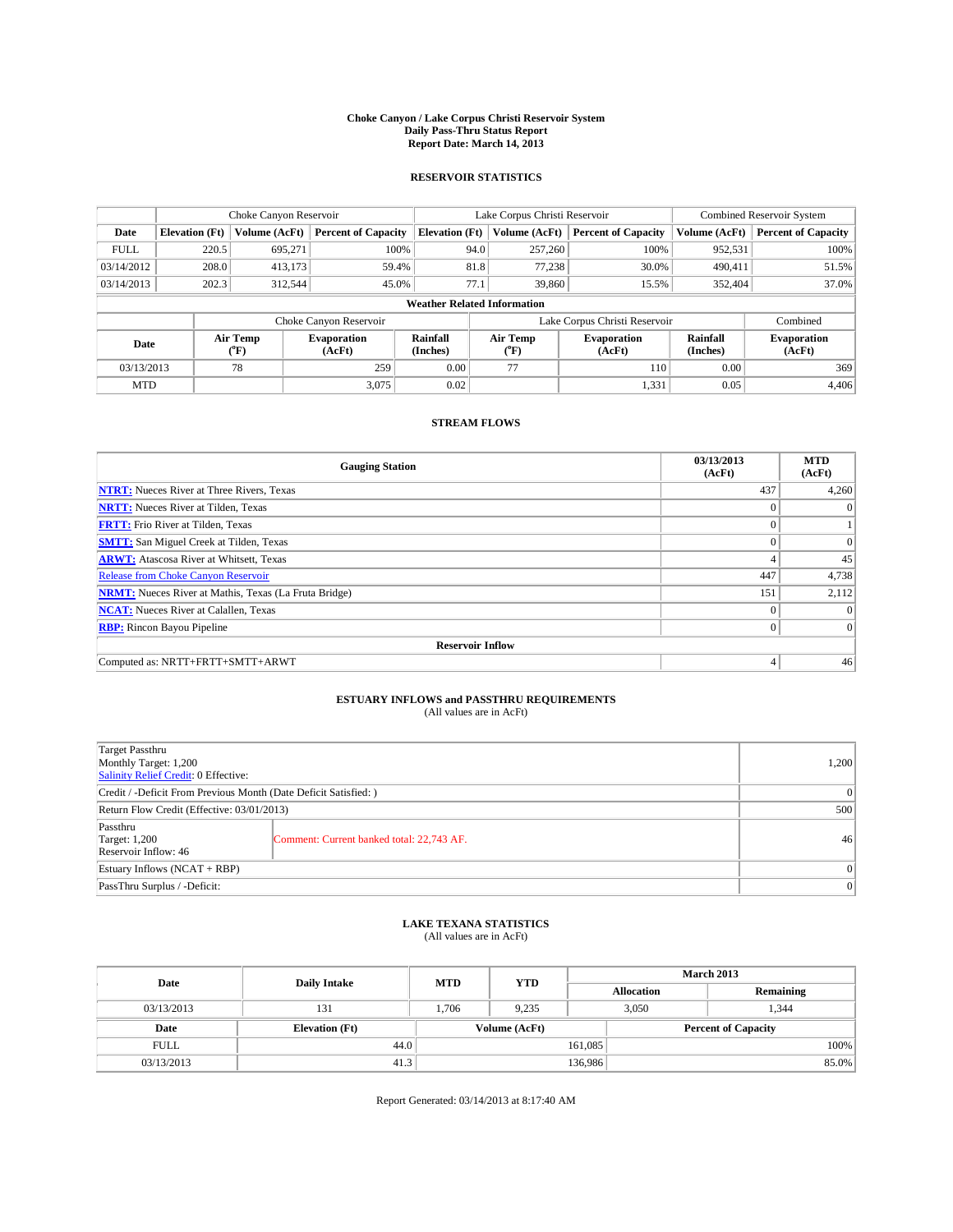#### **Choke Canyon / Lake Corpus Christi Reservoir System Daily Pass-Thru Status Report Report Date: March 15, 2013**

### **RESERVOIR STATISTICS**

|             |                       | Choke Canyon Reservoir         |                              |                                    | Lake Corpus Christi Reservoir | <b>Combined Reservoir System</b> |                      |                              |
|-------------|-----------------------|--------------------------------|------------------------------|------------------------------------|-------------------------------|----------------------------------|----------------------|------------------------------|
| Date        | <b>Elevation</b> (Ft) | Volume (AcFt)                  | <b>Percent of Capacity</b>   | <b>Elevation (Ft)</b>              | Volume (AcFt)                 | <b>Percent of Capacity</b>       | Volume (AcFt)        | <b>Percent of Capacity</b>   |
| <b>FULL</b> | 220.5                 | 695,271                        | 100%                         | 94.0                               | 257,260                       | 100%                             | 952,531              | 100%                         |
| 03/15/2012  | 208.0                 | 413,173                        | 59.4%                        | 81.7                               | 76,843                        | 29.9%                            | 490,016              | 51.4%                        |
| 03/15/2013  | 202.3                 | 311,887                        | 44.9%                        | 77.1                               | 39.923                        | 15.5%                            | 351,810              | 36.9%                        |
|             |                       |                                |                              | <b>Weather Related Information</b> |                               |                                  |                      |                              |
|             |                       |                                | Choke Canyon Reservoir       |                                    | Lake Corpus Christi Reservoir |                                  | Combined             |                              |
| Date        |                       | Air Temp<br>$({}^o\mathrm{F})$ | <b>Evaporation</b><br>(AcFt) | Rainfall<br>(Inches)               | Air Temp<br>$\rm ^{(o}\!F)$   | <b>Evaporation</b><br>(AcFt)     | Rainfall<br>(Inches) | <b>Evaporation</b><br>(AcFt) |
| 03/14/2013  |                       | 81                             | 268                          | 0.00                               | 80                            | 103                              | 0.00                 | 371                          |
| <b>MTD</b>  |                       |                                | 3,343                        | 0.02                               |                               | 1,434                            | 0.05                 | 4.777                        |

### **STREAM FLOWS**

| <b>Gauging Station</b>                                       | 03/14/2013<br>(AcFt) | <b>MTD</b><br>(AcFt) |
|--------------------------------------------------------------|----------------------|----------------------|
| <b>NTRT:</b> Nueces River at Three Rivers, Texas             | 435                  | 4,695                |
| <b>NRTT:</b> Nueces River at Tilden, Texas                   |                      | $\theta$             |
| <b>FRTT:</b> Frio River at Tilden, Texas                     |                      |                      |
| <b>SMTT:</b> San Miguel Creek at Tilden, Texas               |                      | $\Omega$             |
| <b>ARWT:</b> Atascosa River at Whitsett, Texas               |                      | 49                   |
| <b>Release from Choke Canyon Reservoir</b>                   | 421                  | 5,159                |
| <b>NRMT:</b> Nueces River at Mathis, Texas (La Fruta Bridge) | 157                  | 2,269                |
| <b>NCAT:</b> Nueces River at Calallen, Texas                 |                      | $\Omega$             |
| <b>RBP:</b> Rincon Bayou Pipeline                            | 0                    | $\Omega$             |
| <b>Reservoir Inflow</b>                                      |                      |                      |
| Computed as: (NTRT+FRTT+SMTT)-Release From Choke Canyon      | 14                   | 60 <sup>1</sup>      |

# **ESTUARY INFLOWS and PASSTHRU REQUIREMENTS**<br>(All values are in AcFt)

| <b>Target Passthru</b><br>Monthly Target: 1,200<br>Salinity Relief Credit: 0 Effective: |                                           |    |  |  |
|-----------------------------------------------------------------------------------------|-------------------------------------------|----|--|--|
| Credit / -Deficit From Previous Month (Date Deficit Satisfied: )                        |                                           |    |  |  |
| Return Flow Credit (Effective: 03/01/2013)                                              |                                           |    |  |  |
| Passthru<br><b>Target: 1,200</b><br>Reservoir Inflow: 60                                | Comment: Current banked total: 22,743 AF. | 60 |  |  |
| Estuary Inflows (NCAT + RBP)                                                            |                                           |    |  |  |
| PassThru Surplus / -Deficit:                                                            |                                           |    |  |  |

## **LAKE TEXANA STATISTICS** (All values are in AcFt)

| Date        |                       | <b>MTD</b> | <b>YTD</b> | <b>March 2013</b> |                |                            |       |  |
|-------------|-----------------------|------------|------------|-------------------|----------------|----------------------------|-------|--|
|             | <b>Daily Intake</b>   |            |            | <b>Allocation</b> |                | Remaining                  |       |  |
| 03/14/2013  | 131                   | 1,837      | 9.366      |                   | 3,050<br>1,213 |                            |       |  |
| Date        | <b>Elevation</b> (Ft) |            |            | Volume (AcFt)     |                | <b>Percent of Capacity</b> |       |  |
| <b>FULL</b> | 44.0                  |            |            | 161,085           |                |                            | 100%  |  |
| 03/14/2013  | 41.2                  |            |            | 136,132           |                |                            | 84.5% |  |

Report Generated: 03/15/2013 at 8:33:48 AM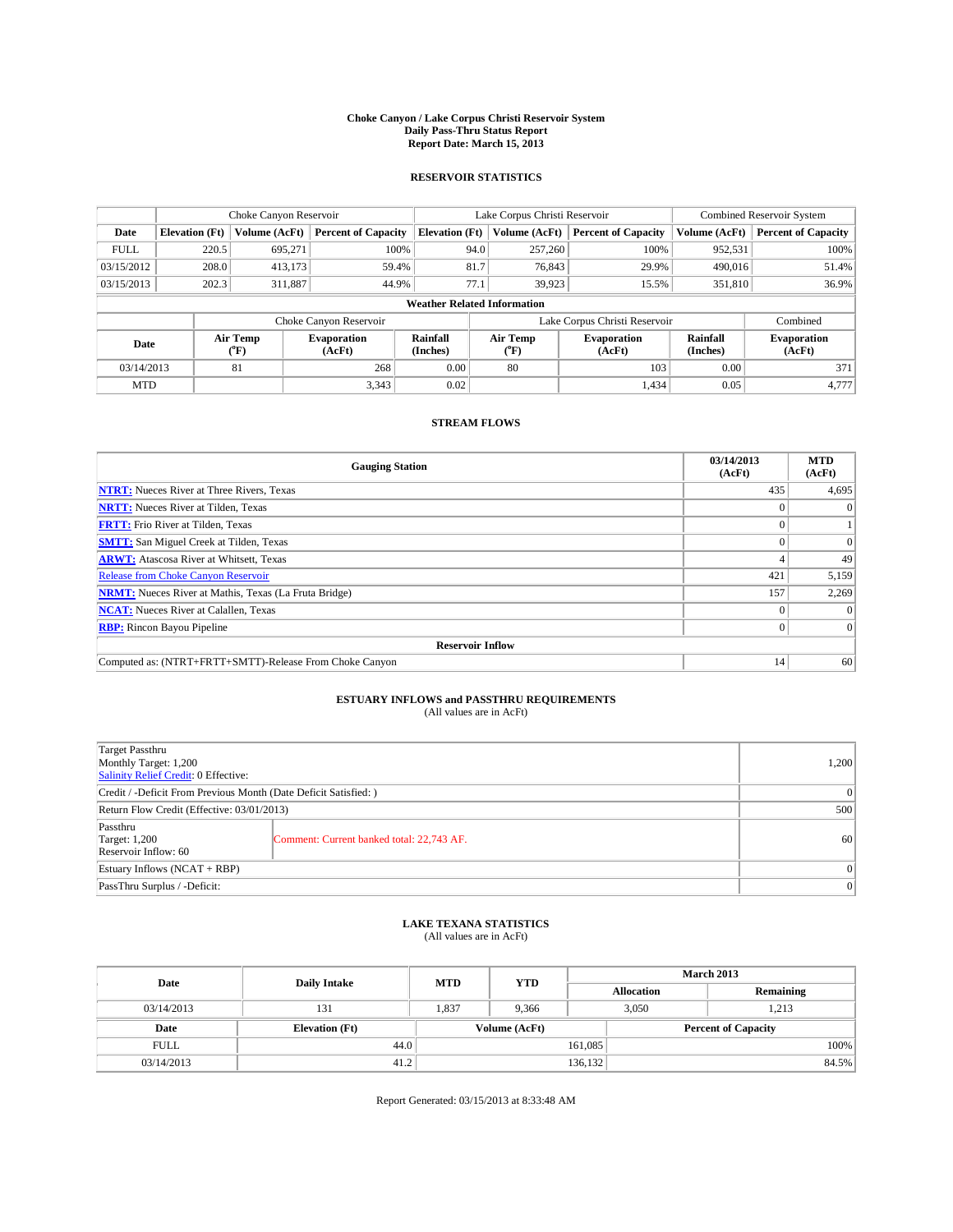#### **Choke Canyon / Lake Corpus Christi Reservoir System Daily Pass-Thru Status Report Report Date: March 16, 2013**

### **RESERVOIR STATISTICS**

|             | Choke Canyon Reservoir                                                                                         |               |                            |                                    | Lake Corpus Christi Reservoir |               |                               |               | <b>Combined Reservoir System</b> |  |  |
|-------------|----------------------------------------------------------------------------------------------------------------|---------------|----------------------------|------------------------------------|-------------------------------|---------------|-------------------------------|---------------|----------------------------------|--|--|
| Date        | <b>Elevation</b> (Ft)                                                                                          | Volume (AcFt) | <b>Percent of Capacity</b> | <b>Elevation</b> (Ft)              |                               | Volume (AcFt) | <b>Percent of Capacity</b>    | Volume (AcFt) | <b>Percent of Capacity</b>       |  |  |
| <b>FULL</b> | 220.5                                                                                                          | 695,271       | 100%                       |                                    | 94.0                          | 257,260       | 100%                          | 952,531       | 100%                             |  |  |
| 03/16/2012  | 208.0                                                                                                          | 413,173       | 59.4%                      |                                    | 81.8                          | 76,942        | 29.9%                         | 490,115       | 51.5%                            |  |  |
| 03/16/2013  | 202.2                                                                                                          | 310,087       | 44.6%                      |                                    | 77.1                          | 39.986        | 15.5%                         | 350,073       | 36.8%                            |  |  |
|             |                                                                                                                |               |                            | <b>Weather Related Information</b> |                               |               |                               |               |                                  |  |  |
|             |                                                                                                                |               | Choke Canyon Reservoir     |                                    |                               |               | Lake Corpus Christi Reservoir |               | Combined                         |  |  |
|             | Air Temp<br>Air Temp<br>Rainfall<br><b>Evaporation</b><br>Date<br>(AcFt)<br>(Inches)<br>(°F)<br>(AcFt)<br>("F) |               | <b>Evaporation</b>         | Rainfall<br>(Inches)               | <b>Evaporation</b><br>(AcFt)  |               |                               |               |                                  |  |  |
| 03/15/2013  |                                                                                                                | 84            | 296                        | 0.00                               |                               | 83            | 129                           | 0.00          | 425                              |  |  |
| <b>MTD</b>  |                                                                                                                |               | 3,639                      | 0.02                               |                               |               | 1,563                         | 0.05          | 5,202                            |  |  |

### **STREAM FLOWS**

| <b>Gauging Station</b>                                       | 03/15/2013<br>(AcFt) | <b>MTD</b><br>(AcFt) |  |  |  |
|--------------------------------------------------------------|----------------------|----------------------|--|--|--|
| <b>NTRT:</b> Nueces River at Three Rivers, Texas             | 371                  | 5,066                |  |  |  |
| <b>NRTT:</b> Nueces River at Tilden, Texas                   | $\theta$             | $\Omega$             |  |  |  |
| <b>FRTT:</b> Frio River at Tilden, Texas                     | $\theta$             |                      |  |  |  |
| <b>SMTT:</b> San Miguel Creek at Tilden, Texas               | $\theta$             | $\overline{0}$       |  |  |  |
| <b>ARWT:</b> Atascosa River at Whitsett, Texas               | 5                    | 54                   |  |  |  |
| <b>Release from Choke Canyon Reservoir</b>                   | 397                  | 5,556                |  |  |  |
| <b>NRMT:</b> Nueces River at Mathis, Texas (La Fruta Bridge) | 179                  | 2,448                |  |  |  |
| <b>NCAT:</b> Nueces River at Calallen, Texas                 | $\Omega$             | $\Omega$             |  |  |  |
| <b>RBP:</b> Rincon Bayou Pipeline                            | $\Omega$             | $\Omega$             |  |  |  |
| <b>Reservoir Inflow</b>                                      |                      |                      |  |  |  |
| Computed as: NRTT+FRTT+SMTT+ARWT                             | 5                    | 65                   |  |  |  |

# **ESTUARY INFLOWS and PASSTHRU REQUIREMENTS**<br>(All values are in AcFt)

| <b>Target Passthru</b><br>Monthly Target: 1,200<br>Salinity Relief Credit: 0 Effective: |                                           |    |  |  |  |
|-----------------------------------------------------------------------------------------|-------------------------------------------|----|--|--|--|
| Credit / -Deficit From Previous Month (Date Deficit Satisfied: )                        |                                           |    |  |  |  |
| Return Flow Credit (Effective: 03/01/2013)                                              |                                           |    |  |  |  |
| Passthru<br><b>Target: 1,200</b><br>Reservoir Inflow: 65                                | Comment: Current banked total: 22,743 AF. | 65 |  |  |  |
| Estuary Inflows (NCAT + RBP)                                                            |                                           |    |  |  |  |
| PassThru Surplus / -Deficit:                                                            |                                           |    |  |  |  |

## **LAKE TEXANA STATISTICS** (All values are in AcFt)

| Date        |                       | <b>MTD</b>    | <b>YTD</b> | <b>March 2013</b> |                            |           |  |
|-------------|-----------------------|---------------|------------|-------------------|----------------------------|-----------|--|
|             | <b>Daily Intake</b>   |               |            |                   | <b>Allocation</b>          | Remaining |  |
| 03/15/2013  | 131                   | 1.967         | 9.497      |                   | 3,050<br>1,083             |           |  |
| Date        | <b>Elevation</b> (Ft) | Volume (AcFt) |            |                   | <b>Percent of Capacity</b> |           |  |
| <b>FULL</b> | 44.0                  |               |            | 161,085           |                            | 100%      |  |
| 03/15/2013  | 41.3                  |               |            | 136,986           |                            | 85.0%     |  |

Report Generated: 03/16/2013 at 8:15:00 AM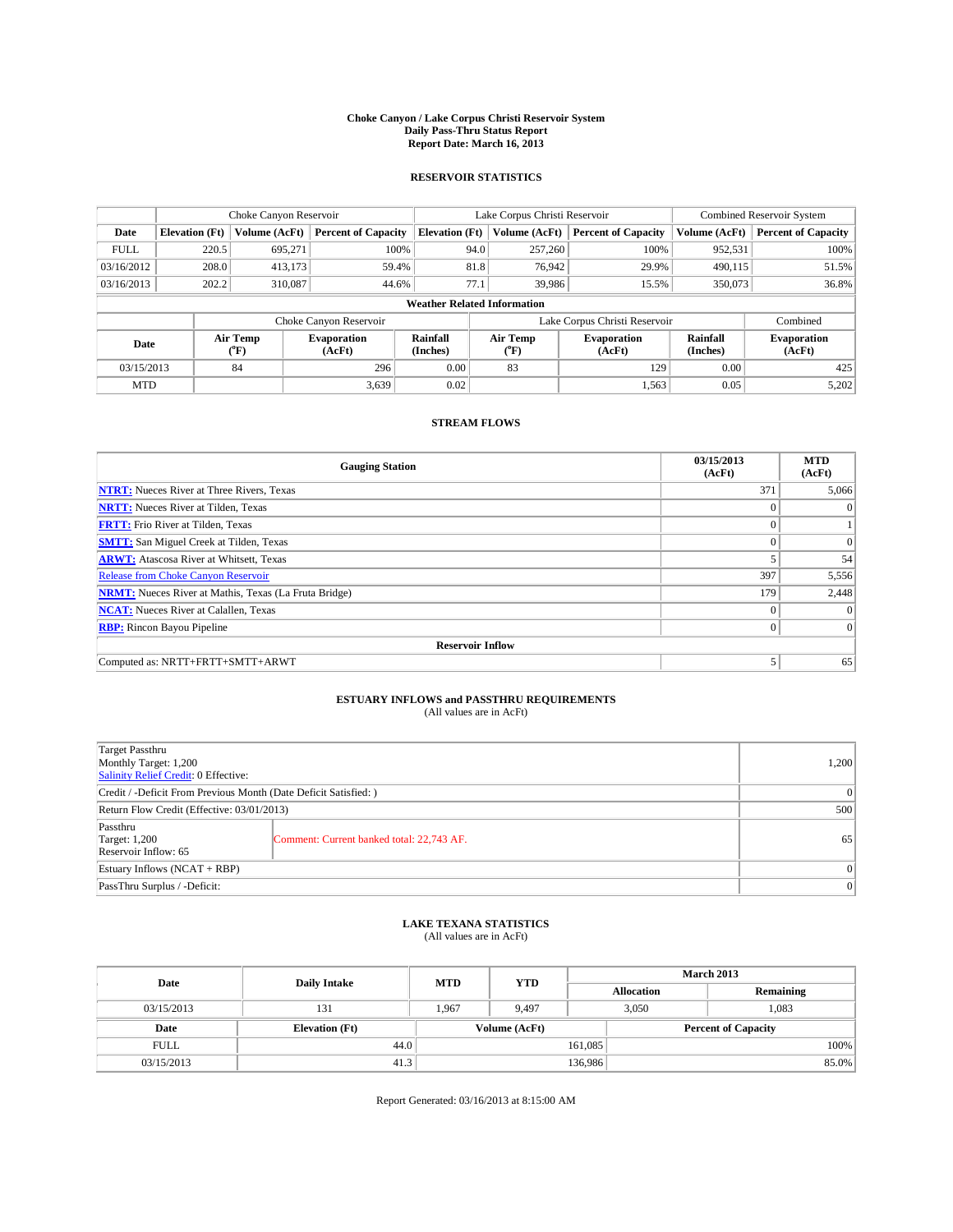#### **Choke Canyon / Lake Corpus Christi Reservoir System Daily Pass-Thru Status Report Report Date: March 17, 2013**

### **RESERVOIR STATISTICS**

|             |                                                                                                                                   | Choke Canyon Reservoir |                            |                                    | Lake Corpus Christi Reservoir | <b>Combined Reservoir System</b> |               |                            |
|-------------|-----------------------------------------------------------------------------------------------------------------------------------|------------------------|----------------------------|------------------------------------|-------------------------------|----------------------------------|---------------|----------------------------|
| Date        | <b>Elevation</b> (Ft)                                                                                                             | Volume (AcFt)          | <b>Percent of Capacity</b> | <b>Elevation (Ft)</b>              | Volume (AcFt)                 | <b>Percent of Capacity</b>       | Volume (AcFt) | <b>Percent of Capacity</b> |
| <b>FULL</b> | 220.5                                                                                                                             | 695,271                | 100%                       | 94.0                               | 257,260                       | 100%                             | 952,531       | 100%                       |
| 03/17/2012  | 208.0                                                                                                                             | 412,787                | 59.4%                      | 81.7                               | 75,962                        | 29.5%                            | 488,749       | 51.3%                      |
| 03/17/2013  | 202.1                                                                                                                             | 309.261                | 44.5%                      | 77.1                               | 39.923                        | 15.5%                            | 349,184       | 36.7%                      |
|             |                                                                                                                                   |                        |                            | <b>Weather Related Information</b> |                               |                                  |               |                            |
|             |                                                                                                                                   |                        | Choke Canyon Reservoir     |                                    |                               | Lake Corpus Christi Reservoir    |               | Combined                   |
| Date        | Rainfall<br>Air Temp<br>Air Temp<br><b>Evaporation</b><br><b>Evaporation</b><br>(°F)<br>(AcFt)<br>(Inches)<br>(AcFt)<br>$(^{0}F)$ |                        |                            | Rainfall<br>(Inches)               | <b>Evaporation</b><br>(AcFt)  |                                  |               |                            |
| 03/16/2013  |                                                                                                                                   | 87                     | 267                        | 0.00                               | 84                            | 118                              | 0.00          | 385                        |
| <b>MTD</b>  |                                                                                                                                   |                        | 3.906                      | 0.02                               |                               | 1,681                            | 0.05          | 5,587                      |

### **STREAM FLOWS**

| <b>Gauging Station</b>                                       | 03/16/2013<br>(AcFt) | <b>MTD</b><br>(AcFt) |  |  |  |  |
|--------------------------------------------------------------|----------------------|----------------------|--|--|--|--|
| <b>NTRT:</b> Nueces River at Three Rivers, Texas             | 369                  | 5,435                |  |  |  |  |
| <b>NRTT:</b> Nueces River at Tilden, Texas                   | $\theta$             | $\theta$             |  |  |  |  |
| <b>FRTT:</b> Frio River at Tilden, Texas                     |                      |                      |  |  |  |  |
| <b>SMTT:</b> San Miguel Creek at Tilden, Texas               | $\theta$             | $\overline{0}$       |  |  |  |  |
| <b>ARWT:</b> Atascosa River at Whitsett, Texas               | 6                    | 60                   |  |  |  |  |
| <b>Release from Choke Canyon Reservoir</b>                   | 397                  | 5,953                |  |  |  |  |
| <b>NRMT:</b> Nueces River at Mathis, Texas (La Fruta Bridge) | 185                  | 2,632                |  |  |  |  |
| <b>NCAT:</b> Nueces River at Calallen, Texas                 | $\theta$             | $\Omega$             |  |  |  |  |
| <b>RBP:</b> Rincon Bayou Pipeline                            | $\Omega$             | $\Omega$             |  |  |  |  |
| <b>Reservoir Inflow</b>                                      |                      |                      |  |  |  |  |
| Computed as: NRTT+FRTT+SMTT+ARWT                             | 6                    | 71                   |  |  |  |  |

# **ESTUARY INFLOWS and PASSTHRU REQUIREMENTS**<br>(All values are in AcFt)

| <b>Target Passthru</b><br>Monthly Target: 1,200<br>Salinity Relief Credit: 0 Effective: |                                           |      |  |  |  |
|-----------------------------------------------------------------------------------------|-------------------------------------------|------|--|--|--|
| Credit / -Deficit From Previous Month (Date Deficit Satisfied: )                        |                                           |      |  |  |  |
| Return Flow Credit (Effective: 03/01/2013)                                              |                                           |      |  |  |  |
| Passthru<br><b>Target: 1,200</b><br>Reservoir Inflow: 71                                | Comment: Current banked total: 22,743 AF. | 71 I |  |  |  |
| Estuary Inflows (NCAT + RBP)                                                            |                                           |      |  |  |  |
| PassThru Surplus / -Deficit:                                                            |                                           |      |  |  |  |

## **LAKE TEXANA STATISTICS** (All values are in AcFt)

| Date        |                       | <b>MTD</b> | <b>YTD</b> | <b>March 2013</b> |       |                            |  |
|-------------|-----------------------|------------|------------|-------------------|-------|----------------------------|--|
|             | <b>Daily Intake</b>   |            |            | <b>Allocation</b> |       | Remaining                  |  |
| 03/16/2013  | 131                   | 2,099      | 9.628      |                   | 3,050 | 951                        |  |
| Date        | <b>Elevation</b> (Ft) |            |            | Volume (AcFt)     |       | <b>Percent of Capacity</b> |  |
| <b>FULL</b> | 44.0                  |            |            | 161,085           |       | 100%                       |  |
| 03/16/2013  | 41.3                  |            |            | 136,986           |       | 85.0%                      |  |

Report Generated: 03/17/2013 at 8:11:25 AM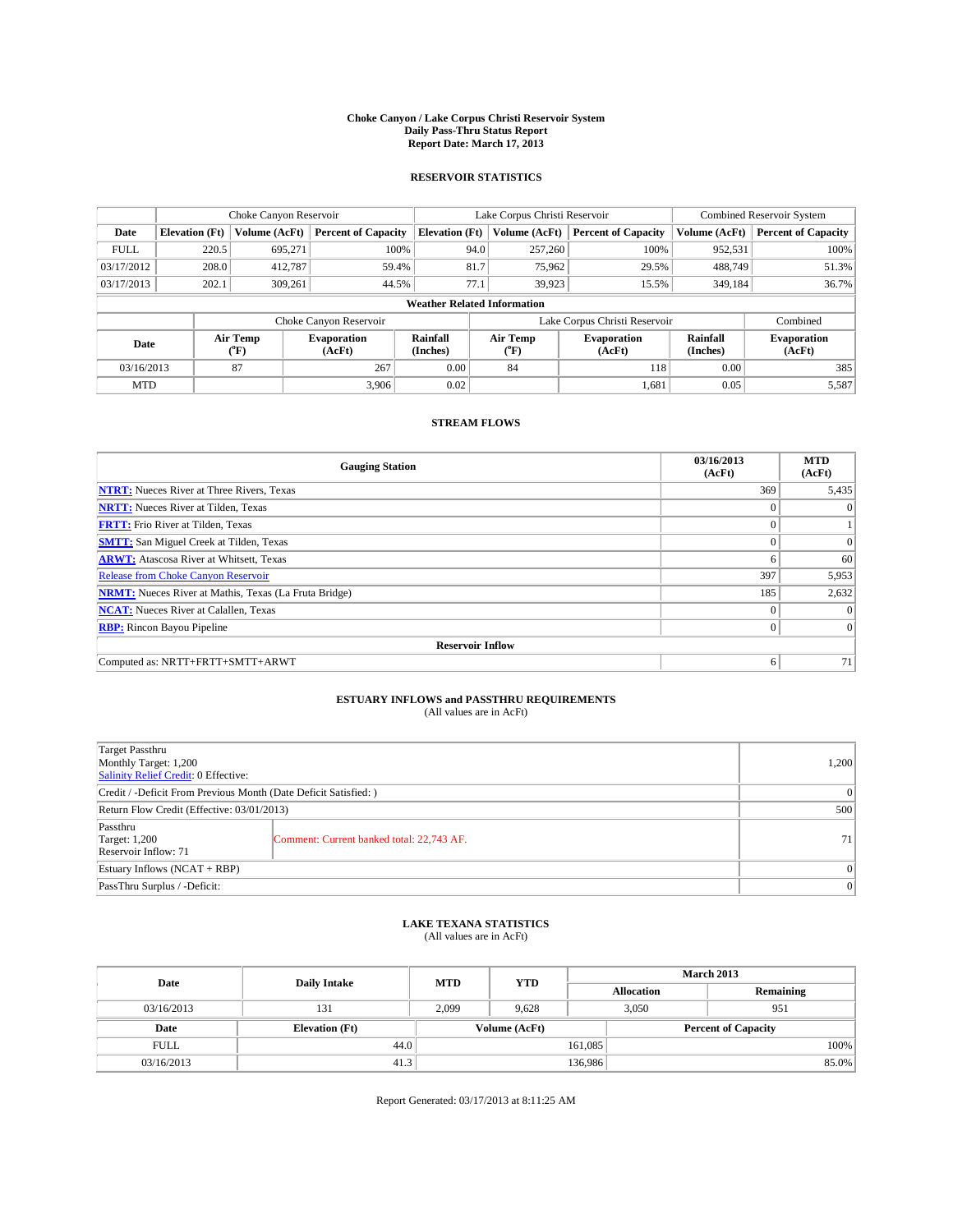#### **Choke Canyon / Lake Corpus Christi Reservoir System Daily Pass-Thru Status Report Report Date: March 18, 2013**

### **RESERVOIR STATISTICS**

|                          | Choke Canyon Reservoir |               |                              |                                    | Lake Corpus Christi Reservoir | Combined Reservoir System     |                      |                              |
|--------------------------|------------------------|---------------|------------------------------|------------------------------------|-------------------------------|-------------------------------|----------------------|------------------------------|
| Date                     | <b>Elevation</b> (Ft)  | Volume (AcFt) | <b>Percent of Capacity</b>   | <b>Elevation (Ft)</b>              | Volume (AcFt)                 | <b>Percent of Capacity</b>    | Volume (AcFt)        | <b>Percent of Capacity</b>   |
| <b>FULL</b>              | 220.5                  | 695,271       | 100%                         | 94.0                               | 257,260                       | 100%                          | 952,531              | 100%                         |
| 03/18/2012               | 207.9                  | 412,594       | 59.3%                        | 81.6                               | 75,573                        | 29.4%                         | 488,167              | 51.2%                        |
| 03/18/2013               | 202.1                  | 308,441       | 44.4%                        | 77.1                               | 40.176                        | 15.6%                         | 348,617              | 36.6%                        |
|                          |                        |               |                              | <b>Weather Related Information</b> |                               |                               |                      |                              |
|                          |                        |               | Choke Canyon Reservoir       |                                    |                               | Lake Corpus Christi Reservoir |                      | Combined                     |
| Air Temp<br>Date<br>(°F) |                        |               | <b>Evaporation</b><br>(AcFt) | Rainfall<br>(Inches)               | Air Temp<br>("F)              | <b>Evaporation</b><br>(AcFt)  | Rainfall<br>(Inches) | <b>Evaporation</b><br>(AcFt) |
| 03/17/2013               |                        | 91            | 286                          | 0.00                               | 92                            | 152                           | 0.00                 | 438                          |
| <b>MTD</b>               |                        |               | 4.192                        | 0.02                               |                               | 1,833                         | 0.05                 | 6,025                        |

### **STREAM FLOWS**

| <b>Gauging Station</b>                                       | 03/17/2013<br>(AcFt) | <b>MTD</b><br>(AcFt) |  |  |  |  |
|--------------------------------------------------------------|----------------------|----------------------|--|--|--|--|
| <b>NTRT:</b> Nueces River at Three Rivers, Texas             | 371                  | 5,806                |  |  |  |  |
| <b>NRTT:</b> Nueces River at Tilden, Texas                   |                      | $\Omega$             |  |  |  |  |
| <b>FRTT:</b> Frio River at Tilden, Texas                     |                      |                      |  |  |  |  |
| <b>SMTT:</b> San Miguel Creek at Tilden, Texas               |                      | $\overline{0}$       |  |  |  |  |
| <b>ARWT:</b> Atascosa River at Whitsett, Texas               | 6                    | 66                   |  |  |  |  |
| <b>Release from Choke Canyon Reservoir</b>                   | 397                  | 6,350                |  |  |  |  |
| <b>NRMT:</b> Nueces River at Mathis, Texas (La Fruta Bridge) | 185                  | 2,817                |  |  |  |  |
| <b>NCAT:</b> Nueces River at Calallen, Texas                 | $\Omega$             | $\Omega$             |  |  |  |  |
| <b>RBP:</b> Rincon Bayou Pipeline                            | 0                    | 0                    |  |  |  |  |
| <b>Reservoir Inflow</b>                                      |                      |                      |  |  |  |  |
| Computed as: NRTT+FRTT+SMTT+ARWT                             | 6                    | 77                   |  |  |  |  |

# **ESTUARY INFLOWS and PASSTHRU REQUIREMENTS**<br>(All values are in AcFt)

| <b>Target Passthru</b><br>Monthly Target: 1,200<br>Salinity Relief Credit: 0 Effective: |                                           |    |  |  |
|-----------------------------------------------------------------------------------------|-------------------------------------------|----|--|--|
| Credit / -Deficit From Previous Month (Date Deficit Satisfied: )                        |                                           |    |  |  |
| Return Flow Credit (Effective: 03/01/2013)                                              |                                           |    |  |  |
| Passthru<br><b>Target: 1,200</b><br>Reservoir Inflow: 77                                | Comment: Current banked total: 22,743 AF. | 77 |  |  |
| Estuary Inflows (NCAT + RBP)                                                            |                                           |    |  |  |
| PassThru Surplus / -Deficit:                                                            |                                           | 0  |  |  |

## **LAKE TEXANA STATISTICS** (All values are in AcFt)

| Date        |                       | <b>MTD</b>    | <b>YTD</b> | <b>March 2013</b> |                            |           |  |
|-------------|-----------------------|---------------|------------|-------------------|----------------------------|-----------|--|
|             | <b>Daily Intake</b>   |               |            |                   | <b>Allocation</b>          | Remaining |  |
| 03/17/2013  | 131                   | 2.230         | 9.760      |                   | 3,050<br>820               |           |  |
| Date        | <b>Elevation</b> (Ft) | Volume (AcFt) |            |                   | <b>Percent of Capacity</b> |           |  |
| <b>FULL</b> | 44.0                  |               |            | 161,085           |                            | 100%      |  |
| 03/17/2013  | 41.2                  |               |            | 136,132           |                            | 84.5%     |  |

Report Generated: 03/18/2013 at 9:01:56 AM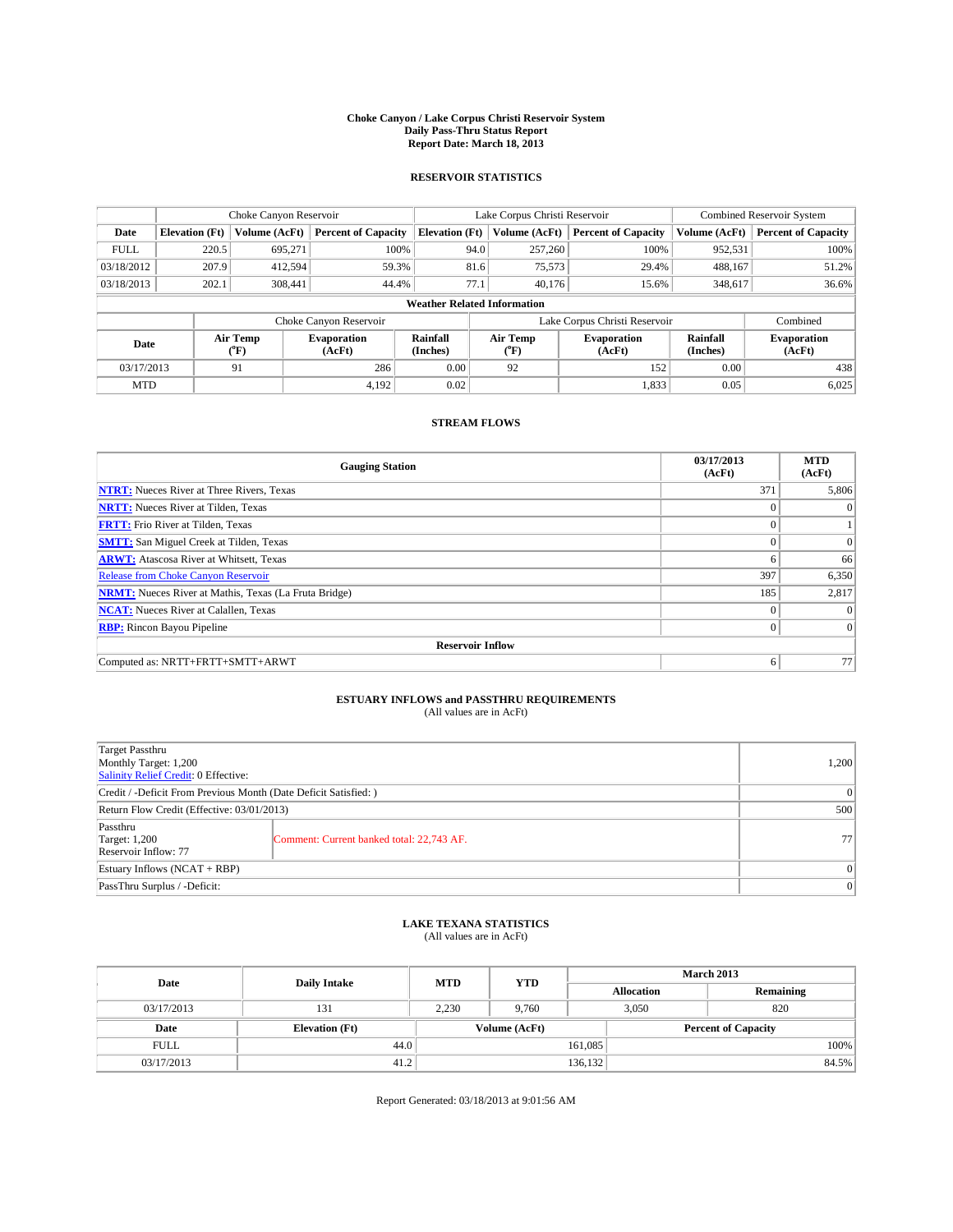#### **Choke Canyon / Lake Corpus Christi Reservoir System Daily Pass-Thru Status Report Report Date: March 19, 2013**

### **RESERVOIR STATISTICS**

|             |                                    | Choke Canyon Reservoir |                            |                       | Lake Corpus Christi Reservoir | <b>Combined Reservoir System</b> |                      |                              |  |
|-------------|------------------------------------|------------------------|----------------------------|-----------------------|-------------------------------|----------------------------------|----------------------|------------------------------|--|
| Date        | <b>Elevation</b> (Ft)              | Volume (AcFt)          | <b>Percent of Capacity</b> | <b>Elevation</b> (Ft) | Volume (AcFt)                 | <b>Percent of Capacity</b>       | Volume (AcFt)        | Percent of Capacity          |  |
| <b>FULL</b> | 220.5                              | 695,271                | 100%                       | 94.0                  | 257,260                       | 100%                             | 952,531              | 100%                         |  |
| 03/19/2012  | 208.0                              | 412,787                | 59.4%                      | 81.6                  | 74,992                        | 29.2%                            | 487,779              | 51.2%                        |  |
| 03/19/2013  | 202.1                              | 309,095                | 44.5%                      | 77.2                  | 40.494                        | 15.7%                            | 349.589              | $36.7\%$                     |  |
|             | <b>Weather Related Information</b> |                        |                            |                       |                               |                                  |                      |                              |  |
|             |                                    |                        | Choke Canyon Reservoir     |                       |                               | Lake Corpus Christi Reservoir    |                      | Combined                     |  |
| Date        |                                    | Air Temp<br>(°F)       | Evaporation<br>(AcFt)      | Rainfall<br>(Inches)  | Air Temp<br>("F)              | <b>Evaporation</b><br>(AcFt)     | Rainfall<br>(Inches) | <b>Evaporation</b><br>(AcFt) |  |
| 03/18/2013  |                                    | 95                     | 315                        | 0.00                  | 92                            | 149                              |                      | 464                          |  |
| <b>MTD</b>  |                                    |                        | 4,507                      | 0.02                  |                               | 1,982                            | 0.05                 | 6,489                        |  |

### **STREAM FLOWS**

| <b>Gauging Station</b>                                       | 03/18/2013<br>(AcFt) | <b>MTD</b><br>(AcFt) |  |  |  |  |
|--------------------------------------------------------------|----------------------|----------------------|--|--|--|--|
| <b>NTRT:</b> Nueces River at Three Rivers, Texas             | 377                  | 6,183                |  |  |  |  |
| <b>NRTT:</b> Nueces River at Tilden, Texas                   |                      | $\theta$             |  |  |  |  |
| <b>FRTT:</b> Frio River at Tilden, Texas                     |                      |                      |  |  |  |  |
| <b>SMTT:</b> San Miguel Creek at Tilden, Texas               | $\theta$             | $\Omega$             |  |  |  |  |
| <b>ARWT:</b> Atascosa River at Whitsett, Texas               | Ξ                    | 73                   |  |  |  |  |
| <b>Release from Choke Canyon Reservoir</b>                   | 397                  | 6,747                |  |  |  |  |
| <b>NRMT:</b> Nueces River at Mathis, Texas (La Fruta Bridge) | 193                  | 3,009                |  |  |  |  |
| <b>NCAT:</b> Nueces River at Calallen, Texas                 | $\theta$             | $\Omega$             |  |  |  |  |
| <b>RBP:</b> Rincon Bayou Pipeline                            | $\Omega$             | $\Omega$             |  |  |  |  |
| <b>Reservoir Inflow</b>                                      |                      |                      |  |  |  |  |
| Computed as: NRTT+FRTT+SMTT+ARWT                             | $\overline{ }$       | 84                   |  |  |  |  |

# **ESTUARY INFLOWS and PASSTHRU REQUIREMENTS**<br>(All values are in AcFt)

| <b>Target Passthru</b><br>Monthly Target: 1,200<br>Salinity Relief Credit: 0 Effective: |                                           |    |  |  |
|-----------------------------------------------------------------------------------------|-------------------------------------------|----|--|--|
| Credit / -Deficit From Previous Month (Date Deficit Satisfied: )                        |                                           |    |  |  |
| Return Flow Credit (Effective: 03/01/2013)                                              |                                           |    |  |  |
| Passthru<br><b>Target: 1,200</b><br>Reservoir Inflow: 84                                | Comment: Current banked total: 22,743 AF. | 84 |  |  |
| Estuary Inflows (NCAT + RBP)                                                            |                                           |    |  |  |
| PassThru Surplus / -Deficit:                                                            | 0                                         |    |  |  |

## **LAKE TEXANA STATISTICS** (All values are in AcFt)

| Date        |                       | <b>MTD</b> | <b>YTD</b>    | <b>March 2013</b> |                            |           |  |
|-------------|-----------------------|------------|---------------|-------------------|----------------------------|-----------|--|
|             | <b>Daily Intake</b>   |            |               | <b>Allocation</b> |                            | Remaining |  |
| 03/18/2013  | 132                   | 2.362      | 9.891         |                   | 3,050<br>688               |           |  |
| Date        | <b>Elevation</b> (Ft) |            | Volume (AcFt) |                   | <b>Percent of Capacity</b> |           |  |
| <b>FULL</b> | 44.0                  |            |               | 161,085           |                            | 100%      |  |
| 03/18/2013  | 41.2                  |            |               | 136,132           |                            | 84.5%     |  |

Report Generated: 03/19/2013 at 8:52:15 AM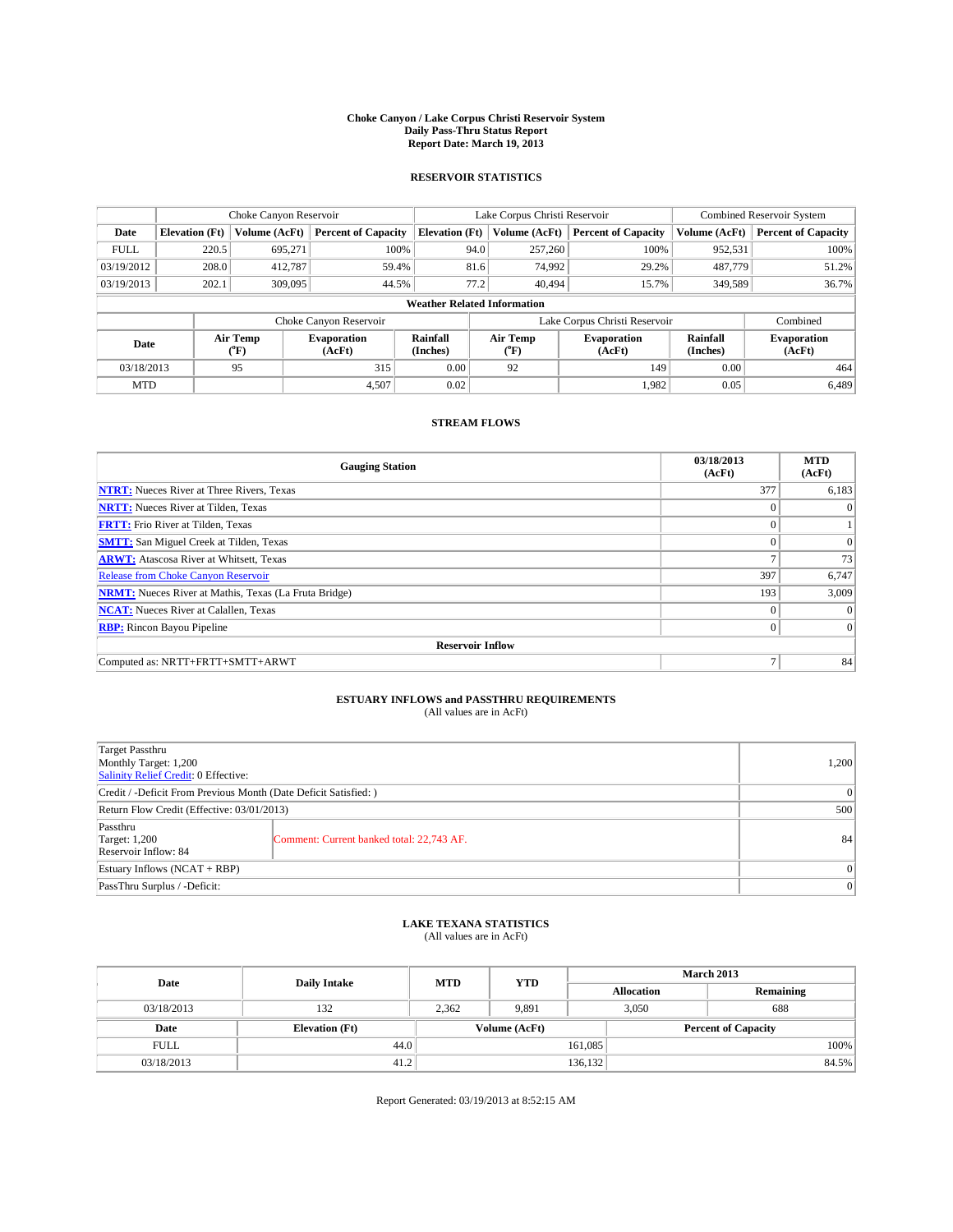#### **Choke Canyon / Lake Corpus Christi Reservoir System Daily Pass-Thru Status Report Report Date: March 20, 2013**

### **RESERVOIR STATISTICS**

|             | Choke Canyon Reservoir             |               | Lake Corpus Christi Reservoir |                       |                  |                              | <b>Combined Reservoir System</b> |                      |                              |
|-------------|------------------------------------|---------------|-------------------------------|-----------------------|------------------|------------------------------|----------------------------------|----------------------|------------------------------|
| Date        | <b>Elevation</b> (Ft)              | Volume (AcFt) | <b>Percent of Capacity</b>    | <b>Elevation (Ft)</b> | Volume (AcFt)    |                              | <b>Percent of Capacity</b>       | Volume (AcFt)        | <b>Percent of Capacity</b>   |
| <b>FULL</b> | 220.5                              | 695,271       | 100%                          |                       | 257,260<br>94.0  |                              | 100%                             | 952,531              | 100%                         |
| 03/20/2012  | 208.1                              | 415,873       | 59.8%                         |                       | 81.9             | 77,931                       | 30.3%                            | 493,804              | 51.8%                        |
| 03/20/2013  | 202.0                              | 306.811       | 44.1%                         |                       | 77.2             | 40,750                       | 15.8%                            | 347,561              | 36.5%                        |
|             | <b>Weather Related Information</b> |               |                               |                       |                  |                              |                                  |                      |                              |
|             |                                    |               | Choke Canyon Reservoir        |                       |                  |                              | Lake Corpus Christi Reservoir    |                      | Combined                     |
| Date        | Air Temp<br>(°F)                   |               | <b>Evaporation</b><br>(AcFt)  | Rainfall<br>(Inches)  | Air Temp<br>("F) | <b>Evaporation</b><br>(AcFt) |                                  | Rainfall<br>(Inches) | <b>Evaporation</b><br>(AcFt) |
| 03/19/2013  |                                    | 85            | 228                           | 0.00                  | 84               |                              | 93                               | 0.00                 | 321                          |
| <b>MTD</b>  |                                    |               | 4,735                         | 0.02                  |                  |                              | 2,075                            | 0.05                 | 6,810                        |

### **STREAM FLOWS**

| <b>Gauging Station</b>                                       | 03/19/2013<br>(AcFt) | <b>MTD</b><br>(AcFt) |  |  |  |  |
|--------------------------------------------------------------|----------------------|----------------------|--|--|--|--|
| <b>NTRT:</b> Nueces River at Three Rivers, Texas             | 373                  | 6,556                |  |  |  |  |
| <b>NRTT:</b> Nueces River at Tilden, Texas                   |                      | $\theta$             |  |  |  |  |
| <b>FRTT:</b> Frio River at Tilden, Texas                     |                      |                      |  |  |  |  |
| <b>SMTT:</b> San Miguel Creek at Tilden, Texas               |                      | $\Omega$             |  |  |  |  |
| <b>ARWT:</b> Atascosa River at Whitsett, Texas               |                      | 80                   |  |  |  |  |
| <b>Release from Choke Canyon Reservoir</b>                   | 371                  | 7,118                |  |  |  |  |
| <b>NRMT:</b> Nueces River at Mathis, Texas (La Fruta Bridge) | 189                  | 3,198                |  |  |  |  |
| <b>NCAT:</b> Nueces River at Calallen, Texas                 |                      | $\Omega$             |  |  |  |  |
| <b>RBP:</b> Rincon Bayou Pipeline                            | 0                    | $\Omega$             |  |  |  |  |
| <b>Reservoir Inflow</b>                                      |                      |                      |  |  |  |  |
| Computed as: (NTRT+FRTT+SMTT)-Release From Choke Canyon      | C                    | 86                   |  |  |  |  |

# **ESTUARY INFLOWS and PASSTHRU REQUIREMENTS**<br>(All values are in AcFt)

| <b>Target Passthru</b><br>Monthly Target: 1,200<br>Salinity Relief Credit: 0 Effective: |                                           |    |  |  |
|-----------------------------------------------------------------------------------------|-------------------------------------------|----|--|--|
| Credit / -Deficit From Previous Month (Date Deficit Satisfied: )                        |                                           |    |  |  |
| Return Flow Credit (Effective: 03/01/2013)                                              |                                           |    |  |  |
| Passthru<br><b>Target: 1,200</b><br>Reservoir Inflow: 86                                | Comment: Current banked total: 22,743 AF. | 86 |  |  |
| Estuary Inflows (NCAT + RBP)                                                            |                                           |    |  |  |
| PassThru Surplus / -Deficit:                                                            | 0                                         |    |  |  |

## **LAKE TEXANA STATISTICS** (All values are in AcFt)

| Date        | <b>Daily Intake</b>   | <b>MTD</b> | <b>YTD</b>    | <b>March 2013</b> |                            |           |  |
|-------------|-----------------------|------------|---------------|-------------------|----------------------------|-----------|--|
|             |                       |            |               | <b>Allocation</b> |                            | Remaining |  |
| 03/19/2013  | 132                   | 2,494      | 10.023        | 3,050             | 556                        |           |  |
| Date        | <b>Elevation</b> (Ft) |            | Volume (AcFt) |                   | <b>Percent of Capacity</b> |           |  |
| <b>FULL</b> | 44.0                  |            |               | 161,085           |                            | 100%      |  |
| 03/19/2013  | 41.2                  |            |               | 136,132           |                            | 84.5%     |  |

Report Generated: 03/20/2013 at 9:10:33 AM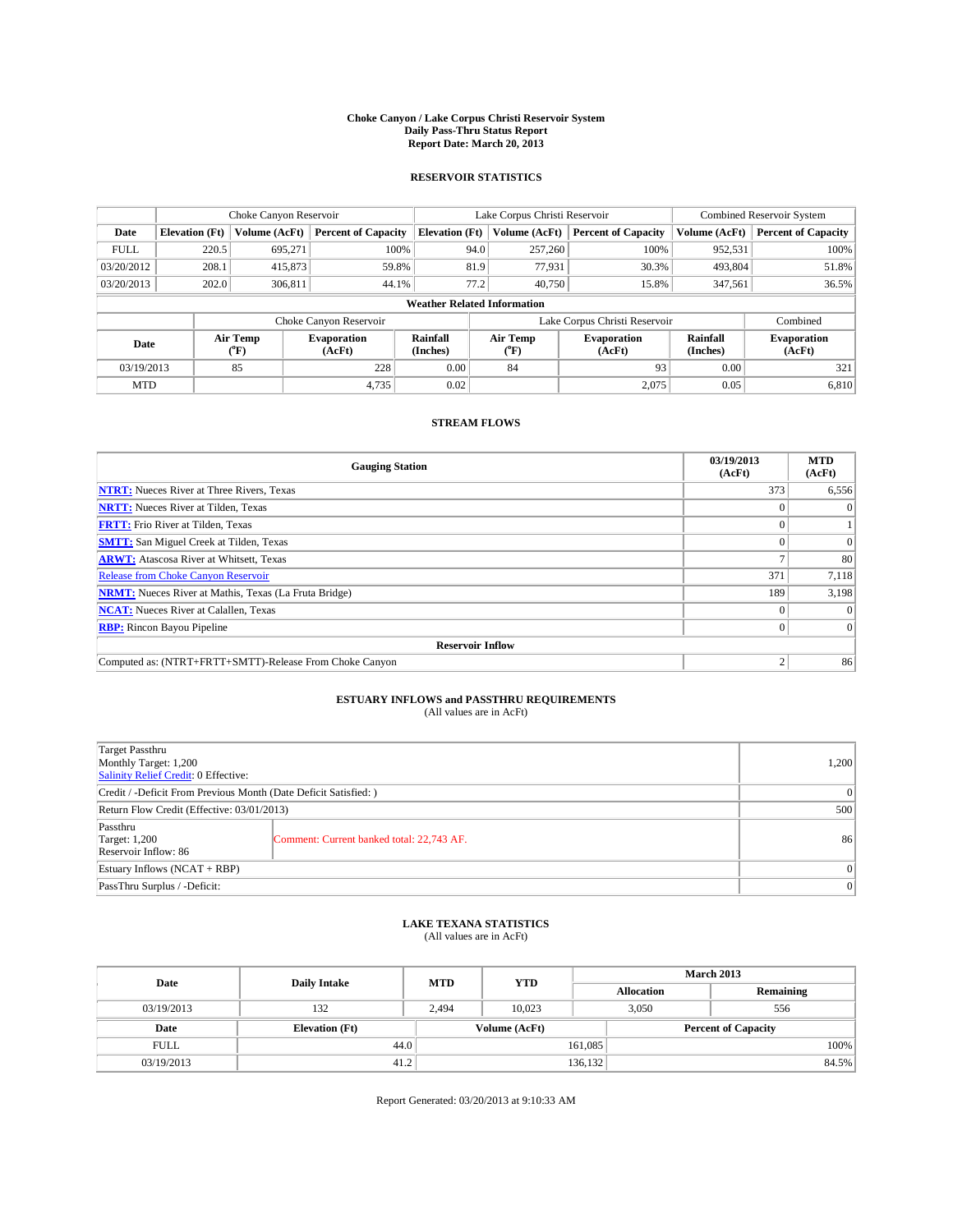#### **Choke Canyon / Lake Corpus Christi Reservoir System Daily Pass-Thru Status Report Report Date: March 21, 2013**

### **RESERVOIR STATISTICS**

|             |                                    | Choke Canyon Reservoir |                              |                       | Lake Corpus Christi Reservoir | Combined Reservoir System     |               |                              |  |
|-------------|------------------------------------|------------------------|------------------------------|-----------------------|-------------------------------|-------------------------------|---------------|------------------------------|--|
| Date        | <b>Elevation</b> (Ft)              | Volume (AcFt)          | <b>Percent of Capacity</b>   | <b>Elevation (Ft)</b> | Volume (AcFt)                 | <b>Percent of Capacity</b>    | Volume (AcFt) | <b>Percent of Capacity</b>   |  |
| <b>FULL</b> | 220.5                              | 695,271                | 100%                         | 94.0                  | 257,260                       | 100%                          | 952,531       | 100%                         |  |
| 03/21/2012  | 208.1                              | 415,101                | 59.7%                        | 81.8                  | 77,534                        | 30.1%                         | 492,635       | 51.7%                        |  |
| 03/21/2013  | 202.1                              | 308,930                | 44.4%                        | 77.1                  | 40.303                        | 15.7%                         | 349,233       | 36.7%                        |  |
|             | <b>Weather Related Information</b> |                        |                              |                       |                               |                               |               |                              |  |
|             |                                    |                        | Choke Canyon Reservoir       |                       |                               | Lake Corpus Christi Reservoir |               | Combined                     |  |
| Date        | Air Temp<br>(°F)                   |                        | <b>Evaporation</b><br>(AcFt) | Rainfall<br>(Inches)  | Air Temp<br>("F)              | <b>Evaporation</b><br>(AcFt)  |               | <b>Evaporation</b><br>(AcFt) |  |
| 03/20/2013  |                                    | 76                     | 277                          | 0.00                  | 75                            | 100                           | 0.00          | 377                          |  |
| <b>MTD</b>  |                                    |                        | 5,012                        | 0.02                  |                               | 2,175                         | 0.05          | 7.187                        |  |

### **STREAM FLOWS**

| <b>Gauging Station</b>                                       | 03/20/2013<br>(AcFt) | <b>MTD</b><br>(AcFt) |  |  |  |  |
|--------------------------------------------------------------|----------------------|----------------------|--|--|--|--|
| <b>NTRT:</b> Nueces River at Three Rivers, Texas             | 328                  | 6,884                |  |  |  |  |
| <b>NRTT:</b> Nueces River at Tilden, Texas                   | $\theta$             | $\theta$             |  |  |  |  |
| <b>FRTT:</b> Frio River at Tilden, Texas                     |                      |                      |  |  |  |  |
| <b>SMTT:</b> San Miguel Creek at Tilden, Texas               | $\theta$             | $\overline{0}$       |  |  |  |  |
| <b>ARWT:</b> Atascosa River at Whitsett, Texas               | 6                    | 86                   |  |  |  |  |
| <b>Release from Choke Canyon Reservoir</b>                   | 347                  | 7,466                |  |  |  |  |
| <b>NRMT:</b> Nueces River at Mathis, Texas (La Fruta Bridge) | 191                  | 3,388                |  |  |  |  |
| <b>NCAT:</b> Nueces River at Calallen, Texas                 | $\theta$             | $\Omega$             |  |  |  |  |
| <b>RBP:</b> Rincon Bayou Pipeline                            | $\Omega$             | $\Omega$             |  |  |  |  |
| <b>Reservoir Inflow</b>                                      |                      |                      |  |  |  |  |
| Computed as: NRTT+FRTT+SMTT+ARWT                             | 6                    | 92                   |  |  |  |  |

# **ESTUARY INFLOWS and PASSTHRU REQUIREMENTS**<br>(All values are in AcFt)

| <b>Target Passthru</b><br>Monthly Target: 1,200<br>Salinity Relief Credit: 0 Effective: |                                           |    |  |  |
|-----------------------------------------------------------------------------------------|-------------------------------------------|----|--|--|
| Credit / -Deficit From Previous Month (Date Deficit Satisfied: )                        |                                           |    |  |  |
| Return Flow Credit (Effective: 03/01/2013)                                              |                                           |    |  |  |
| Passthru<br><b>Target: 1,200</b><br>Reservoir Inflow: 92                                | Comment: Current banked total: 22,743 AF. | 92 |  |  |
| Estuary Inflows (NCAT + RBP)                                                            |                                           |    |  |  |
| PassThru Surplus / -Deficit:                                                            |                                           |    |  |  |

## **LAKE TEXANA STATISTICS** (All values are in AcFt)

| Date        | <b>Daily Intake</b>   | <b>MTD</b>    | <b>YTD</b> | <b>March 2013</b> |                            |           |  |
|-------------|-----------------------|---------------|------------|-------------------|----------------------------|-----------|--|
|             |                       |               |            | <b>Allocation</b> |                            | Remaining |  |
| 03/20/2013  | 132                   | 2.625         | 10.155     |                   | 3,050<br>425               |           |  |
| Date        | <b>Elevation</b> (Ft) | Volume (AcFt) |            |                   | <b>Percent of Capacity</b> |           |  |
| <b>FULL</b> | 44.0                  |               |            | 161,085           |                            | 100%      |  |
| 03/20/2013  | 41.1                  |               |            | 136,132           |                            | 84.5%     |  |

Report Generated: 03/21/2013 at 8:30:47 AM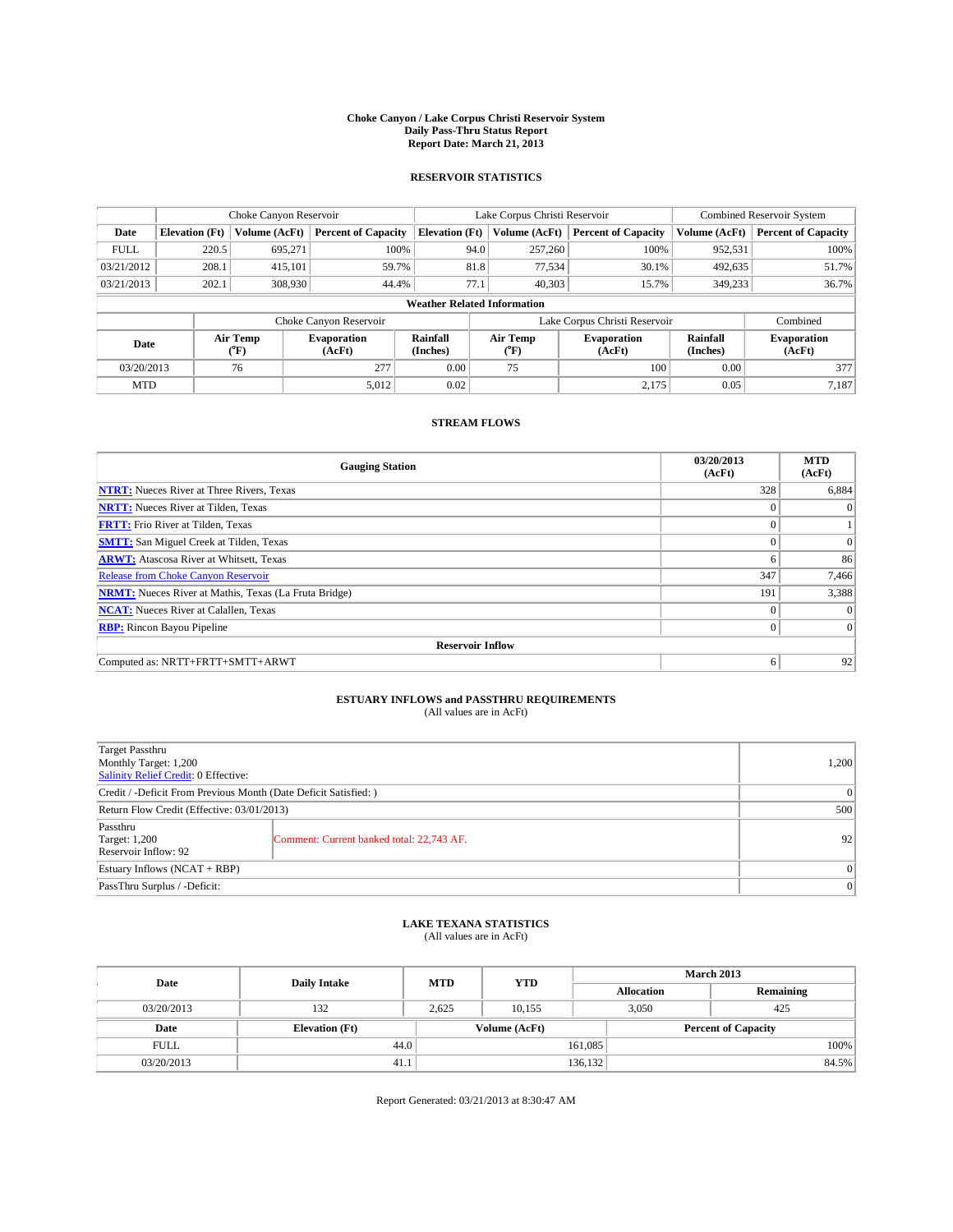#### **Choke Canyon / Lake Corpus Christi Reservoir System Daily Pass-Thru Status Report Report Date: March 22, 2013**

### **RESERVOIR STATISTICS**

|             |                                    | Choke Canyon Reservoir |                              |                       | Lake Corpus Christi Reservoir | <b>Combined Reservoir System</b> |                      |                              |  |
|-------------|------------------------------------|------------------------|------------------------------|-----------------------|-------------------------------|----------------------------------|----------------------|------------------------------|--|
| Date        | <b>Elevation</b> (Ft)              | Volume (AcFt)          | <b>Percent of Capacity</b>   | <b>Elevation (Ft)</b> | Volume (AcFt)                 | <b>Percent of Capacity</b>       | Volume (AcFt)        | <b>Percent of Capacity</b>   |  |
| <b>FULL</b> | 220.5                              | 695,271                | 100%                         | 94.0                  | 257,260                       | 100%                             | 952,531              | 100%                         |  |
| 03/22/2012  | 208.1                              | 415,101                | 59.7%                        | 81.8                  | 76,942                        | 29.9%                            | 492,043              | 51.7%                        |  |
| 03/22/2013  | 202.1                              | 308,278                | 44.3%                        | 77.1                  | 40.303                        | 15.7%                            | 348,581              | 36.6%                        |  |
|             | <b>Weather Related Information</b> |                        |                              |                       |                               |                                  |                      |                              |  |
|             |                                    |                        | Choke Canyon Reservoir       |                       |                               | Lake Corpus Christi Reservoir    |                      | Combined                     |  |
| Date        |                                    | Air Temp<br>(°F)       | <b>Evaporation</b><br>(AcFt) | Rainfall<br>(Inches)  | Air Temp<br>$(^{0}F)$         | <b>Evaporation</b><br>(AcFt)     | Rainfall<br>(Inches) | <b>Evaporation</b><br>(AcFt) |  |
| 03/21/2013  |                                    | 80                     | 143                          | 0.00                  | 74                            | 104                              | 0.00                 | 247                          |  |
| <b>MTD</b>  |                                    |                        | 5,155                        | 0.02                  |                               | 2,279                            | 0.05                 | 7,434                        |  |

### **STREAM FLOWS**

| <b>Gauging Station</b>                                       | 03/21/2013<br>(AcFt) | <b>MTD</b><br>(AcFt) |  |  |  |  |
|--------------------------------------------------------------|----------------------|----------------------|--|--|--|--|
| <b>NTRT:</b> Nueces River at Three Rivers, Texas             | 324                  | 7,208                |  |  |  |  |
| <b>NRTT:</b> Nueces River at Tilden, Texas                   |                      | $\theta$             |  |  |  |  |
| <b>FRTT:</b> Frio River at Tilden, Texas                     |                      |                      |  |  |  |  |
| <b>SMTT:</b> San Miguel Creek at Tilden, Texas               | $\theta$             | $\Omega$             |  |  |  |  |
| <b>ARWT:</b> Atascosa River at Whitsett, Texas               | 6                    | 92                   |  |  |  |  |
| <b>Release from Choke Canyon Reservoir</b>                   | 347                  | 7,813                |  |  |  |  |
| <b>NRMT:</b> Nueces River at Mathis, Texas (La Fruta Bridge) | 189                  | 3,577                |  |  |  |  |
| <b>NCAT:</b> Nueces River at Calallen, Texas                 | $\theta$             | $\Omega$             |  |  |  |  |
| <b>RBP:</b> Rincon Bayou Pipeline                            | $\Omega$             | $\vert$ 0            |  |  |  |  |
| <b>Reservoir Inflow</b>                                      |                      |                      |  |  |  |  |
| Computed as: NRTT+FRTT+SMTT+ARWT                             | 6                    | 99                   |  |  |  |  |

# **ESTUARY INFLOWS and PASSTHRU REQUIREMENTS**<br>(All values are in AcFt)

| <b>Target Passthru</b><br>Monthly Target: 1,200<br>Salinity Relief Credit: 0 Effective: |                                           |    |  |  |
|-----------------------------------------------------------------------------------------|-------------------------------------------|----|--|--|
| Credit / -Deficit From Previous Month (Date Deficit Satisfied: )                        |                                           |    |  |  |
| Return Flow Credit (Effective: 03/01/2013)                                              |                                           |    |  |  |
| Passthru<br><b>Target: 1,200</b><br>Reservoir Inflow: 99                                | Comment: Current banked total: 22,743 AF. | 99 |  |  |
| Estuary Inflows (NCAT + RBP)                                                            |                                           |    |  |  |
| PassThru Surplus / -Deficit:                                                            | 0                                         |    |  |  |

## **LAKE TEXANA STATISTICS** (All values are in AcFt)

| Date        | <b>Daily Intake</b>   | <b>MTD</b>    | <b>YTD</b> | <b>March 2013</b>          |       |           |  |
|-------------|-----------------------|---------------|------------|----------------------------|-------|-----------|--|
|             |                       |               |            | <b>Allocation</b>          |       | Remaining |  |
| 03/21/2013  | 132                   | 2.757         | 10.287     |                            | 3,050 | 293       |  |
| Date        | <b>Elevation</b> (Ft) | Volume (AcFt) |            | <b>Percent of Capacity</b> |       |           |  |
| <b>FULL</b> | 44.0                  |               |            | 161,085                    |       | 100%      |  |
| 03/21/2013  | 41.1                  |               |            | 135,282                    |       | 84.0%     |  |

Report Generated: 03/22/2013 at 9:12:43 AM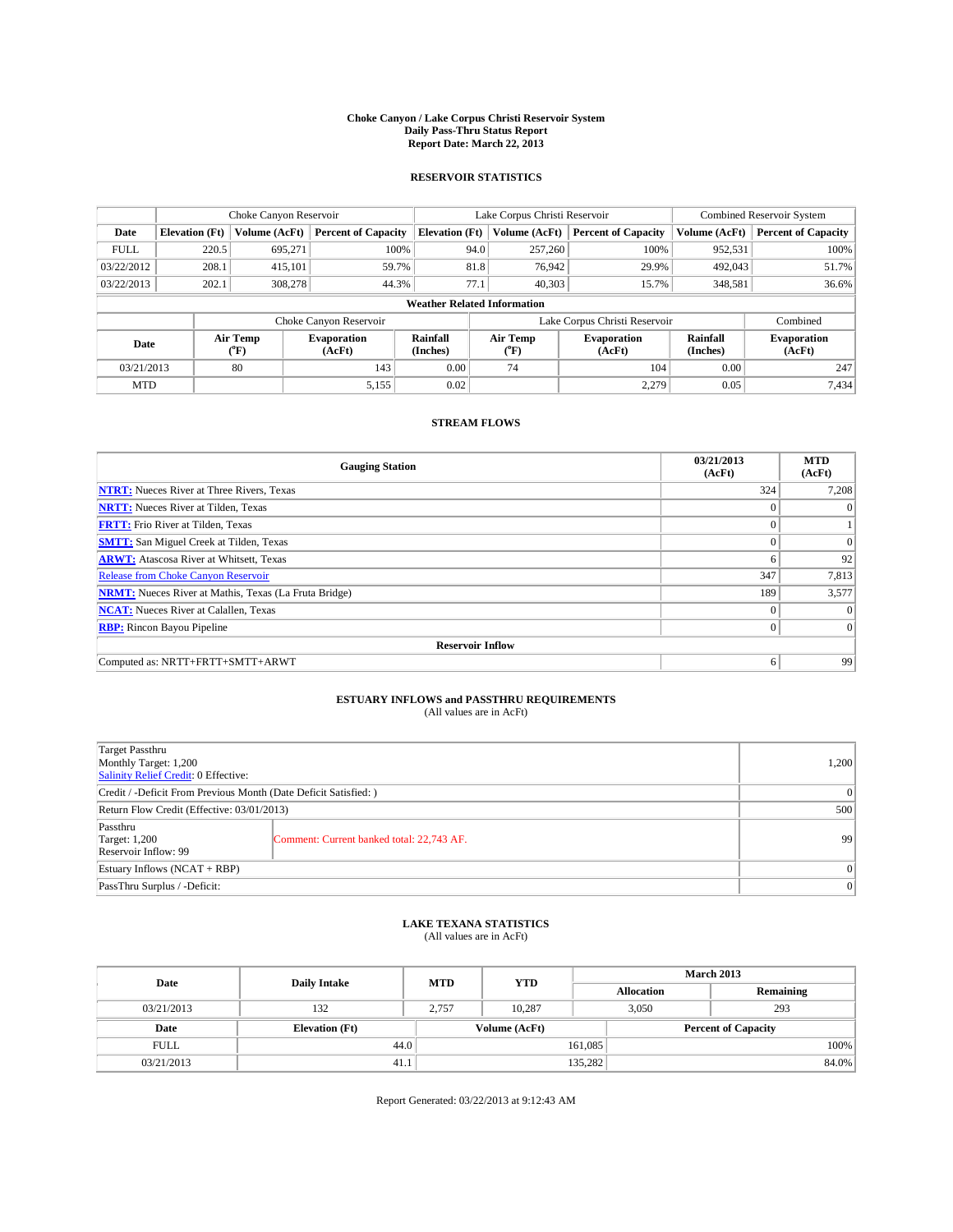#### **Choke Canyon / Lake Corpus Christi Reservoir System Daily Pass-Thru Status Report Report Date: March 23, 2013**

### **RESERVOIR STATISTICS**

|             |                                    | Choke Canyon Reservoir |                              |                       | Lake Corpus Christi Reservoir | <b>Combined Reservoir System</b> |                      |                              |  |
|-------------|------------------------------------|------------------------|------------------------------|-----------------------|-------------------------------|----------------------------------|----------------------|------------------------------|--|
| Date        | <b>Elevation</b> (Ft)              | Volume (AcFt)          | <b>Percent of Capacity</b>   | <b>Elevation (Ft)</b> | Volume (AcFt)                 | <b>Percent of Capacity</b>       | Volume (AcFt)        | <b>Percent of Capacity</b>   |  |
| <b>FULL</b> | 220.5                              | 695,271                | 100%                         | 94.0                  | 257,260                       | 100%                             | 952,531              | 100%                         |  |
| 03/23/2012  | 208.1                              | 415,101                | 59.7%                        | 81.8                  | 77,139                        | 30.0%                            | 492,240              | 51.7%                        |  |
| 03/23/2013  | 202.1                              | 308,115                | 44.3%                        | 77.2                  | 40.494                        | 15.7%                            | 348,609              | 36.6%                        |  |
|             | <b>Weather Related Information</b> |                        |                              |                       |                               |                                  |                      |                              |  |
|             |                                    |                        | Choke Canyon Reservoir       |                       |                               | Lake Corpus Christi Reservoir    |                      | Combined                     |  |
| Date        |                                    | Air Temp<br>(°F)       | <b>Evaporation</b><br>(AcFt) | Rainfall<br>(Inches)  | Air Temp<br>(°F)              | <b>Evaporation</b><br>(AcFt)     | Rainfall<br>(Inches) | <b>Evaporation</b><br>(AcFt) |  |
| 03/22/2013  |                                    | 82                     | 114                          | 0.00                  | 81                            | 74                               | 0.00                 | 188                          |  |
| <b>MTD</b>  |                                    |                        | 5.269                        | 0.02                  |                               | 2,353                            | 0.05                 | 7,622                        |  |

### **STREAM FLOWS**

| <b>Gauging Station</b>                                       | 03/22/2013<br>(AcFt) | <b>MTD</b><br>(AcFt) |  |  |  |  |  |
|--------------------------------------------------------------|----------------------|----------------------|--|--|--|--|--|
| <b>NTRT:</b> Nueces River at Three Rivers, Texas             | 324                  | 7,531                |  |  |  |  |  |
| <b>NRTT:</b> Nueces River at Tilden, Texas                   |                      | $\theta$             |  |  |  |  |  |
| <b>FRTT:</b> Frio River at Tilden, Texas                     |                      |                      |  |  |  |  |  |
| <b>SMTT:</b> San Miguel Creek at Tilden, Texas               | $\theta$             | $\overline{0}$       |  |  |  |  |  |
| <b>ARWT:</b> Atascosa River at Whitsett, Texas               | Ξ                    | 99                   |  |  |  |  |  |
| <b>Release from Choke Canyon Reservoir</b>                   | 347                  | 8,160                |  |  |  |  |  |
| <b>NRMT:</b> Nueces River at Mathis, Texas (La Fruta Bridge) | 191                  | 3,768                |  |  |  |  |  |
| <b>NCAT:</b> Nueces River at Calallen, Texas                 | $\theta$             | $\Omega$             |  |  |  |  |  |
| <b>RBP:</b> Rincon Bayou Pipeline                            | $\Omega$             | $\Omega$             |  |  |  |  |  |
| <b>Reservoir Inflow</b>                                      |                      |                      |  |  |  |  |  |
| Computed as: NRTT+FRTT+SMTT+ARWT                             | Ξ                    | 106                  |  |  |  |  |  |

# **ESTUARY INFLOWS and PASSTHRU REQUIREMENTS**<br>(All values are in AcFt)

| <b>Target Passthru</b><br>Monthly Target: 1,200<br>Salinity Relief Credit: 0 Effective: |                                           |     |  |  |
|-----------------------------------------------------------------------------------------|-------------------------------------------|-----|--|--|
| Credit / -Deficit From Previous Month (Date Deficit Satisfied: )                        |                                           |     |  |  |
| Return Flow Credit (Effective: 03/01/2013)                                              |                                           |     |  |  |
| Passthru<br><b>Target: 1,200</b><br>Reservoir Inflow: 106                               | Comment: Current banked total: 22,743 AF. | 106 |  |  |
| Estuary Inflows (NCAT + RBP)                                                            |                                           |     |  |  |
| PassThru Surplus / -Deficit:                                                            | 0                                         |     |  |  |

## **LAKE TEXANA STATISTICS** (All values are in AcFt)

| Date        | <b>Daily Intake</b>   | <b>MTD</b> | <b>YTD</b>    | <b>March 2013</b> |                            |           |  |
|-------------|-----------------------|------------|---------------|-------------------|----------------------------|-----------|--|
|             |                       |            |               | <b>Allocation</b> |                            | Remaining |  |
| 03/22/2013  | 132                   | 2,890      | 10.419        |                   | 3,050<br>160               |           |  |
| Date        | <b>Elevation</b> (Ft) |            | Volume (AcFt) |                   | <b>Percent of Capacity</b> |           |  |
| <b>FULL</b> | 44.0                  |            |               | 161,085           |                            | 100%      |  |
| 03/22/2013  | 41.0                  |            |               | 134,434           |                            | 83.5%     |  |

Report Generated: 03/23/2013 at 9:01:21 AM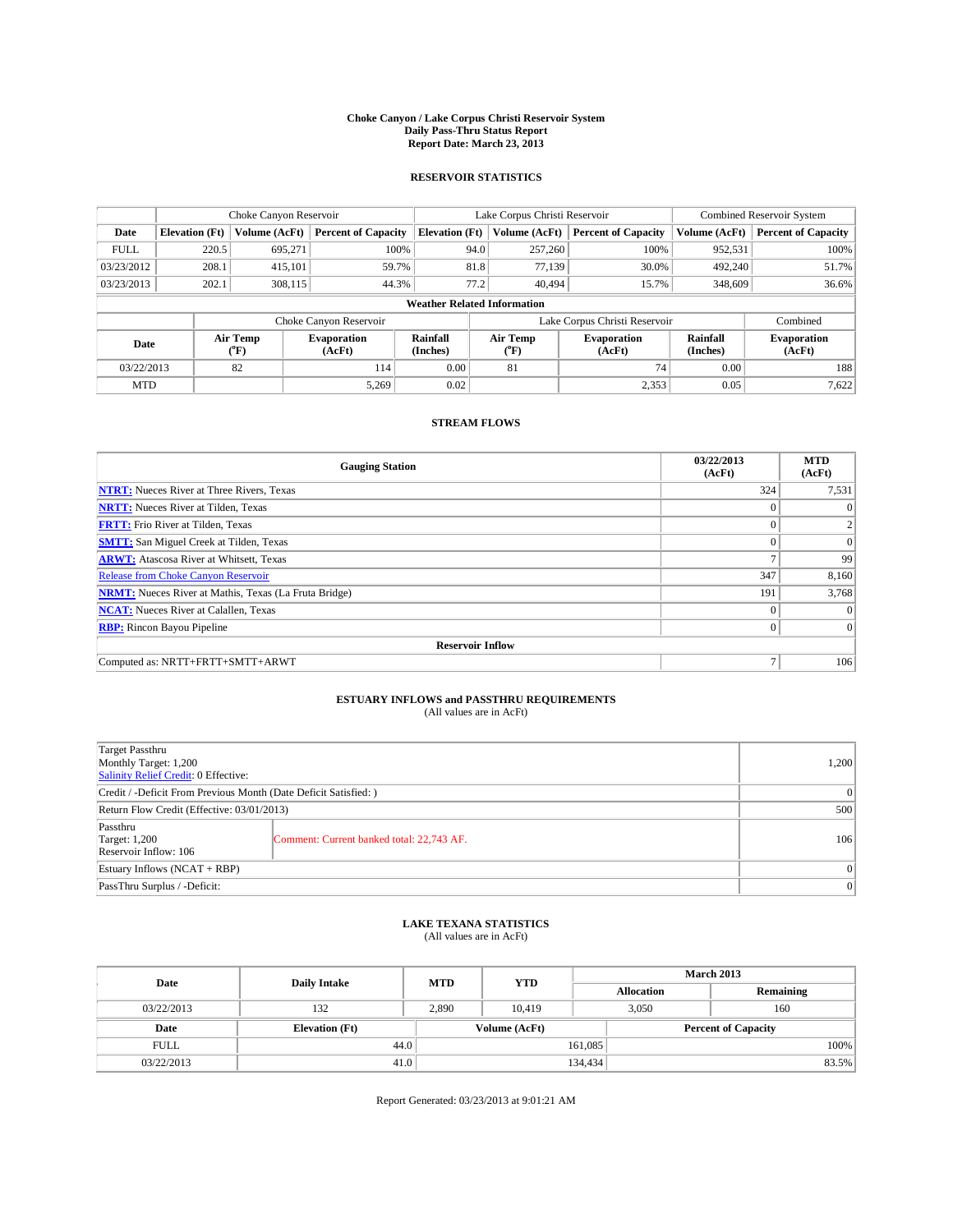#### **Choke Canyon / Lake Corpus Christi Reservoir System Daily Pass-Thru Status Report Report Date: March 24, 2013**

### **RESERVOIR STATISTICS**

|             |                                    | Choke Canyon Reservoir |                              |                       | Lake Corpus Christi Reservoir | Combined Reservoir System     |                      |                              |  |
|-------------|------------------------------------|------------------------|------------------------------|-----------------------|-------------------------------|-------------------------------|----------------------|------------------------------|--|
| Date        | <b>Elevation</b> (Ft)              | Volume (AcFt)          | <b>Percent of Capacity</b>   | <b>Elevation (Ft)</b> | Volume (AcFt)                 | <b>Percent of Capacity</b>    | Volume (AcFt)        | <b>Percent of Capacity</b>   |  |
| <b>FULL</b> | 220.5                              | 695,271                | 100%                         | 94.0                  | 257,260                       | 100%                          | 952,531              | 100%                         |  |
| 03/24/2012  | 208.0                              | 414,137                | 59.6%                        | 81.8                  | 77,139                        | 30.0%                         | 491,276              | 51.6%                        |  |
| 03/24/2013  | 202.0                              | 307.463                | 44.2%                        | 77.2                  | 40.622                        | 15.8%                         | 348,085              | 36.5%                        |  |
|             | <b>Weather Related Information</b> |                        |                              |                       |                               |                               |                      |                              |  |
|             |                                    |                        | Choke Canyon Reservoir       |                       |                               | Lake Corpus Christi Reservoir |                      | Combined                     |  |
| Date        |                                    | Air Temp<br>(°F)       | <b>Evaporation</b><br>(AcFt) | Rainfall<br>(Inches)  | Air Temp<br>("F)              | <b>Evaporation</b><br>(AcFt)  | Rainfall<br>(Inches) | <b>Evaporation</b><br>(AcFt) |  |
| 03/23/2013  |                                    | 83                     | 219                          | 0.00                  | 84                            | 108                           |                      | 327                          |  |
| <b>MTD</b>  |                                    |                        | 5,488                        | 0.02                  |                               | 2.461                         | 0.05                 | 7.949                        |  |

### **STREAM FLOWS**

| <b>Gauging Station</b>                                       | 03/23/2013<br>(AcFt) | <b>MTD</b><br>(AcFt) |  |  |  |  |
|--------------------------------------------------------------|----------------------|----------------------|--|--|--|--|
| <b>NTRT:</b> Nueces River at Three Rivers, Texas             | 324                  | 7,855                |  |  |  |  |
| <b>NRTT:</b> Nueces River at Tilden, Texas                   | $\theta$             | $\theta$             |  |  |  |  |
| <b>FRTT:</b> Frio River at Tilden, Texas                     |                      |                      |  |  |  |  |
| <b>SMTT:</b> San Miguel Creek at Tilden, Texas               | $\theta$             | $\overline{0}$       |  |  |  |  |
| <b>ARWT:</b> Atascosa River at Whitsett, Texas               | Ξ                    | 106                  |  |  |  |  |
| <b>Release from Choke Canyon Reservoir</b>                   | 347                  | 8,508                |  |  |  |  |
| <b>NRMT:</b> Nueces River at Mathis, Texas (La Fruta Bridge) | 193                  | 3,960                |  |  |  |  |
| <b>NCAT:</b> Nueces River at Calallen, Texas                 | $\theta$             | $\Omega$             |  |  |  |  |
| <b>RBP:</b> Rincon Bayou Pipeline                            | $\Omega$             | $\Omega$             |  |  |  |  |
| <b>Reservoir Inflow</b>                                      |                      |                      |  |  |  |  |
| Computed as: NRTT+FRTT+SMTT+ARWT                             | Ξ                    | 112                  |  |  |  |  |

# **ESTUARY INFLOWS and PASSTHRU REQUIREMENTS**<br>(All values are in AcFt)

| <b>Target Passthru</b><br>Monthly Target: 1,200<br>Salinity Relief Credit: 0 Effective: |                                           |     |  |  |
|-----------------------------------------------------------------------------------------|-------------------------------------------|-----|--|--|
| Credit / -Deficit From Previous Month (Date Deficit Satisfied: )                        |                                           |     |  |  |
| Return Flow Credit (Effective: 03/01/2013)                                              |                                           |     |  |  |
| Passthru<br><b>Target: 1,200</b><br>Reservoir Inflow: 112                               | Comment: Current banked total: 22,743 AF. | 112 |  |  |
| Estuary Inflows (NCAT + RBP)                                                            |                                           |     |  |  |
| PassThru Surplus / -Deficit:                                                            |                                           |     |  |  |

## **LAKE TEXANA STATISTICS** (All values are in AcFt)

| Date        | <b>Daily Intake</b>   | <b>MTD</b> | <b>YTD</b>    | <b>March 2013</b> |                            |           |  |
|-------------|-----------------------|------------|---------------|-------------------|----------------------------|-----------|--|
|             |                       |            |               | <b>Allocation</b> |                            | Remaining |  |
| 03/23/2013  | 132                   | 3,022      | 10,551        |                   | 3,050<br>28                |           |  |
| Date        | <b>Elevation</b> (Ft) |            | Volume (AcFt) |                   | <b>Percent of Capacity</b> |           |  |
| <b>FULL</b> | 44.0                  |            |               | 161,085           |                            | 100%      |  |
| 03/23/2013  | 41.0                  |            |               | 134,434           |                            | 83.5%     |  |

Report Generated: 03/24/2013 at 9:30:51 AM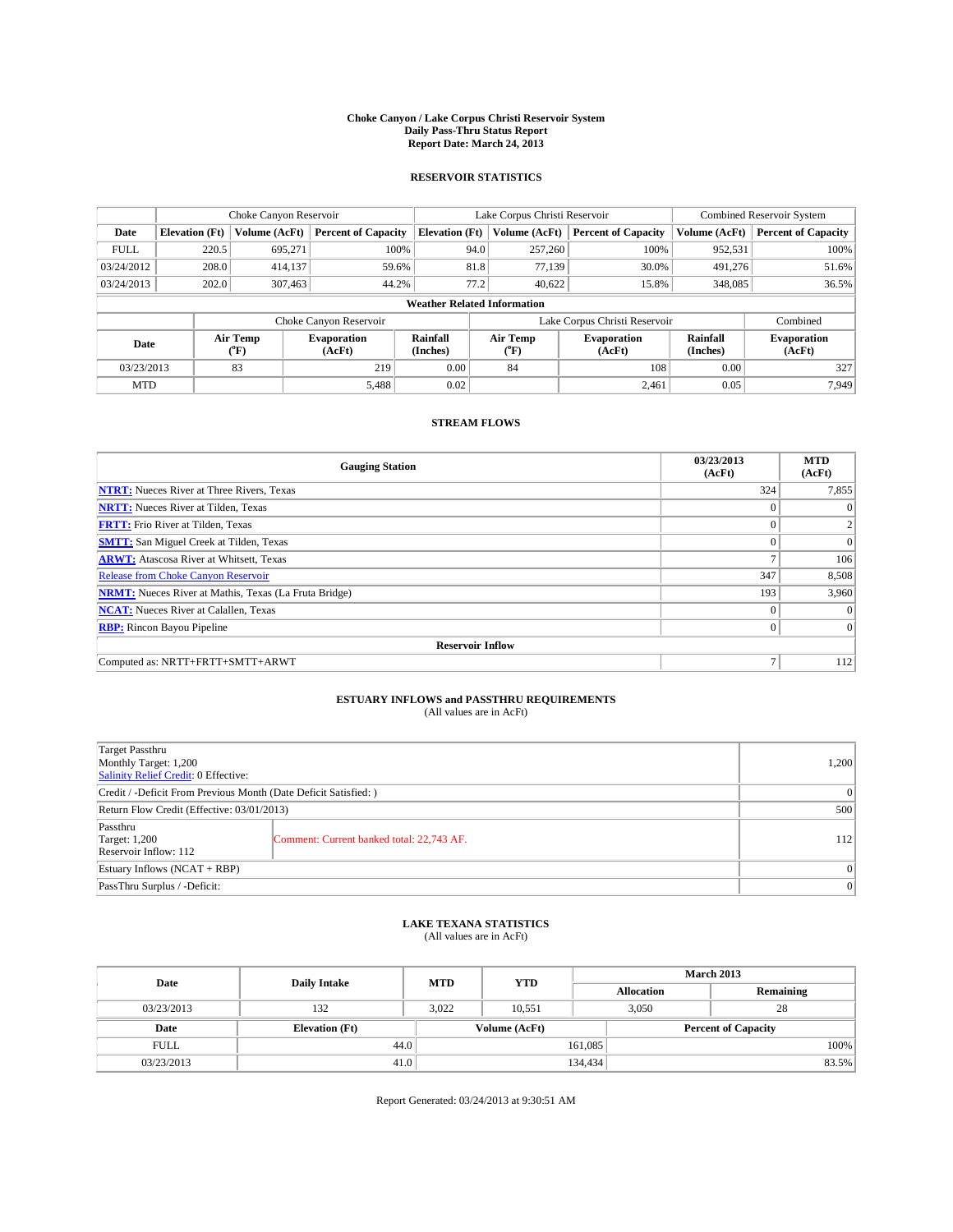#### **Choke Canyon / Lake Corpus Christi Reservoir System Daily Pass-Thru Status Report Report Date: March 25, 2013**

### **RESERVOIR STATISTICS**

|             | Choke Canyon Reservoir |                                      |                              |                                                                               | Lake Corpus Christi Reservoir | <b>Combined Reservoir System</b> |                      |                              |
|-------------|------------------------|--------------------------------------|------------------------------|-------------------------------------------------------------------------------|-------------------------------|----------------------------------|----------------------|------------------------------|
| Date        | <b>Elevation</b> (Ft)  | Volume (AcFt)                        | <b>Percent of Capacity</b>   | <b>Elevation (Ft)</b>                                                         | Volume (AcFt)                 | <b>Percent of Capacity</b>       | Volume (AcFt)        | <b>Percent of Capacity</b>   |
| <b>FULL</b> | 220.5                  | 695,271                              | 100%                         | 94.0                                                                          | 257,260                       | 100%                             | 952,531              | 100%                         |
| 03/25/2012  | 208.1                  | 414,716                              | 59.6%                        | 81.8                                                                          | 77,633                        | 30.2%                            | 492,349              | 51.7%                        |
| 03/25/2013  | 201.9                  | 305.344                              | 43.9%                        | 77.2                                                                          | 40.686                        | 15.8%                            | 346,030              | 36.3%                        |
|             |                        |                                      |                              | <b>Weather Related Information</b>                                            |                               |                                  |                      |                              |
|             |                        |                                      | Choke Canyon Reservoir       |                                                                               |                               | Lake Corpus Christi Reservoir    |                      | Combined                     |
| Date        |                        | Air Temp<br>$({}^{\circ}\mathrm{F})$ | <b>Evaporation</b><br>(AcFt) | Rainfall<br>Air Temp<br><b>Evaporation</b><br>(Inches)<br>(AcFt)<br>$(^{0}F)$ |                               |                                  | Rainfall<br>(Inches) | <b>Evaporation</b><br>(AcFt) |
| 03/24/2013  |                        | 66                                   | 379                          | 0.00                                                                          | 65                            | 149                              | 0.00                 | 528                          |
| <b>MTD</b>  |                        |                                      | 5,867                        | 0.02                                                                          |                               | 2,610                            | 0.05                 | 8,477                        |

### **STREAM FLOWS**

| <b>Gauging Station</b>                                       | 03/24/2013<br>(AcFt) | <b>MTD</b><br>(AcFt) |
|--------------------------------------------------------------|----------------------|----------------------|
| <b>NTRT:</b> Nueces River at Three Rivers, Texas             | 320                  | 8,174                |
| <b>NRTT:</b> Nueces River at Tilden, Texas                   | $\theta$             | $\theta$             |
| <b>FRTT:</b> Frio River at Tilden, Texas                     |                      |                      |
| <b>SMTT:</b> San Miguel Creek at Tilden, Texas               | $\theta$             | $\overline{0}$       |
| <b>ARWT:</b> Atascosa River at Whitsett, Texas               | Ξ                    | 113                  |
| <b>Release from Choke Canyon Reservoir</b>                   | 347                  | 8,855                |
| <b>NRMT:</b> Nueces River at Mathis, Texas (La Fruta Bridge) | 191                  | 4,151                |
| <b>NCAT:</b> Nueces River at Calallen, Texas                 | $\Omega$             | $\Omega$             |
| <b>RBP:</b> Rincon Bayou Pipeline                            | $\Omega$             | $\Omega$             |
| <b>Reservoir Inflow</b>                                      |                      |                      |
| Computed as: NRTT+FRTT+SMTT+ARWT                             | Ξ                    | 119                  |

# **ESTUARY INFLOWS and PASSTHRU REQUIREMENTS**<br>(All values are in AcFt)

| <b>Target Passthru</b><br>Monthly Target: 1,200<br>Salinity Relief Credit: 0 Effective: |                                           | 1,200    |  |
|-----------------------------------------------------------------------------------------|-------------------------------------------|----------|--|
| Credit / -Deficit From Previous Month (Date Deficit Satisfied: )                        |                                           | $\Omega$ |  |
| Return Flow Credit (Effective: 03/01/2013)                                              |                                           |          |  |
| Passthru<br><b>Target: 1,200</b><br>Reservoir Inflow: 119                               | Comment: Current banked total: 22,743 AF. | 119      |  |
| Estuary Inflows (NCAT + RBP)                                                            | $\Omega$                                  |          |  |
| PassThru Surplus / -Deficit:                                                            |                                           | 0        |  |

## **LAKE TEXANA STATISTICS** (All values are in AcFt)

| Date        | <b>Daily Intake</b>   | <b>MTD</b> | <b>YTD</b>    | <b>March 2013</b> |                            |           |  |
|-------------|-----------------------|------------|---------------|-------------------|----------------------------|-----------|--|
|             |                       |            |               | <b>Allocation</b> |                            | Remaining |  |
| 03/24/2013  | 132                   | 3,154      | 10.683        |                   | 3,050                      | $-104$    |  |
| Date        | <b>Elevation</b> (Ft) |            | Volume (AcFt) |                   | <b>Percent of Capacity</b> |           |  |
| <b>FULL</b> | 44.0                  |            |               | 161,085           |                            | 100%      |  |
| 03/24/2013  | 41.0                  |            |               | 134,434           |                            | 83.5%     |  |

Report Generated: 03/25/2013 at 8:52:47 AM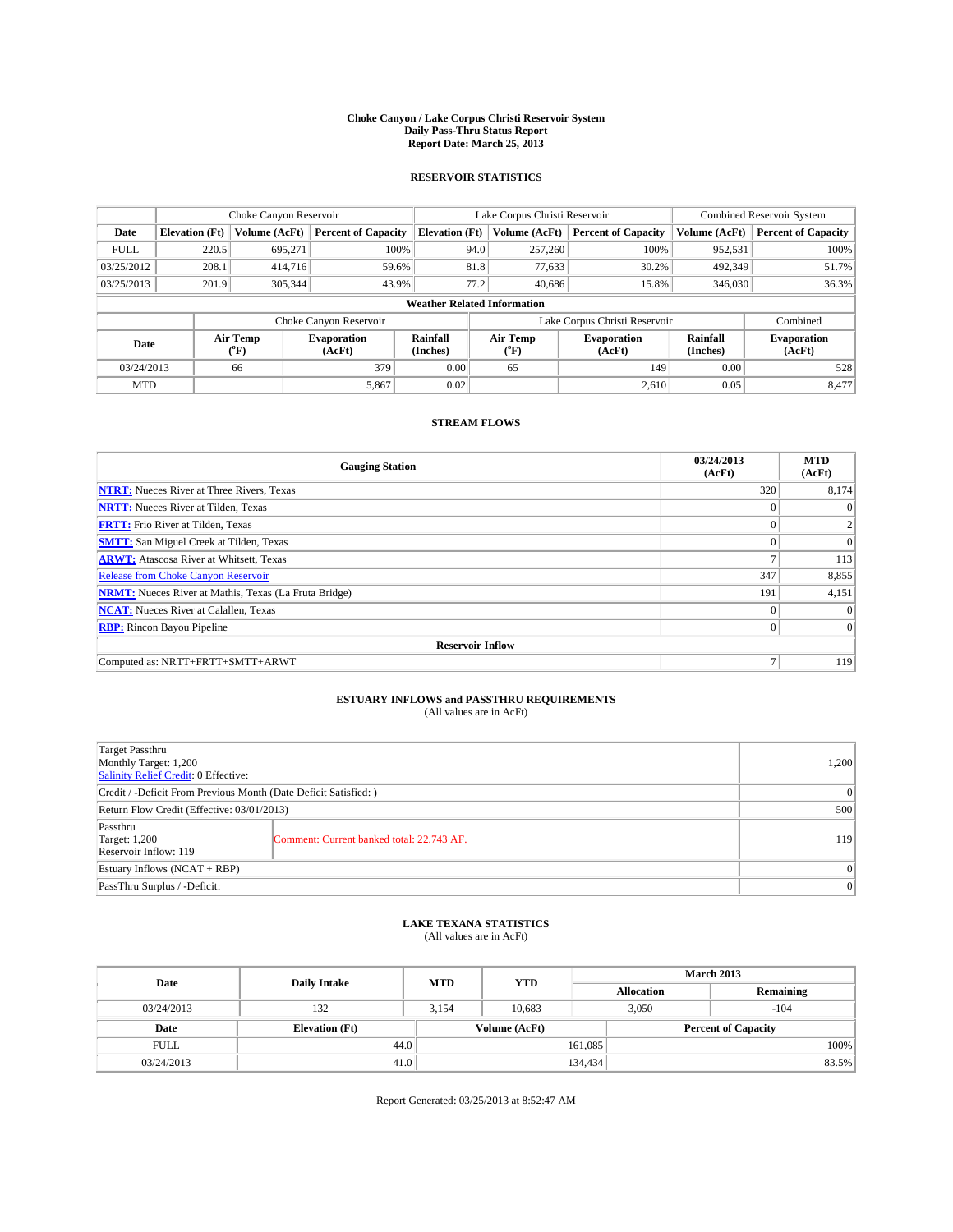#### **Choke Canyon / Lake Corpus Christi Reservoir System Daily Pass-Thru Status Report Report Date: March 26, 2013**

### **RESERVOIR STATISTICS**

|             | Choke Canyon Reservoir |                  |                              |                                    | Lake Corpus Christi Reservoir | Combined Reservoir System     |                      |                              |
|-------------|------------------------|------------------|------------------------------|------------------------------------|-------------------------------|-------------------------------|----------------------|------------------------------|
| Date        | <b>Elevation</b> (Ft)  | Volume (AcFt)    | <b>Percent of Capacity</b>   | <b>Elevation (Ft)</b>              | Volume (AcFt)                 | <b>Percent of Capacity</b>    | Volume (AcFt)        | <b>Percent of Capacity</b>   |
| <b>FULL</b> | 220.5                  | 695,271          | 100%                         | 94.0                               | 257,260                       | 100%                          | 952,531              | 100%                         |
| 03/26/2012  | 208.0                  | 413,751          | 59.5%                        | 81.8                               | 77,534                        | 30.1%                         | 491,285              | 51.6%                        |
| 03/26/2013  | 201.9                  | 305,507          | 43.9%                        | 77.1                               | 40.303                        | 15.7%                         | 345,810              | 36.3%                        |
|             |                        |                  |                              | <b>Weather Related Information</b> |                               |                               |                      |                              |
|             |                        |                  | Choke Canyon Reservoir       |                                    |                               | Lake Corpus Christi Reservoir |                      | Combined                     |
| Date        |                        | Air Temp<br>(°F) | <b>Evaporation</b><br>(AcFt) | Rainfall<br>(Inches)               | Air Temp<br>("F)              | <b>Evaporation</b><br>(AcFt)  | Rainfall<br>(Inches) | <b>Evaporation</b><br>(AcFt) |
| 03/25/2013  |                        | 64               | 265                          | 0.00                               | 64                            | 111                           | 0.00                 | 376                          |
| <b>MTD</b>  |                        |                  | 6,132                        | 0.02                               |                               | 2,721                         | 0.05                 | 8,853                        |

### **STREAM FLOWS**

| <b>Gauging Station</b>                                       | 03/25/2013<br>(AcFt) | <b>MTD</b><br>(AcFt) |
|--------------------------------------------------------------|----------------------|----------------------|
| <b>NTRT:</b> Nueces River at Three Rivers, Texas             | 316                  | 8,490                |
| <b>NRTT:</b> Nueces River at Tilden, Texas                   | $\theta$             | $\theta$             |
| <b>FRTT:</b> Frio River at Tilden, Texas                     |                      | 2                    |
| <b>SMTT:</b> San Miguel Creek at Tilden, Texas               | $\theta$             | $\overline{0}$       |
| <b>ARWT:</b> Atascosa River at Whitsett, Texas               | 6                    | 119                  |
| <b>Release from Choke Canyon Reservoir</b>                   | 347                  | 9,202                |
| <b>NRMT:</b> Nueces River at Mathis, Texas (La Fruta Bridge) | 191                  | 4,341                |
| <b>NCAT:</b> Nueces River at Calallen, Texas                 | $\theta$             | $\Omega$             |
| <b>RBP:</b> Rincon Bayou Pipeline                            | $\Omega$             | $\vert$ 0            |
| <b>Reservoir Inflow</b>                                      |                      |                      |
| Computed as: NRTT+FRTT+SMTT+ARWT                             | 6                    | 125                  |

# **ESTUARY INFLOWS and PASSTHRU REQUIREMENTS**<br>(All values are in AcFt)

| <b>Target Passthru</b><br>Monthly Target: 1,200<br>Salinity Relief Credit: 0 Effective: |                                           | 1,200    |  |  |
|-----------------------------------------------------------------------------------------|-------------------------------------------|----------|--|--|
| Credit / -Deficit From Previous Month (Date Deficit Satisfied: )                        |                                           | $\Omega$ |  |  |
| Return Flow Credit (Effective: 03/01/2013)                                              |                                           |          |  |  |
| Passthru<br><b>Target: 1,200</b><br>Reservoir Inflow: 125                               | Comment: Current banked total: 22,743 AF. | 125      |  |  |
| Estuary Inflows (NCAT + RBP)                                                            |                                           |          |  |  |
| PassThru Surplus / -Deficit:                                                            |                                           | 0        |  |  |

## **LAKE TEXANA STATISTICS** (All values are in AcFt)

| Date        | <b>Daily Intake</b>   | <b>MTD</b> | <b>YTD</b>    | <b>March 2013</b> |                            |           |       |
|-------------|-----------------------|------------|---------------|-------------------|----------------------------|-----------|-------|
|             |                       |            |               | <b>Allocation</b> |                            | Remaining |       |
| 03/25/2013  | 132                   | 3,285      | 10.815        |                   | 3,050                      | $-235$    |       |
| Date        | <b>Elevation</b> (Ft) |            | Volume (AcFt) |                   | <b>Percent of Capacity</b> |           |       |
| <b>FULL</b> | 44.0                  |            |               | 161,085           |                            |           | 100%  |
| 03/25/2013  | 40.9                  |            |               | 133,588           |                            |           | 82.9% |

Report Generated: 03/26/2013 at 8:34:41 AM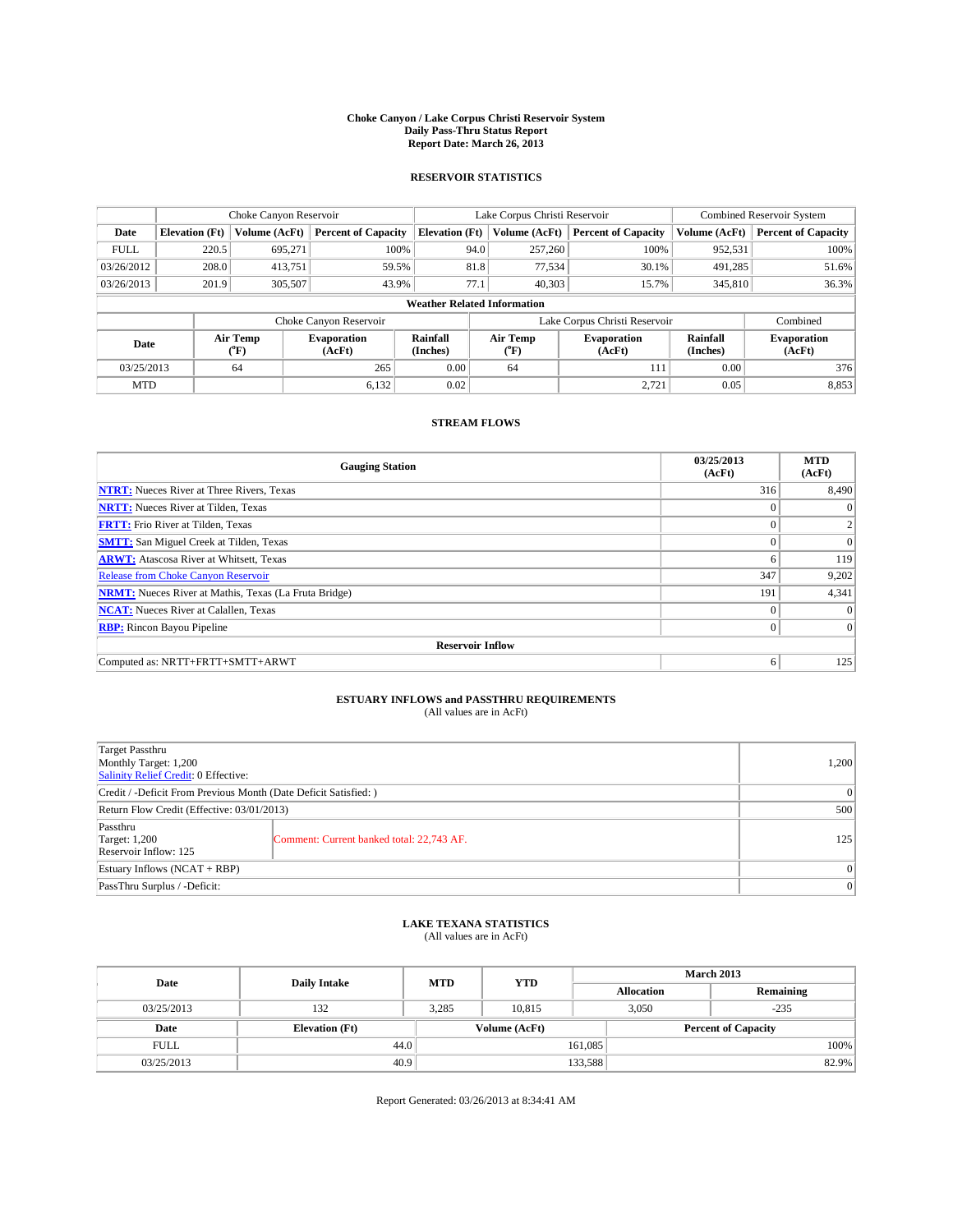#### **Choke Canyon / Lake Corpus Christi Reservoir System Daily Pass-Thru Status Report Report Date: March 27, 2013**

### **RESERVOIR STATISTICS**

|             | Choke Canyon Reservoir |                  |                              |                                    | Lake Corpus Christi Reservoir | Combined Reservoir System     |               |                              |
|-------------|------------------------|------------------|------------------------------|------------------------------------|-------------------------------|-------------------------------|---------------|------------------------------|
| Date        | <b>Elevation</b> (Ft)  | Volume (AcFt)    | <b>Percent of Capacity</b>   | <b>Elevation (Ft)</b>              | Volume (AcFt)                 | <b>Percent of Capacity</b>    | Volume (AcFt) | <b>Percent of Capacity</b>   |
| <b>FULL</b> | 220.5                  | 695,271          | 100%                         | 94.0                               | 257,260                       | 100%                          | 952,531       | 100%                         |
| 03/27/2012  | 208.0                  | 414,330          | 59.6%                        | 81.8                               | 77,435                        | 30.1%                         | 491,765       | 51.6%                        |
| 03/27/2013  | 201.9                  | 305,018          | 43.9%                        | 77.1                               | 40.113                        | 15.6%                         | 345,131       | 36.2%                        |
|             |                        |                  |                              | <b>Weather Related Information</b> |                               |                               |               |                              |
|             |                        |                  | Choke Canyon Reservoir       |                                    |                               | Lake Corpus Christi Reservoir |               | Combined                     |
| Date        |                        | Air Temp<br>(°F) | <b>Evaporation</b><br>(AcFt) | Rainfall<br>(Inches)               | Air Temp<br>("F)              | <b>Evaporation</b><br>(AcFt)  |               | <b>Evaporation</b><br>(AcFt) |
| 03/26/2013  |                        | 69               | 275                          | 0.00                               | 69                            | 114                           | 0.00          | 389                          |
| <b>MTD</b>  |                        |                  | 6.407                        | 0.02                               |                               | 2,835                         | 0.05          | 9,242                        |

### **STREAM FLOWS**

| <b>Gauging Station</b>                                       | 03/26/2013<br>(AcFt) | <b>MTD</b><br>(AcFt) |
|--------------------------------------------------------------|----------------------|----------------------|
| <b>NTRT:</b> Nueces River at Three Rivers, Texas             | 310                  | 8,800                |
| <b>NRTT:</b> Nueces River at Tilden, Texas                   | $\theta$             | $\theta$             |
| <b>FRTT:</b> Frio River at Tilden, Texas                     |                      | 2                    |
| <b>SMTT:</b> San Miguel Creek at Tilden, Texas               | $\theta$             | $\Omega$             |
| <b>ARWT:</b> Atascosa River at Whitsett, Texas               |                      | 123                  |
| Release from Choke Canyon Reservoir                          | 347                  | 9,550                |
| <b>NRMT:</b> Nueces River at Mathis, Texas (La Fruta Bridge) | 189                  | 4,530                |
| <b>NCAT:</b> Nueces River at Calallen, Texas                 | $\theta$             | $\Omega$             |
| <b>RBP:</b> Rincon Bayou Pipeline                            | $\Omega$             | $\vert$ 0            |
| <b>Reservoir Inflow</b>                                      |                      |                      |
| Computed as: NRTT+FRTT+SMTT+ARWT                             |                      | 130                  |

# **ESTUARY INFLOWS and PASSTHRU REQUIREMENTS**<br>(All values are in AcFt)

| Target Passthru<br>Monthly Target: 1,200<br>Salinity Relief Credit: 0 Effective: |                                                                  |     |  |  |  |
|----------------------------------------------------------------------------------|------------------------------------------------------------------|-----|--|--|--|
|                                                                                  | Credit / -Deficit From Previous Month (Date Deficit Satisfied: ) |     |  |  |  |
| Return Flow Credit (Effective: 03/01/2013)                                       |                                                                  |     |  |  |  |
| Passthru<br><b>Target: 1,200</b><br>Reservoir Inflow: 130                        | Comment:                                                         | 130 |  |  |  |
| Estuary Inflows (NCAT + RBP)                                                     |                                                                  |     |  |  |  |
| PassThru Surplus / -Deficit:                                                     |                                                                  | 0   |  |  |  |

## **LAKE TEXANA STATISTICS** (All values are in AcFt)

| Date        |                       | <b>MTD</b> | <b>YTD</b>    | <b>March 2013</b> |                            |           |  |
|-------------|-----------------------|------------|---------------|-------------------|----------------------------|-----------|--|
|             | <b>Daily Intake</b>   |            |               | <b>Allocation</b> |                            | Remaining |  |
| 03/26/2013  | 132                   | 3.417      | 10.946        |                   | 3,050                      | $-367$    |  |
| Date        | <b>Elevation</b> (Ft) |            | Volume (AcFt) |                   | <b>Percent of Capacity</b> |           |  |
| <b>FULL</b> | 44.0                  |            |               | 161,085           |                            | 100%      |  |
| 03/26/2013  | 40.8                  |            |               | 133,588           |                            | 82.9%     |  |

Report Generated: 03/27/2013 at 8:24:24 AM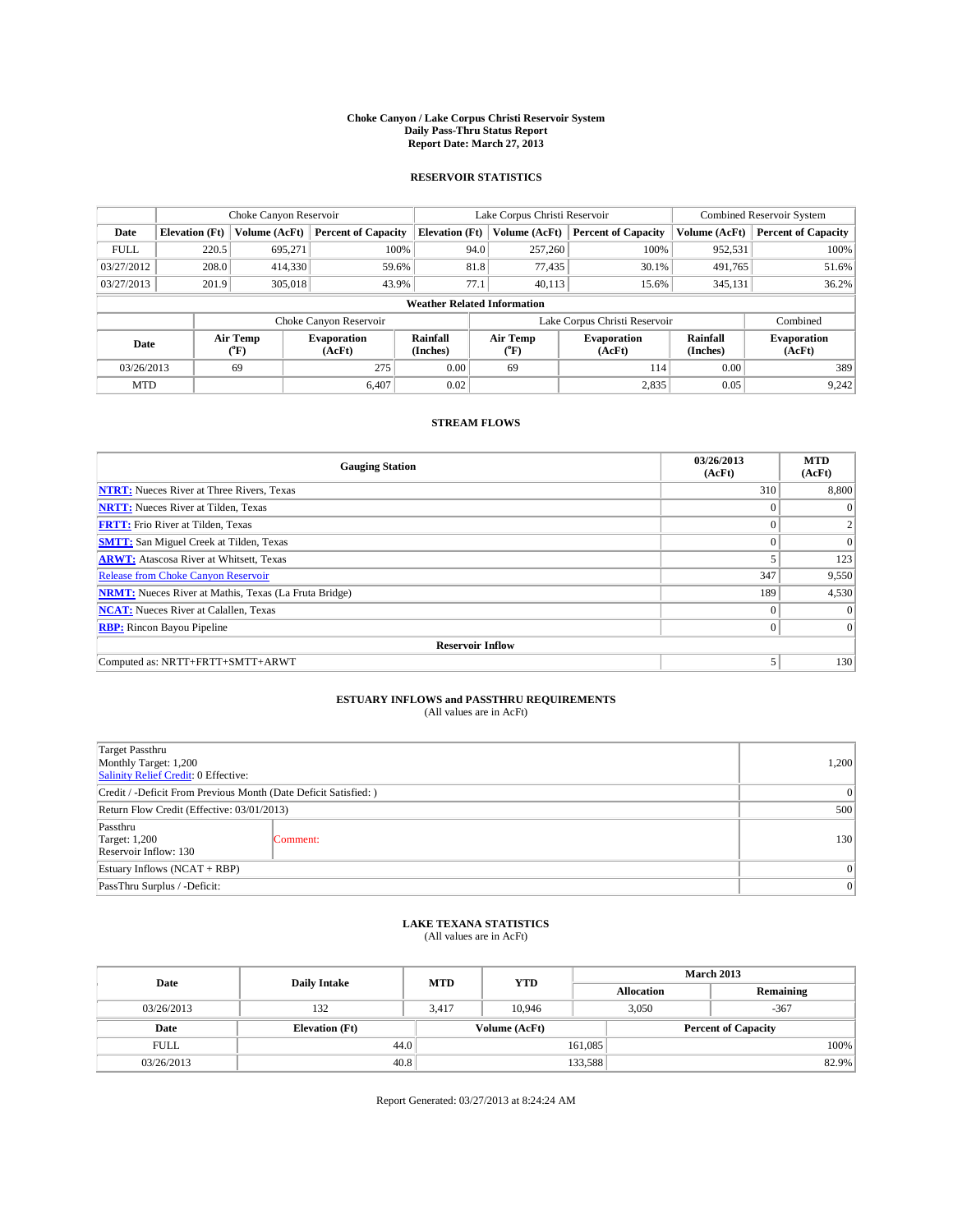#### **Choke Canyon / Lake Corpus Christi Reservoir System Daily Pass-Thru Status Report Report Date: March 28, 2013**

### **RESERVOIR STATISTICS**

|             | Choke Canyon Reservoir |                  |                              |                                    | Lake Corpus Christi Reservoir |                  |                              |                      | <b>Combined Reservoir System</b> |  |  |
|-------------|------------------------|------------------|------------------------------|------------------------------------|-------------------------------|------------------|------------------------------|----------------------|----------------------------------|--|--|
| Date        | <b>Elevation</b> (Ft)  | Volume (AcFt)    | <b>Percent of Capacity</b>   | <b>Elevation (Ft)</b>              |                               | Volume (AcFt)    | <b>Percent of Capacity</b>   | Volume (AcFt)        | <b>Percent of Capacity</b>       |  |  |
| <b>FULL</b> | 220.5                  | 695,271          | 100%                         |                                    | 94.0                          | 257,260          | 100%                         | 952,531              | 100%                             |  |  |
| 03/28/2012  | 207.9                  | 412,594          | 59.3%                        |                                    | 81.8                          | 76,942           | 29.9%                        | 489,536              | 51.4%                            |  |  |
| 03/28/2013  | 201.7                  | 302.754          | 43.5%                        |                                    | 77.1                          | 39.923           | 15.5%                        | 342,677              | 36.0%                            |  |  |
|             |                        |                  |                              | <b>Weather Related Information</b> |                               |                  |                              |                      |                                  |  |  |
|             |                        |                  | Choke Canyon Reservoir       |                                    | Lake Corpus Christi Reservoir |                  |                              |                      | Combined                         |  |  |
| Date        |                        | Air Temp<br>(°F) | <b>Evaporation</b><br>(AcFt) | Rainfall<br>(Inches)               |                               | Air Temp<br>("F) | <b>Evaporation</b><br>(AcFt) | Rainfall<br>(Inches) | <b>Evaporation</b><br>(AcFt)     |  |  |
| 03/27/2013  |                        | 69               | 141                          | 0.00                               |                               | 67               | 88                           | 0.00                 | 229                              |  |  |
| <b>MTD</b>  |                        |                  | 6.548                        | 0.02                               |                               |                  | 2,923                        | 0.05                 | 9,471                            |  |  |

### **STREAM FLOWS**

| <b>Gauging Station</b>                                       | 03/27/2013<br>(AcFt) | <b>MTD</b><br>(AcFt) |  |  |  |  |
|--------------------------------------------------------------|----------------------|----------------------|--|--|--|--|
| <b>NTRT:</b> Nueces River at Three Rivers, Texas             | 310                  | 9,109                |  |  |  |  |
| <b>NRTT:</b> Nueces River at Tilden, Texas                   | $\theta$             | $\theta$             |  |  |  |  |
| <b>FRTT:</b> Frio River at Tilden, Texas                     |                      | 2                    |  |  |  |  |
| <b>SMTT:</b> San Miguel Creek at Tilden, Texas               | $\theta$             | $\Omega$             |  |  |  |  |
| <b>ARWT:</b> Atascosa River at Whitsett, Texas               | 4                    | 127                  |  |  |  |  |
| <b>Release from Choke Canyon Reservoir</b>                   | 347                  | 9,897                |  |  |  |  |
| <b>NRMT:</b> Nueces River at Mathis, Texas (La Fruta Bridge) | 189                  | 4,718                |  |  |  |  |
| <b>NCAT:</b> Nueces River at Calallen, Texas                 | $\theta$             | $\Omega$             |  |  |  |  |
| <b>RBP:</b> Rincon Bayou Pipeline                            | $\Omega$             | $\vert$ 0            |  |  |  |  |
| <b>Reservoir Inflow</b>                                      |                      |                      |  |  |  |  |
| Computed as: NRTT+FRTT+SMTT+ARWT                             | 4                    | 134                  |  |  |  |  |

# **ESTUARY INFLOWS and PASSTHRU REQUIREMENTS**<br>(All values are in AcFt)

| <b>Target Passthru</b><br>Monthly Target: 1,200<br>Salinity Relief Credit: 0 Effective: |                                           |     |  |  |  |
|-----------------------------------------------------------------------------------------|-------------------------------------------|-----|--|--|--|
| Credit / -Deficit From Previous Month (Date Deficit Satisfied: )                        |                                           |     |  |  |  |
| Return Flow Credit (Effective: 03/01/2013)                                              |                                           |     |  |  |  |
| Passthru<br><b>Target: 1,200</b><br>Reservoir Inflow: 134                               | Comment: Current banked total: 22,743 AF. | 134 |  |  |  |
| Estuary Inflows (NCAT + RBP)                                                            |                                           |     |  |  |  |
| PassThru Surplus / -Deficit:                                                            |                                           |     |  |  |  |

## **LAKE TEXANA STATISTICS** (All values are in AcFt)

| Date        | <b>Daily Intake</b>   | <b>MTD</b> | <b>YTD</b>    | <b>March 2013</b> |                            |           |  |
|-------------|-----------------------|------------|---------------|-------------------|----------------------------|-----------|--|
|             |                       |            |               | <b>Allocation</b> |                            | Remaining |  |
| 03/27/2013  | 132                   | 3,548      | 11,078        |                   | 3,050<br>$-498$            |           |  |
| Date        | <b>Elevation</b> (Ft) |            | Volume (AcFt) |                   | <b>Percent of Capacity</b> |           |  |
| <b>FULL</b> | 44.0                  |            |               | 161,085           |                            | 100%      |  |
| 03/27/2013  | 40.8                  |            |               | 133,588           |                            | 82.9%     |  |

Report Generated: 03/28/2013 at 8:22:33 AM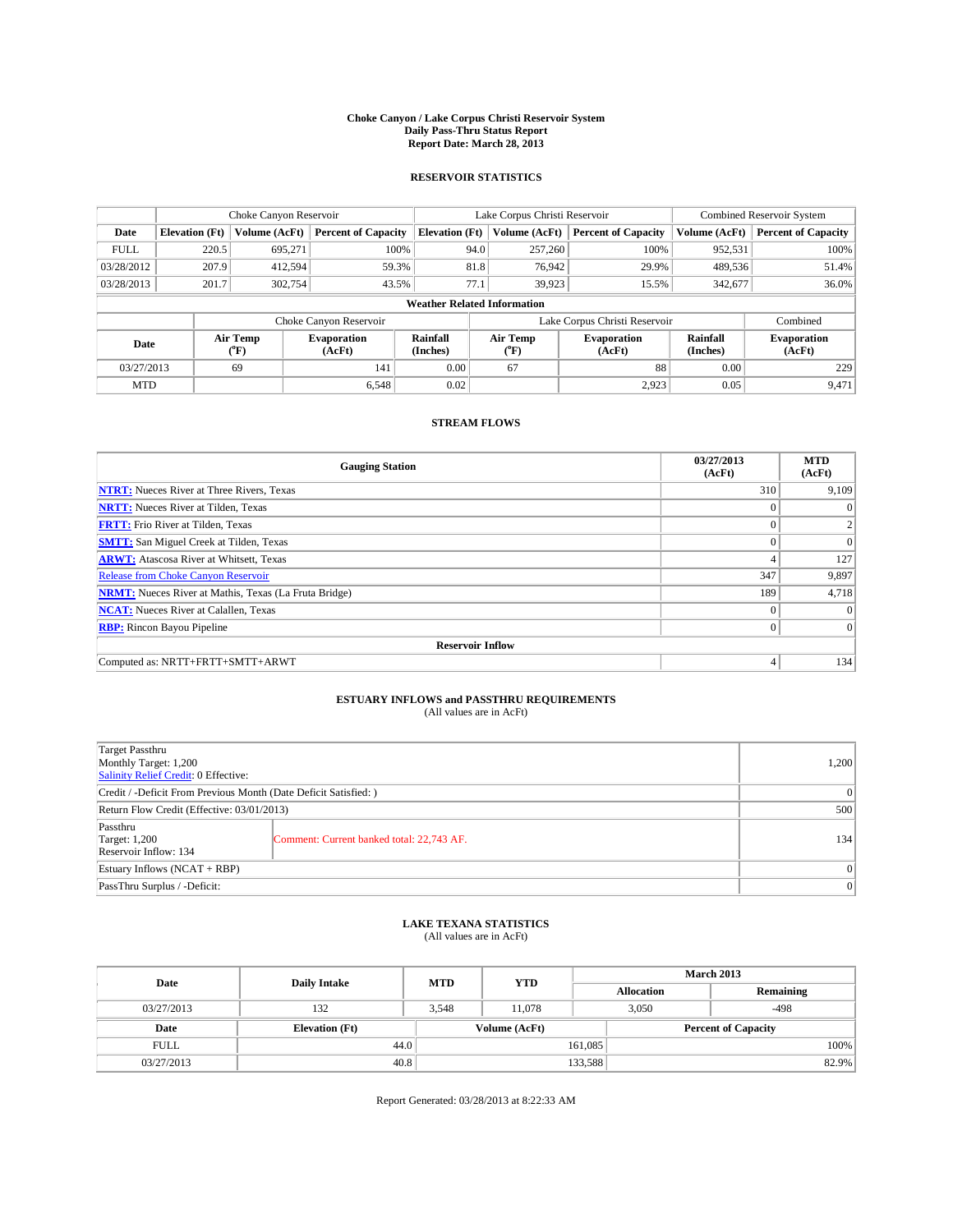#### **Choke Canyon / Lake Corpus Christi Reservoir System Daily Pass-Thru Status Report Report Date: March 29, 2013**

### **RESERVOIR STATISTICS**

|             |                       | Choke Canyon Reservoir |                              |                                    | Lake Corpus Christi Reservoir | <b>Combined Reservoir System</b> |                      |                              |
|-------------|-----------------------|------------------------|------------------------------|------------------------------------|-------------------------------|----------------------------------|----------------------|------------------------------|
| Date        | <b>Elevation</b> (Ft) | Volume (AcFt)          | <b>Percent of Capacity</b>   | <b>Elevation (Ft)</b>              | Volume (AcFt)                 | <b>Percent of Capacity</b>       | Volume (AcFt)        | <b>Percent of Capacity</b>   |
| <b>FULL</b> | 220.5                 | 695,271                | 100%                         | 94.0                               | 257,260                       | 100%                             | 952,531              | 100%                         |
| 03/29/2012  | 208.1                 | 416,451                | 59.9%                        | 81.8                               | 77,238                        | 30.0%                            | 493,689              | 51.8%                        |
| 03/29/2013  | 201.7                 | 302,754                | 43.5%                        | 77.0                               | 39,671                        | 15.4%                            | 342,425              | 35.9%                        |
|             |                       |                        |                              | <b>Weather Related Information</b> |                               |                                  |                      |                              |
|             |                       |                        | Choke Canyon Reservoir       |                                    |                               | Lake Corpus Christi Reservoir    |                      | Combined                     |
| Date        |                       | Air Temp<br>(°F)       | <b>Evaporation</b><br>(AcFt) | Rainfall<br>(Inches)               | Air Temp<br>$(^{0}F)$         | <b>Evaporation</b><br>(AcFt)     | Rainfall<br>(Inches) | <b>Evaporation</b><br>(AcFt) |
| 03/28/2013  |                       | 72                     | 104                          | 0.00                               | 73                            | 48                               | 0.00                 | 152                          |
| <b>MTD</b>  |                       |                        | 6,652                        | 0.02                               |                               | 2,971                            | 0.05                 | 9,623                        |

### **STREAM FLOWS**

| <b>Gauging Station</b>                                       | 03/28/2013<br>(AcFt) | <b>MTD</b><br>(AcFt) |  |  |  |  |
|--------------------------------------------------------------|----------------------|----------------------|--|--|--|--|
| <b>NTRT:</b> Nueces River at Three Rivers, Texas             | 312                  | 9,421                |  |  |  |  |
| <b>NRTT:</b> Nueces River at Tilden, Texas                   | $\theta$             |                      |  |  |  |  |
| <b>FRTT:</b> Frio River at Tilden, Texas                     |                      |                      |  |  |  |  |
| <b>SMTT:</b> San Miguel Creek at Tilden, Texas               | $\theta$             | $\overline{0}$       |  |  |  |  |
| <b>ARWT:</b> Atascosa River at Whitsett, Texas               | 3                    | 131                  |  |  |  |  |
| <b>Release from Choke Canyon Reservoir</b>                   | 347                  | 10,245               |  |  |  |  |
| <b>NRMT:</b> Nueces River at Mathis, Texas (La Fruta Bridge) | 179                  | 4,897                |  |  |  |  |
| <b>NCAT:</b> Nueces River at Calallen, Texas                 | $\theta$             | $\Omega$             |  |  |  |  |
| <b>RBP:</b> Rincon Bayou Pipeline                            | $\Omega$             | $\Omega$             |  |  |  |  |
| <b>Reservoir Inflow</b>                                      |                      |                      |  |  |  |  |
| Computed as: NRTT+FRTT+SMTT+ARWT                             | 4                    | 138                  |  |  |  |  |

# **ESTUARY INFLOWS and PASSTHRU REQUIREMENTS**<br>(All values are in AcFt)

| <b>Target Passthru</b><br>Monthly Target: 1,200<br>Salinity Relief Credit: 0 Effective: |                                           |     |  |  |  |
|-----------------------------------------------------------------------------------------|-------------------------------------------|-----|--|--|--|
| Credit / -Deficit From Previous Month (Date Deficit Satisfied: )                        |                                           |     |  |  |  |
| Return Flow Credit (Effective: 03/01/2013)                                              |                                           |     |  |  |  |
| Passthru<br><b>Target: 1,200</b><br>Reservoir Inflow: 138                               | Comment: Current banked total: 22,743 AF. | 138 |  |  |  |
| Estuary Inflows (NCAT + RBP)                                                            |                                           |     |  |  |  |
| PassThru Surplus / -Deficit:                                                            |                                           |     |  |  |  |

## **LAKE TEXANA STATISTICS** (All values are in AcFt)

| Date        | <b>Daily Intake</b>   | <b>MTD</b> | <b>YTD</b>    | <b>March 2013</b> |                 |                            |  |
|-------------|-----------------------|------------|---------------|-------------------|-----------------|----------------------------|--|
|             |                       |            |               | <b>Allocation</b> |                 | Remaining                  |  |
| 03/28/2013  | 132                   | 3,680      | 11.209        |                   | 3,050<br>$-630$ |                            |  |
| Date        | <b>Elevation</b> (Ft) |            | Volume (AcFt) |                   |                 | <b>Percent of Capacity</b> |  |
| <b>FULL</b> | 44.0                  |            |               | 161,085           |                 | 100%                       |  |
| 03/28/2013  | 40.8                  |            |               | 133,588           |                 | 82.9%                      |  |

Report Generated: 03/29/2013 at 8:02:17 AM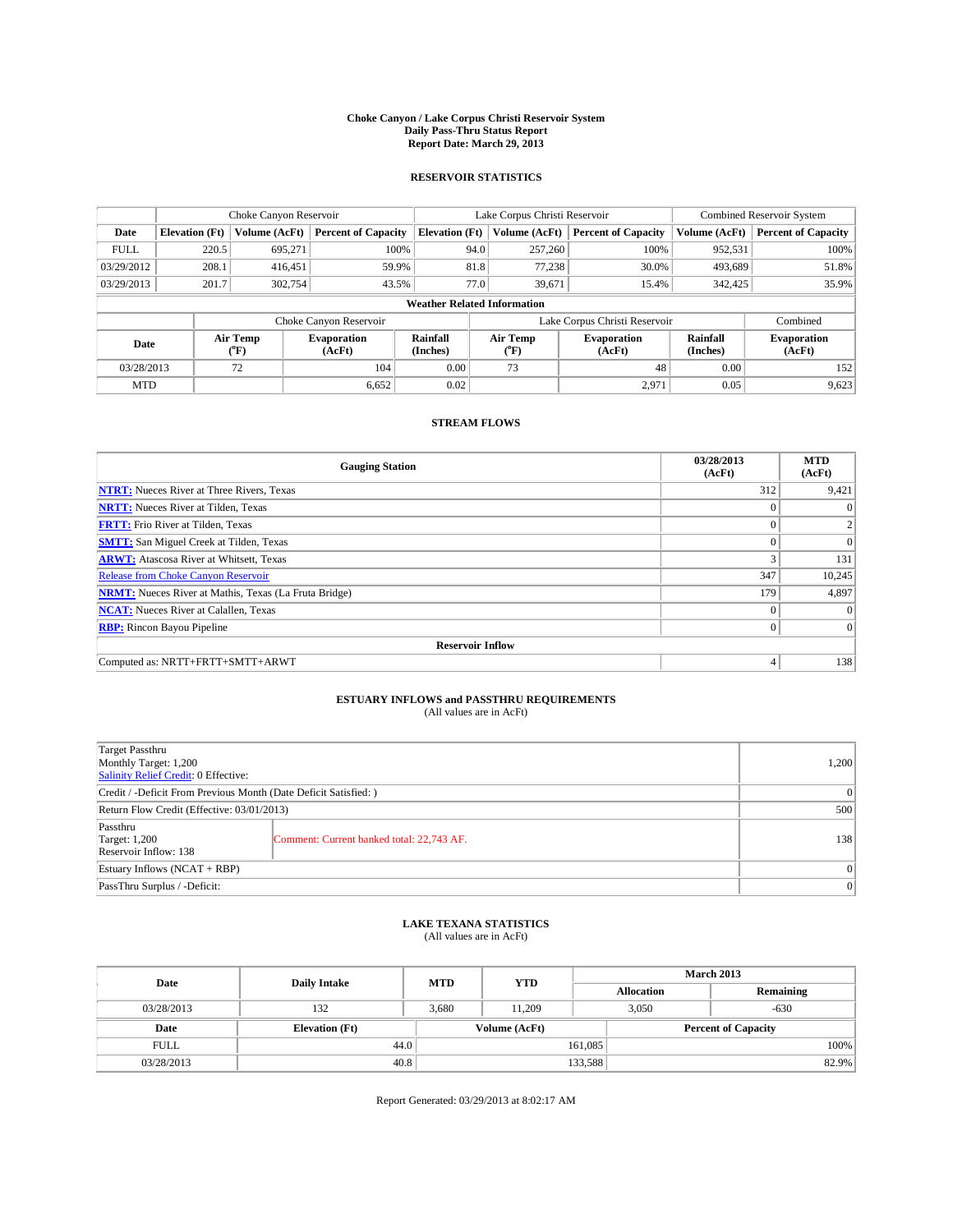#### **Choke Canyon / Lake Corpus Christi Reservoir System Daily Pass-Thru Status Report Report Date: March 30, 2013**

### **RESERVOIR STATISTICS**

|             |                       | Choke Canyon Reservoir |                              |                                    | Lake Corpus Christi Reservoir | Combined Reservoir System  |                      |                              |
|-------------|-----------------------|------------------------|------------------------------|------------------------------------|-------------------------------|----------------------------|----------------------|------------------------------|
| Date        | <b>Elevation</b> (Ft) | Volume (AcFt)          | <b>Percent of Capacity</b>   | <b>Elevation</b> (Ft)              | Volume (AcFt)                 | <b>Percent of Capacity</b> | Volume (AcFt)        | <b>Percent of Capacity</b>   |
| <b>FULL</b> | 220.5                 | 695.271                | 100%                         | 94.0                               | 257,260                       | 100%                       | 952,531              | 100%                         |
| 03/30/2012  | 208.2                 | 418,186                | 60.1%                        | 81.8                               | 77,633                        | 30.2%                      | 495,819              | 52.1%                        |
| 03/30/2013  | 201.7                 | 302,107                | 43.5%                        | 77.0                               | 39.671                        | 15.4%                      | 341,778              | 35.9%                        |
|             |                       |                        |                              | <b>Weather Related Information</b> |                               |                            |                      |                              |
|             |                       |                        | Choke Canyon Reservoir       |                                    | Lake Corpus Christi Reservoir |                            | Combined             |                              |
| Date        |                       | Air Temp<br>(°F)       | <b>Evaporation</b><br>(AcFt) | Rainfall<br>(Inches)               | Air Temp<br>$(^{0}F)$         | Evaporation<br>(AcFt)      | Rainfall<br>(Inches) | <b>Evaporation</b><br>(AcFt) |
| 03/29/2013  |                       | 80                     | 226                          | 0.00                               | 81                            | 110                        | 0.00                 | 336                          |
| <b>MTD</b>  |                       |                        | 6.878                        | 0.02                               |                               | 3,081                      | 0.05                 | 9,959                        |

### **STREAM FLOWS**

| <b>Gauging Station</b>                                       | 03/29/2013<br>(AcFt) | <b>MTD</b><br>(AcFt) |  |  |  |  |
|--------------------------------------------------------------|----------------------|----------------------|--|--|--|--|
| <b>NTRT:</b> Nueces River at Three Rivers, Texas             | 316                  | 9,736                |  |  |  |  |
| <b>NRTT:</b> Nueces River at Tilden, Texas                   | $\theta$             | $\theta$             |  |  |  |  |
| <b>FRTT:</b> Frio River at Tilden, Texas                     |                      |                      |  |  |  |  |
| <b>SMTT:</b> San Miguel Creek at Tilden, Texas               | $\theta$             | $\overline{0}$       |  |  |  |  |
| <b>ARWT:</b> Atascosa River at Whitsett, Texas               | 6                    | 136                  |  |  |  |  |
| <b>Release from Choke Canyon Reservoir</b>                   | 371                  | 10,616               |  |  |  |  |
| <b>NRMT:</b> Nueces River at Mathis, Texas (La Fruta Bridge) | 179                  | 5,076                |  |  |  |  |
| <b>NCAT:</b> Nueces River at Calallen, Texas                 | $\Omega$             | $\Omega$             |  |  |  |  |
| <b>RBP:</b> Rincon Bayou Pipeline                            | $\Omega$             | $\Omega$             |  |  |  |  |
| <b>Reservoir Inflow</b>                                      |                      |                      |  |  |  |  |
| Computed as: NRTT+FRTT+SMTT+ARWT                             | 6                    | 144                  |  |  |  |  |

# **ESTUARY INFLOWS and PASSTHRU REQUIREMENTS**<br>(All values are in AcFt)

| <b>Target Passthru</b><br>Monthly Target: 1,200<br>Salinity Relief Credit: 0 Effective: |                                           | 1,200 |  |  |
|-----------------------------------------------------------------------------------------|-------------------------------------------|-------|--|--|
| Credit / -Deficit From Previous Month (Date Deficit Satisfied: )                        |                                           |       |  |  |
| Return Flow Credit (Effective: 03/01/2013)                                              |                                           |       |  |  |
| Passthru<br><b>Target: 1,200</b><br>Reservoir Inflow: 144                               | Comment: Current banked total: 22,743 AF. | 144   |  |  |
| Estuary Inflows (NCAT + RBP)                                                            | $\Omega$                                  |       |  |  |
| PassThru Surplus / -Deficit:                                                            |                                           | 0     |  |  |

## **LAKE TEXANA STATISTICS** (All values are in AcFt)

| Date        | <b>Daily Intake</b>   | <b>MTD</b> | <b>YTD</b>    | <b>March 2013</b> |                            |           |  |
|-------------|-----------------------|------------|---------------|-------------------|----------------------------|-----------|--|
|             |                       |            |               | <b>Allocation</b> |                            | Remaining |  |
| 03/29/2013  | 131                   | 3.811      | 11.341        |                   | 3,050<br>$-761$            |           |  |
| Date        | <b>Elevation</b> (Ft) |            | Volume (AcFt) |                   | <b>Percent of Capacity</b> |           |  |
| <b>FULL</b> | 44.0                  |            |               | 161,085           |                            | 100%      |  |
| 03/29/2013  | 40.7                  |            |               | 133,588           |                            | 82.9%     |  |

Report Generated: 03/30/2013 at 8:14:44 AM